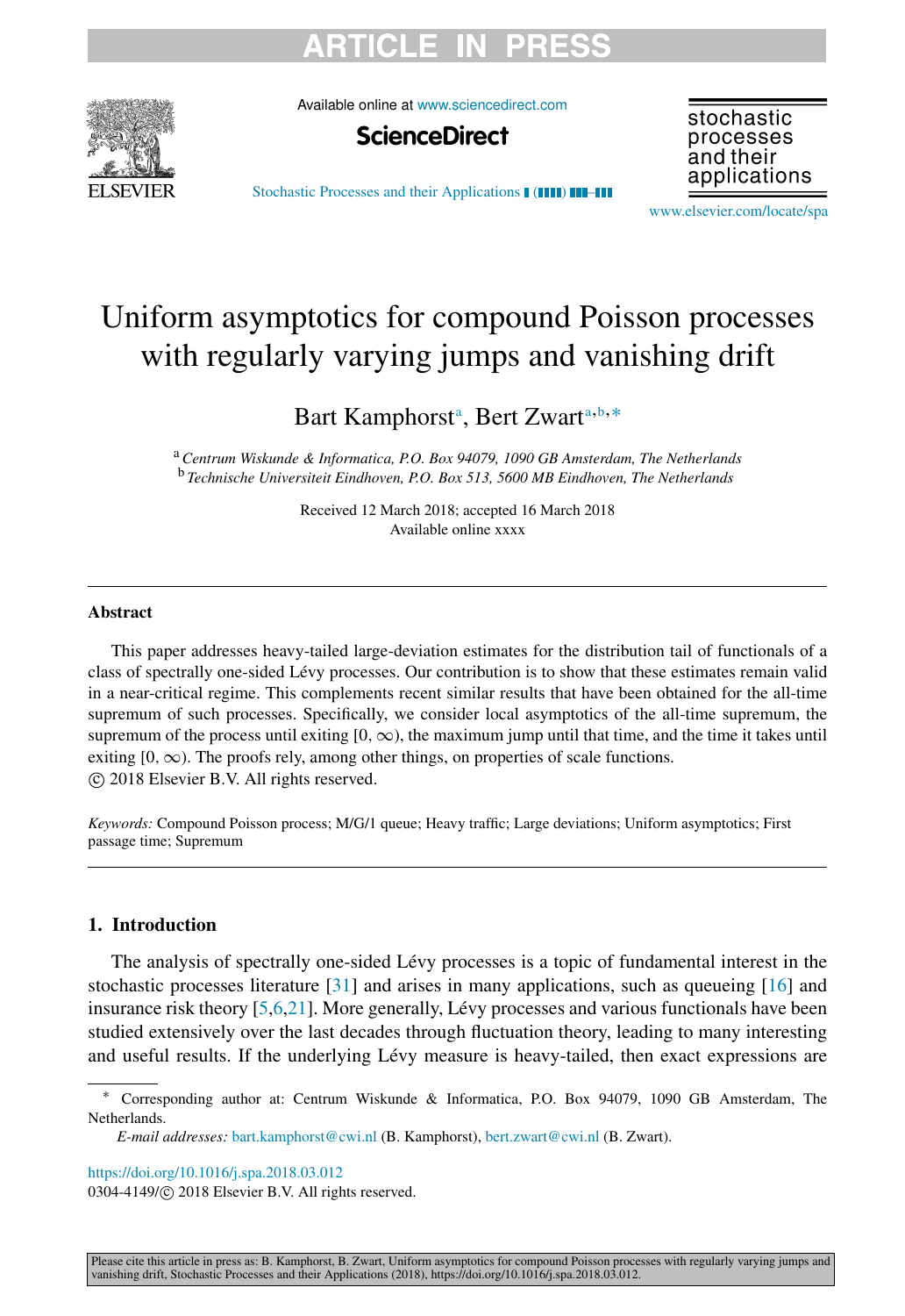# ARTICLF IN P

#### 2 *B. Kamphorst, B. Zwart / Stochastic Processes and their Applications ( ) –*

harder to obtain and one often resorts to asymptotic estimates based on heavy-tailed large deviations. The goal of this paper is to assess the robustness of several of these approximations in a regime where the underlying Lévy process has a small drift.

To make this more specific, consider the compound Poisson process with deterministic drift

$$
X^{\rho}(t) := X_0 + \sum_{i=1}^{N^{\rho}(t)} B_i - t,
$$
\n(1.1)

where  $N^{\rho}(t)$ ,  $t \ge 0$ , is a Poisson process with a rate that depends on a drift parameter  $\rho$ . With a slight abuse of terminology, we call  $X^{\rho}$  a compound Poisson process throughout this paper, and investigate the asymptotic behaviour of various functionals of  $X^{\rho}$  under the assumption that the i.i.d. nonnegative jump sizes  $B_i$  have a regularly-varying tail with index  $\alpha > 2$ . The initial condition  $X_0$  is equal in distribution to  $B_i$  and independent of  $\rho$ ; we present a more detailed model description in Section [2.](#page-2-0) The long-term drift  $\mathbb{E}[X^{\rho}(1) - X_0]$  of the process is negative, and of order  $1 - \rho$ . In the central limit regime, we let  $\rho \uparrow 1$  so that the long-term drift tends to zero.

A functional that has received ample attention in the literature is the all-time supremum  $M^{\rho}_{\infty} := \sup_{t \geq 0} X^{\rho}(t)$ . For fixed  $\rho$ , as  $x \to \infty$ , the following estimate holds (see e.g. Embrechts and Veraverbeke  $[21]$ , Foss et al.  $[22]$ , Klüppelberg et al.  $[28]$  $[28]$ , Maulik and Zwart  $[32]$ ):

<span id="page-1-0"></span>
$$
\mathbb{P}(M_{\infty}^{\rho} > x) \sim \frac{\rho}{\mathbb{E}[B_1](1-\rho)} \int_x^{\infty} \mathbb{P}(B_1 > t) dt.
$$
\n(1.2)

This approximation can be very inaccurate when  $\rho \uparrow 1$ . Specifically, if  $\rho \uparrow 1$  and  $x = y/(1 - \rho)$ for fixed *y*, then  $\mathbb{P}(M_{\infty}^{\rho} > x)$  will converge to  $\exp[-2(\mathbb{E}[B_1]/\mathbb{E}[B_1^2])y]$  (this is a heavy-traffic limit, cf. [\[37,](#page-31-2)[38\]](#page-31-3)).

Motivated by the contrast between these two regimes, Olvera-Cravioto et al. [\[33\]](#page-31-4) establish an explicit threshold

<span id="page-1-1"></span>
$$
\widetilde{x}_{\rho} := \mu(\alpha - 2) \frac{1}{1 - \rho} \log \frac{1}{1 - \rho},\tag{1.3}
$$

for some  $\mu > 0$  as specified in the next section, where the two regimes connect. In particular, they show that estimate [\(1.2\)](#page-1-0) remains valid when  $\rho \uparrow 1$  and  $x \geq (1 + \varepsilon)\tilde{x}_{\rho}$ . Similar results, including examinations when the heavy-traffic approximation remains valid, can be found in Blanchet and Lam [\[11\]](#page-30-6), Denisov and Kugler [\[18\]](#page-30-7), Kugler and Wachtel [\[29\]](#page-30-8).

The investigation and contributions of the present paper focus on the validity of heavy-tail approximations like [\(1.2\)](#page-1-0) when  $\rho \uparrow 1$ . All of the above-mentioned works focus on global asymptotics of the all-time supremum functional  $M^{\rho}_{\infty}$ , and one may wonder how robust the obtained insights are when other functionals of importance are considered. For example, another well-studied functional of Lévy processes is the first passage time of zero,  $\tau^{\rho}$ , which among others may characterize a busy-period duration in queueing theory. A third functional of importance is  $M_t^{\rho} := \sup_{t \leq t^{\rho}} X^{\rho}(t)$ . A series of prior works [\[7,](#page-30-9)[15,](#page-30-10)[39\]](#page-31-5) obtain useful asymptotic approximations for  $\tau^{\rho}$ , while  $M_{\tau}^{\rho}$  has been considered in Asmussen [\[3\]](#page-30-11). All these works focus on (a subclass of) subexponential jump sizes and fixed  $\rho$ . Our aim is to investigate how robust these asymptotic estimates are when also  $\rho \uparrow 1$ .

We feel that our main achievement is a description of the tail behaviour of  $\mathbb{P}(\tau^{\rho} > x)$  as  $x \to \infty$  while  $\rho \uparrow 1$ . For fixed  $\rho$ , Zwart [\[39\]](#page-31-5) showed that

$$
\mathbb{P}(\tau^{\rho} > x) \sim \frac{1}{1 - \rho} \mathbb{P}(B_1 > (1 - \rho)x)
$$
\n(1.4)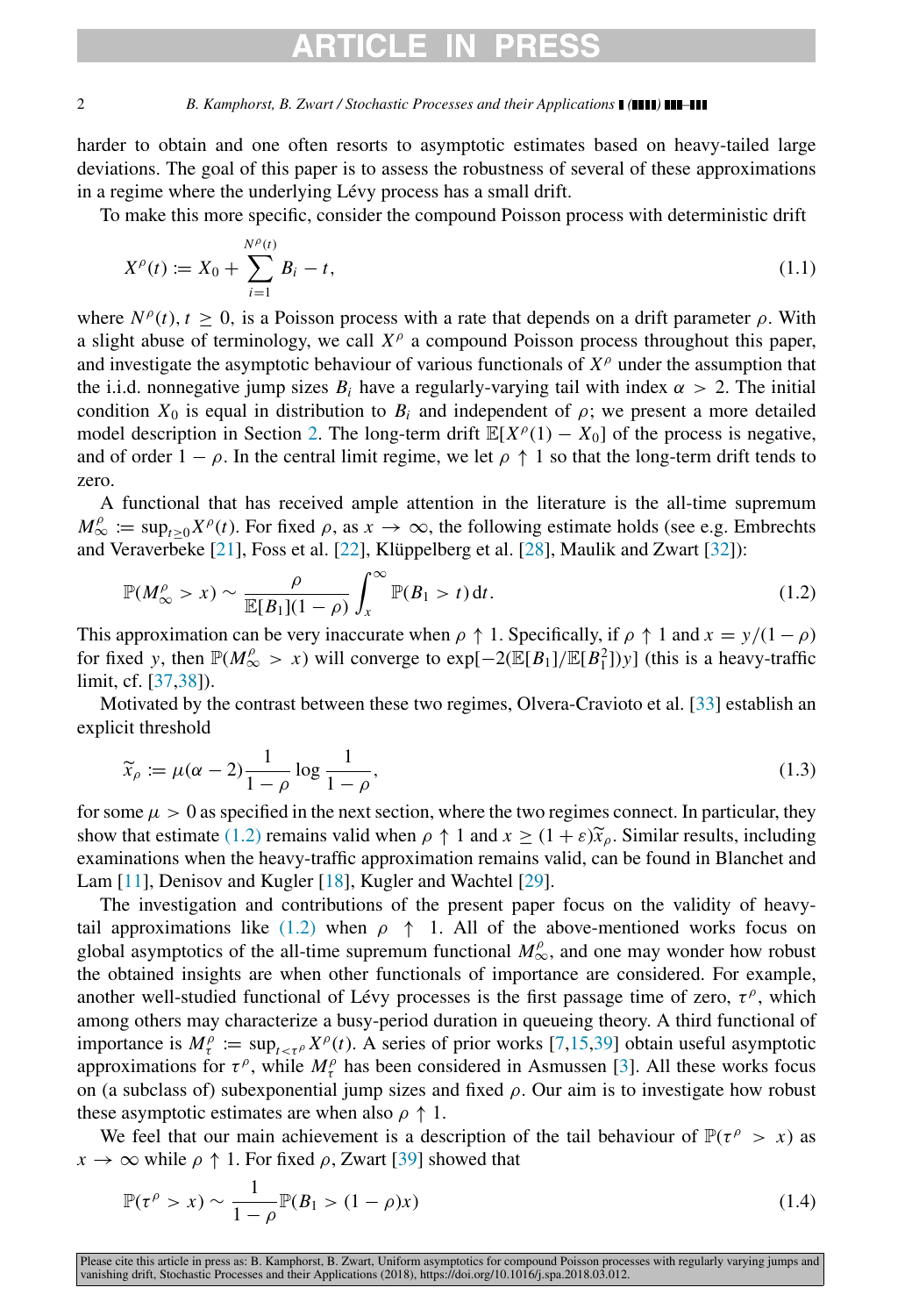## ARTICLE IN

<span id="page-2-1"></span>
$$
x_{\rho}^* := \frac{1}{(1-\rho)^2} \left( \log \frac{1}{1-\rho} \right)^{k^*},\tag{1.5}
$$

where  $k^* > 2$ . We actually show that the asymptotic behaviour of  $\mathbb{P}(\tau^{\rho} > x)$  coincides with  $\mathbb{P}(M_t^{\rho} > (1 - \rho)x)$ ; intuitively, if the process hits zero after time *x*, then it is likely that the process obeyed the long-term drift after reaching level  $(1-\rho)x$  early in time. Uniform heavy-tail approximations for  $M_t^{\rho}$ , which are established in this paper as by-product of independent interest, yield the given asymptotic. The gap between  $x^*_{\rho}$  and  $\tilde{x}_{\rho}/(1-\rho)$  is required for technical reasons;<br>however we show that our result does not hold for  $k^* = 0$  in (1.5) (i.e. if  $x^*$  is proportional to however, we show that our result does *not* hold for  $k^* = 0$  in [\(1.5\)](#page-2-1) (i.e. if  $x^*_{\rho}$  is proportional to  $(1 - \rho)^{-2}$ ).

Additional theorems that lead to our main result provide uniform heavy-tail approximations on the "local" tail probability  $\mathbb{P}(M^{\rho}_{\infty} \in [x, x+T))$  of the all-time supremum functional  $M^{\rho}_{\infty}$ , and uniform heavy-tail approximations on the tail distribution of the largest jump  $B_t^{\rho}$  until time  $\tau^{\rho}$ . The local asymptotics of  $M_{\infty}^{\rho}$  provide a generalization of Corollary 2.1(b) in Olvera-Cravioto et al. [\[33\]](#page-31-4) and are obtained in a similar fashion via a decomposition of the Pollaczek–Khintchine formula. Furthermore, we derive asymptotic expressions for the conditional expected time of reaching a high level *a*, given that level *a* is reached before time  $\tau^{\rho}$ . The corresponding lemma relies heavily on fluctuation theory for Lévy processes; specifically, it relies on the theory of scale functions. A recent review article on and examples of scale functions can be found in Kuznetsov et al. [\[30\]](#page-30-12) and Hubalek and Kyprianou [\[26\]](#page-30-13), respectively.

The paper is organized as follows. A precise description of the model and an introduction to the notation used can be found in Section [2.](#page-2-0) Section [3](#page-3-0) presents and discusses our results; in particular, [Theorems 3.1](#page-4-0) and [3.5](#page-5-0) display our main results. The four subsequent sections are each devoted to the proof of one theorem. Section [8](#page-21-0) contains the extensive proof of a crucial lemma, and Section [9](#page-27-0) provides the theoretical support for the discussion presented in Section [3.1.](#page-5-1) Finally, the deferred proof of a minor lemma is presented in the [Appendix.](#page-29-0)

## <span id="page-2-0"></span>2. Preliminaries

Let  ${B} \cup {B_i}_{i=0}^{\infty}$  be a sequence of non-negative, independent and identically distributed (i.i.d.) regularly-varying random variables (cf. [\[10\]](#page-30-14)) with mean  $\mathbb{E}[B] > 0$  and finite variance  $\sigma_B^2$ . More specifically, their common cumulative distribution function (c.d.f.)  $F_B : \mathbb{R} \to [0, 1]$ ,  $F_B(0) = 0$ is characterized by its tail

$$
\overline{F}_B(x) := \mathbb{P}(B > x) = L(x)x^{-\alpha},\tag{2.1}
$$

where  $\alpha > 2$ ,  $\alpha \neq 3$  and  $L(x)$  is a slowly varying function:  $\lim_{x\to\infty} L(ax)/L(x) = 1$  for all *a* > 0. A key property of such distributions is that  $\mathbb{E}[B^p] < \infty$  for  $p < \alpha$  and  $\mathbb{E}[B^p] = \infty$ for  $p > \alpha$ . The  $\alpha$ -th moment can be either finite or infinite. For technical reasons, this article does not address the  $\alpha = 3$  case. It should be noted that regularly-varying distributions are a subclass of subexponential distributions [\[24\]](#page-30-15), and as such satisfy  $\lim_{x\to\infty} \mathbb{P}(\max\{B_1, \ldots, B_n\} >$  $x)/\mathbb{P}(B_1 > x) = n.$ 

Define the Poisson process  $N^1(t)$ ,  $t \ge 0$ , which is independent of the  $B_i$  and has rate  $1/\mathbb{E}[B]$ . Then  $N^{\rho}(t) := N^{\rho}(0,t)$ ,  $t \geq 0$ , is a Poisson process with rate  $\lambda^{\rho} := \rho / \mathbb{E}[B]$ . We consider a family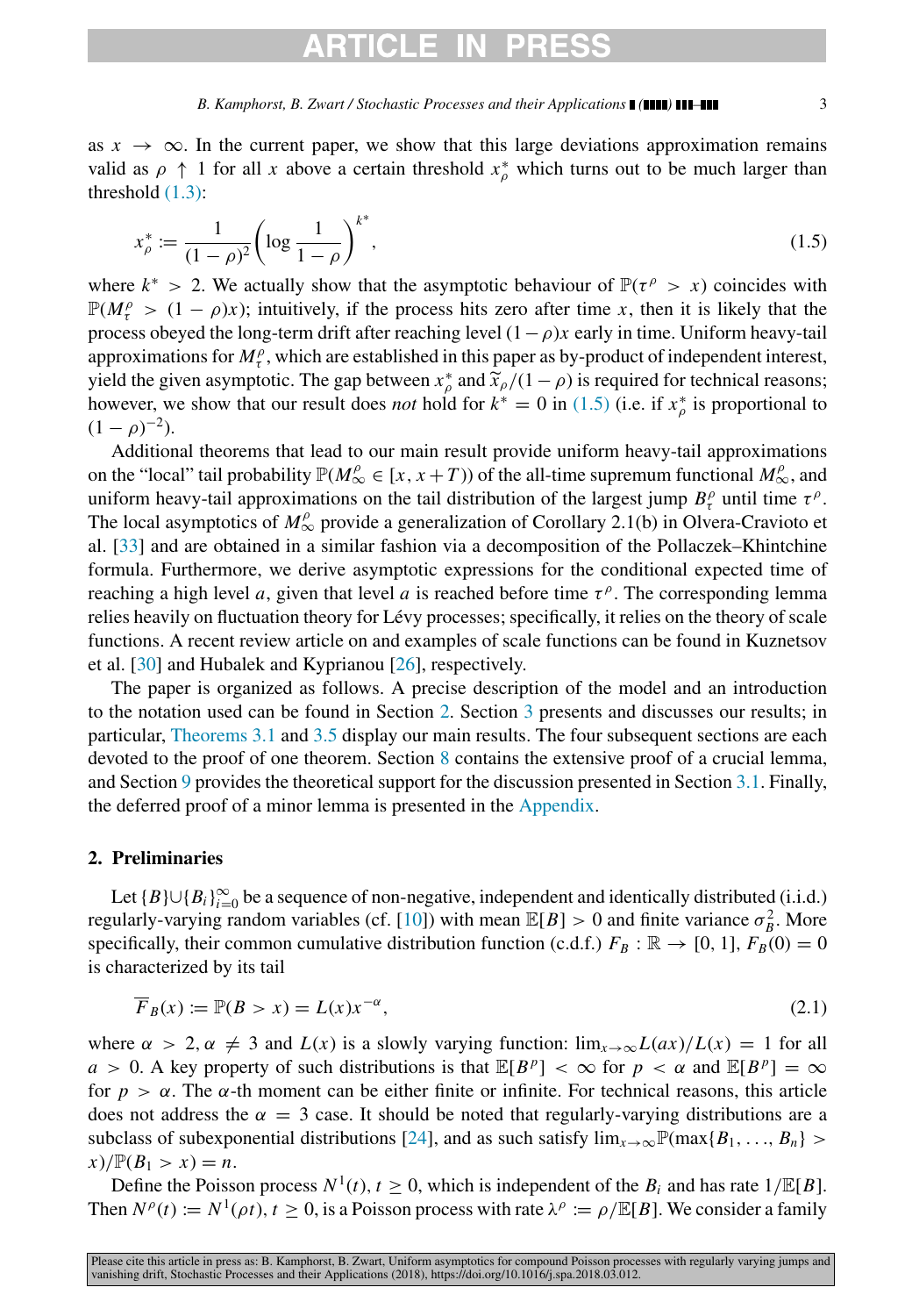# **ARTICLE IN P**

#### 4 *B. Kamphorst, B. Zwart / Stochastic Processes and their Applications ( ) –*

of Lévy processes  $\{X^{\rho}(t)\}\$ , indexed by  $\rho \in (0, 1)$ , where  $X^{\rho} : [0, \infty) \to \mathbb{R}$  is characterized as

$$
X^{\rho}(t) := X_0 + \sum_{i=1}^{N^{\rho}(t)} B_i - t.
$$
\n(2.2)

We say that  $X^{\rho}(t)$  is a compound Poisson process with initial value  $X^{\rho}(0) = X_0 := B_0$  and longterm drift  $\mathbb{E}[X^{\rho}(1) - X^{\rho}(0)] = -(1 - \rho) < 0$ . The process  $X^{\rho}(t)$  experiences a deterministic decrease of  $-t$  and has jumps of size  $B_i$ . For this reason we refer to  $F_B$  as the jump-size distribution.

The first passage time of level *x* is denoted by  $\sigma^{\rho}(x) := \inf\{t \ge 0 : X^{\rho}(t) \ge x\}$ , whereas the first hitting time of level zero is indicated by  $\tau^{\rho} := \inf\{t \ge 0 : X^{\rho}(t) = 0\}$ . Of primary interest in this article are the supremum  $M_t^{\rho}$  until the first down-crossing of level zero, i.e.  $M_t^{\rho} := \sup\{X^{\rho}(t) : 0 \le t \le \tau^{\rho}\}\$ , and the all-time supremum  $M_{\infty}^{\rho} := \sup\{X^{\rho}(t) : t \ge 0\}$ of the Lévy process. We also derive a result on the largest jump  $B_r^{\rho}$  before time  $\tau^{\rho}$ :  $B_r^{\rho}$  :=  $\sup\{B_i: 0 \le i \le N^{\rho}(\tau^{\rho})\}.$ 

Consider the sequence of i.i.d. random variables  ${B^*}$   $\cup$   ${B^*_{i}}_{i=1}^{\infty}$  with c.d.f.  $F_{B^*}$ .  $F_{B^*}$  is the excess distribution of *B* and will be referred to as excess jump-size distribution. The excess jump-size distribution can be characterized by its probability density function (p.d.f.)  $f_{B^*}(x) = \frac{1}{\mathbb{E}[B]} \mathbb{P}(B > x)$  and has finite mean  $\mu := \mathbb{E}[B^2]/(2\mathbb{E}[B]) < \infty$ . It is assumed that  $B^*$ and  $B_i^*$  are independent of  $N^{\rho}$ , *B* and  $B_i$  for all relevant indices. Since *B* is regularly varying, Theorem 2.45 in Foss et al. [\[23\]](#page-30-16) states that the tail distribution of  $B^*$ ,

$$
\overline{F}_{B^*}(x) = \frac{1}{\mathbb{E}[B]} \int_x^{\infty} \mathbb{P}(B > t) dt \sim \frac{1}{(\alpha - 1)\mathbb{E}[B]} L(x) x^{-\alpha + 1},
$$
\n(2.3)

is also regularly varying, where  $f(z) \sim g(z)$  if and only if  $\lim_{z \uparrow z^*} f(z)/g(z) = 1$  for some limiting value  $z^* \in \{1, \infty\}$ . In this paper, the limit of interest is either  $\rho \uparrow 1, x \to \infty$  or *a* → ∞. The proper limit should be clear from the context. Similarly,  $f(z) \gtrsim (\lesssim) g(z)$  denotes the relation  $\liminf_{z \uparrow z^*} (\limsup_{z \uparrow z^*}) f(z)/g(z) \geq (\leq) 1$ . We adopt the common conventions  $f(z) = O(g(z))$  if and only if  $\limsup_{z \uparrow z^*} |f(z)/g(z)| < \infty$  and  $f(z) = o(g(z))$  if and only if  $\limsup_{z \uparrow z^*} f(z)/g(z) = 0$ . If both  $f(z) = O(g(z))$  and  $g(z) = O(f(z))$ , then this is denoted by  $f(z) = \Theta(g(z))$ .

Let *T* ∈ (0, ∞) be any positive constant and define the interval  $\Delta = [0, T)$ . In the remainder of this article we will denote the "local" tail probability  $\mathbb{P}(B^* \in [x, x + T))$  by  $\mathbb{P}(B^* \in x + \Delta)$ . Furthermore, we adopt the well-known conventions  $|x| := \max\{n \in \mathbb{N} : n \leq x\}$  and  $\lceil x \rceil$  := min{ $n \in \mathbb{N}$  :  $n \geq x$ }, and denote  $\mathbb{1}$ ([*logicalexpression*]) for the indicator function that assumes value 1 if the logical expression is true, and value 0 otherwise.

Most variables that have been introduced so far depend on the parameter  $\rho$ . Now that their dependence has been noted, we drop the superscripts  $\rho$  for the remainder of this article. Variables that are introduced in later sections and that depend on  $\rho$  will carry a sub- or superscript unless mentioned otherwise.

Finally, we note that many expressions in this chapter involve constants that do not provide additional insight, and that do not contribute to the global behaviour of the expressions. For this reason, many constants have been replaced by *C*: a constant whose value may change from line to line.

## <span id="page-3-0"></span>3. Main results and discussion

The purpose of this section is to present and discuss our main results. [Theorem 3.1](#page-4-0) presents an exact uniform asymptotic relation between the all-time supremum  $M_{\infty}$  and excess jump size  $B^*$ .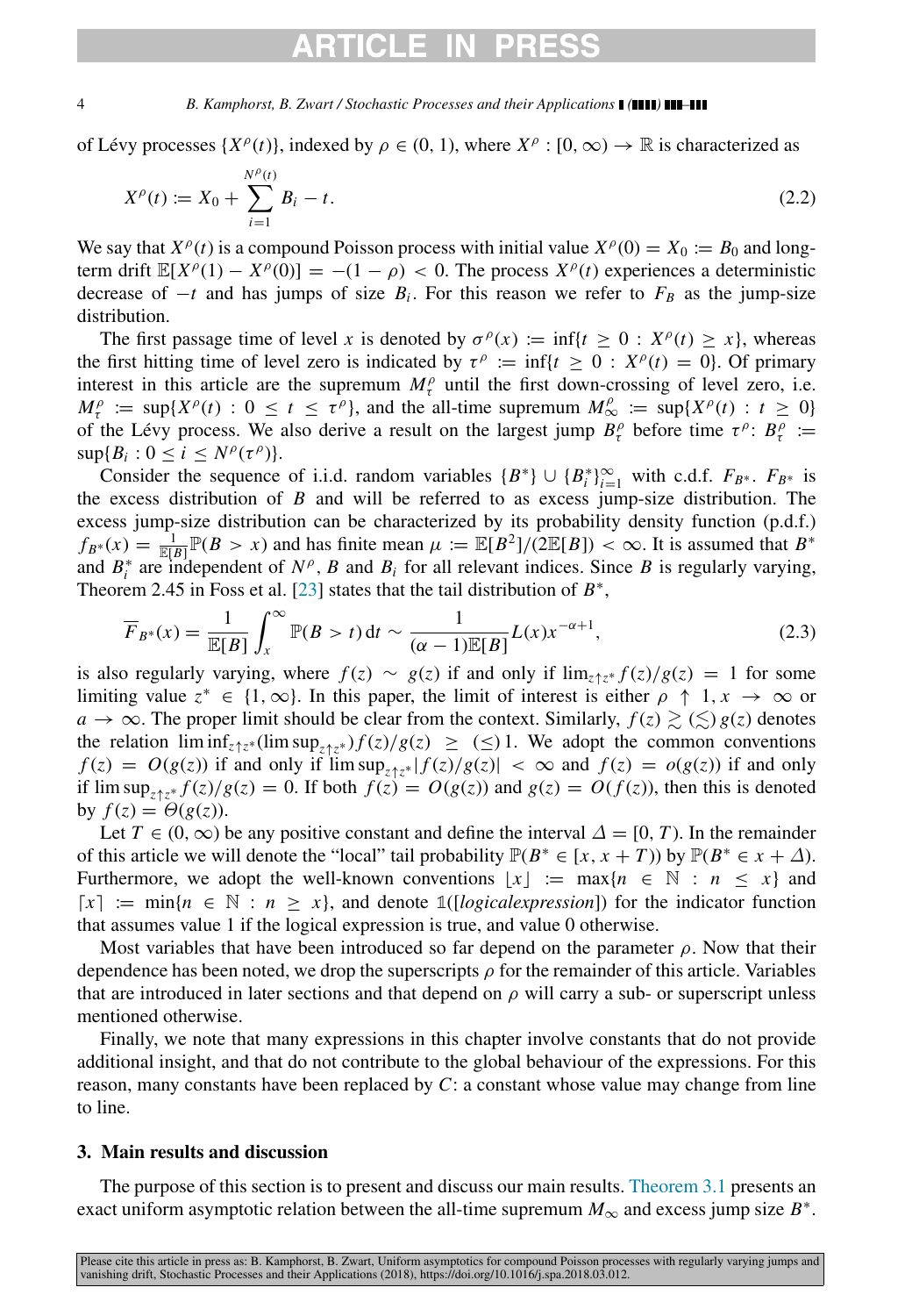## ARTICLE IN

*B. Kamphorst, B. Zwart / Stochastic Processes and their Applications ( ) –* 5

[Theorems 3.2](#page-4-1) and [3.3](#page-4-2) and [Corollary 3.4](#page-4-3) display exact uniform asymptotic relations between the supremum  $M_{\tau}$ , the largest jump  $B_{\tau}$  and the jump sizes *B*. [Theorem 3.5](#page-5-0) shows an exact uniform asymptotic for the relation between the first hitting time  $\tau$  and  $M_{\tau}$ . The tightness of the results is discussed in Section [9.](#page-27-0)

Our first theorem relates the local tail probability  $\mathbb{P}(M_{\infty} \in x + \Delta)$  to the local tail probability  $\mathbb{P}(B^* \in x + \Delta)$ :

<span id="page-4-0"></span>**Theorem 3.1.** *Suppose*  $\mathbb{P}(B > x) = L(x)x^{-\alpha}$  *for some*  $\alpha > 2$ ,  $\alpha \neq 3$  *and*  $L(x)$  *slowly varying. Let*  $\mu = \mathbb{E}[B^2]/(2\mathbb{E}[B])$  *and define*  $x_\rho := k\mu(\alpha - 1)\frac{1}{1-\rho}\log\frac{1}{1-\rho}$  *for any*  $k > 1$ *. Then for any fixed interval*  $\Delta = [0, T)$  *the relation* 

<span id="page-4-4"></span>
$$
\sup_{x \ge x_{\rho}} \left| \frac{\mathbb{P}(M_{\infty} \in x + \Delta)}{\frac{\rho}{1 - \rho} \mathbb{P}(B^* \in x + \Delta)} - 1 \right| \to 0
$$
\n(3.1)

*holds as*  $\rho \uparrow 1$ *. Furthermore,* [\(3.1\)](#page-4-4) *remains valid for*  $k = 1$  *provided that*  $L(x)/(\log x)^{\alpha} \to \infty$ *.* 

[Theorem 3.1](#page-4-0) extends Corollary 2.3(b) of Olvera-Cravioto et al. [\[33\]](#page-31-4), who considered the "global" tail probability  $\Delta = [0, \infty)$ . The similarity of the results is also reflected in the proof of the theorem, which greatly depends on the Pollaczek–Khintchine formula and the power law [n](#page-31-4)ature of the jump-size distribution. A key difference between the proofs is [Olvera-Cravioto et](#page-31-4) [al.'](#page-31-4)s application of the "global" big jump asymptotics as reported by Borovkov and Borovkov [\[12\]](#page-30-17) versus our usage of the "local" analogues as derived by Denisov et al. [\[17\]](#page-30-18). The transition point  $\tilde{x}_{\rho}$  in Olvera-Cravioto et al. [\[33\]](#page-31-4) (cf. expression [\(1.3\)\)](#page-1-1) differs from  $x_{\rho}$  by a factor  $\frac{\alpha-1}{\alpha-2}$ , which is an artefact of our analysis of the local tail probability (index  $\alpha$ ) as opposed to their analysis of the global tail probability (index  $\alpha - 1$ ). Similarly, their  $k = 1$  case requires  $L(x)$  to asymptotically dominate  $(\log x)^{\alpha-1}$  instead of  $(\log x)^{\alpha}$ .

Our next result relates the tail behaviour of  $M<sub>\tau</sub>$  to that of *B*:

<span id="page-4-1"></span>Theorem 3.2. *Suppose that all conditions in [Theorem](#page-4-0)* 3.1 *hold. Then*

<span id="page-4-5"></span>
$$
\sup_{x \ge x_{\rho}} \left| \frac{\mathbb{P}(M_{\tau} > x)}{\frac{1}{1 - \rho} \mathbb{P}(B > x)} - 1 \right| \to 0
$$
\n(3.2)

*holds as*  $\rho \uparrow 1$ *. Furthermore,* [\(3.2\)](#page-4-5) *remains valid for*  $k = 1$  *provided that*  $L(x)/(\log x)^{\alpha} \to \infty$ *.* 

[Theorem 3.2](#page-4-1) is related to a similar result for general random walks, derived for a larger class of subexponential distributions, cf. Asmussen [\[3,](#page-30-11) Theorem 2.1]. Again, the contribution in our setting is the validity of this asymptotic estimate in the near-critical regime. Also the intuition behind this result, that  $M<sub>\tau</sub>$  is comparable in size to the largest jump  $B<sub>\tau</sub>$ , remains valid:

<span id="page-4-2"></span>**Theorem 3.3.** *Suppose*  $\mathbb{P}(B > x) = L(x)x^{-\alpha}$  *for some*  $\alpha > 2$ ,  $\alpha \neq 3$  *and*  $L(x)$  *slowly varying.* Let  $\hat{x}_\rho$  *satisfy*  $\mathbb{P}(B > \hat{x}_\rho)/(1 - \rho)^2 \to 0$  *as*  $\rho \uparrow 1$ *. Then the relation* 

<span id="page-4-7"></span>
$$
\sup_{x \ge \hat{x}_\rho} \left| \frac{\mathbb{P}(B_\tau > x)}{\frac{1}{1 - \rho} \mathbb{P}(B > x)} - 1 \right| \to 0 \tag{3.3}
$$

*holds as*  $\rho \uparrow 1$ *. In particular, the above statement holds for*  $\hat{x}_{\rho} \geq 1/(1 - \rho)$ *.* 

<span id="page-4-3"></span>Corollary 3.4. *Suppose that all conditions in [Theorem](#page-4-0)* 3.1 *hold. Then*

<span id="page-4-6"></span>
$$
\sup_{x \ge x_{\rho}} \left| \frac{\mathbb{P}(M_{\tau} > x)}{\mathbb{P}(B_{\tau} > x)} - 1 \right| \to 0 \tag{3.4}
$$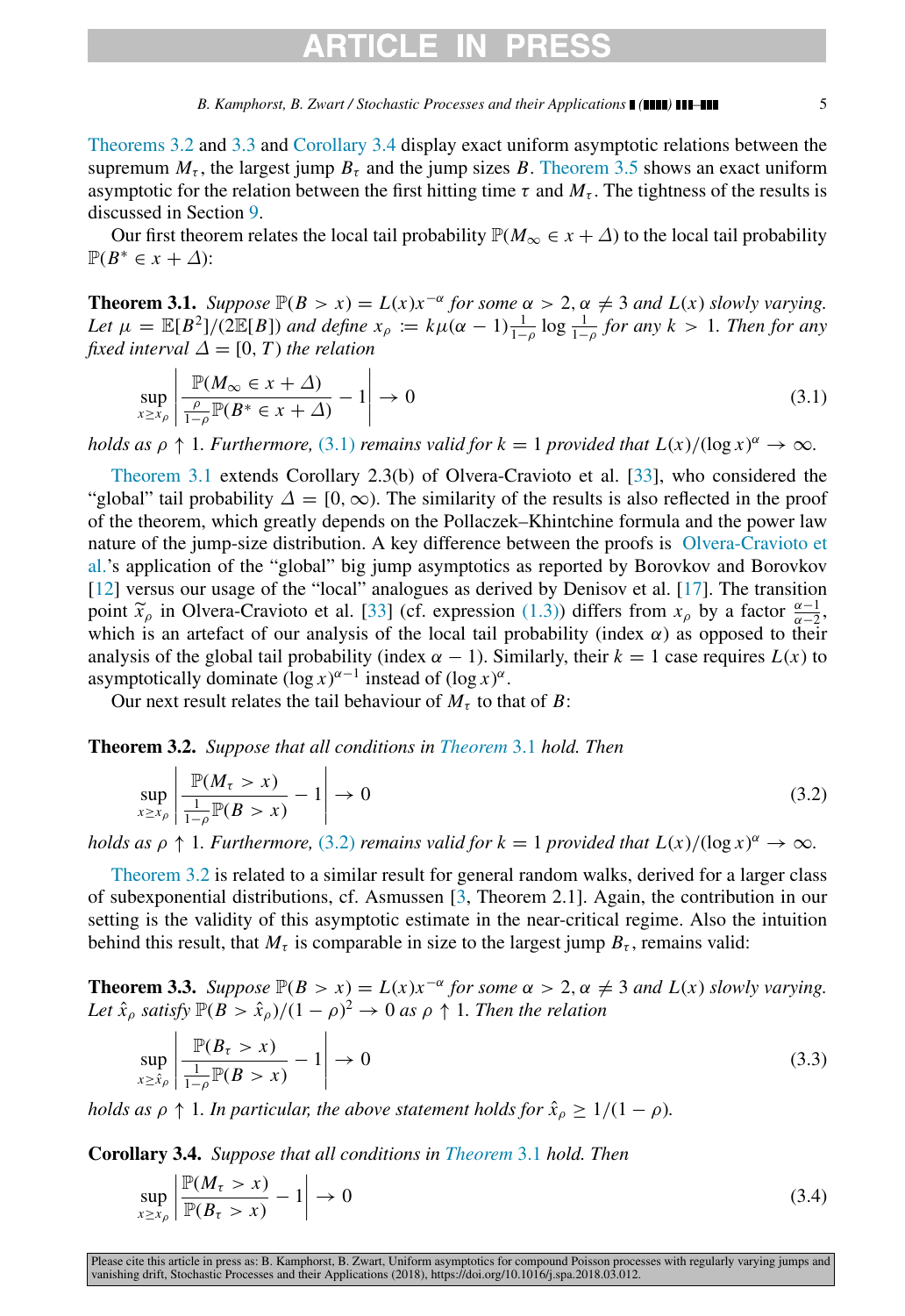# **ARTICLE IN P**

#### 6 *B. Kamphorst, B. Zwart / Stochastic Processes and their Applications ( ) –*

*holds as*  $\rho \uparrow 1$ *. Furthermore,* [\(3.4\)](#page-4-6) *remains valid for*  $k = 1$  *provided that*  $L(x)/(\log x)^{\alpha}$  $\rightarrow \infty$ .

Here, we note that  $\mathbb{E}[\tau] = \mathbb{E}[B]/(1-\rho)$  and therefore one might guess  $P(B_{\tau} > x) \approx$  $\mathbb{P}(\max\{B_1, ..., B_{1/(1-\rho)}\} > x) \approx \frac{1}{1-\rho} \mathbb{P}(B > x)$  as a property of subexponential functions. [Theorem 3.3](#page-4-2) makes this relation explicit.

We are now ready to examine the asymptotic behaviour of the tail probability of the first hitting time of zero,  $\mathbb{P}(\tau > x)$ .

<span id="page-5-0"></span>**Theorem 3.5.** *Suppose*  $\mathbb{P}(B > x) = L(x)x^{-\alpha}$  *for some*  $\alpha > 2$ ,  $\alpha \neq 3$  *and*  $L(x)$  *slowly varying. For any*  $k^* > 2$  *define*  $x^*_{\rho} := \frac{1}{(1-\rho)^2} \left( \log \frac{1}{1-\rho} \right)^{k^*}$ *. Then both* sup *x*≥*x* ∗ ρ  $\begin{array}{c}\n\hline\n\end{array}$  $\mathbb{P}(\tau > x \mid M_{\tau} > (1 - \rho)x) - 1 \Big| \to 0$  (3.5)

<span id="page-5-2"></span>*and*

<span id="page-5-3"></span>
$$
\sup_{x \ge x_{\rho}^*} \left| \mathbb{P}(M_{\tau} > (1 - \rho)x \mid \tau > x) - 1 \right| \to 0 \tag{3.6}
$$

*hold as*  $\rho \uparrow 1$ *. In particular,* [\(3.5\)](#page-5-2) *and* [\(3.6\)](#page-5-3) *imply* 

<span id="page-5-4"></span>
$$
\sup_{x \ge x_{\rho}^*} \left| \frac{\mathbb{P}(\tau > x)}{\mathbb{P}(M_{\tau} > (1 - \rho)x)} - 1 \right| \to 0 \tag{3.7}
$$

*as*  $\rho \uparrow 1$ *.* 

For fixed  $\rho$ , related questions have been examined by Durrett [\[19\]](#page-30-19) for random walks and Zwart [\[39\]](#page-31-5) for queues. Their results lead to the insight that a large value of  $\tau$  is caused by an 'early' big jump, after which the process drifts towards 0 at rate  $1 - \rho$  (see [Fig. 1\)](#page-6-0). This suggests the approximation  $\tau \approx M_{\tau}/(1-\rho)$ , which was made rigorous by Zwart [\[39\]](#page-31-5) using a sample-path analysis. The challenge in our setting is to show that the big jump occurs at a time that does not grow too large as  $\rho \uparrow 1$ . This is settled by the crucial technical [Lemma 7.2](#page-21-1) in Section [7,](#page-13-0) which essentially states that it takes  $O(1/(1-\rho))$  time units until the largest jump. This lemma is proven by providing an estimate of the time until the big jump in terms of *q*-scale functions, which in turn need to be estimated in detail for various specific ranges of parameter values.

### <span id="page-5-1"></span>*3.1. Tightness of bounds*

It is natural to question the quality of our thresholds  $x_\rho$  and  $x_\rho^*$  in the results presented above. [Corollary 3.7](#page-6-1) and [Lemma 3.8](#page-7-0) show that our choices are close to optimal, in the sense that our results are no longer valid if the logarithmic terms in  $x_{\rho}$  and  $x_{\rho}^{*}$  are dropped. Prior to these claims, however, we state a local analogue of Kingman's heavy-traffic approximation that is required in the proof of [Corollary 3.7,](#page-6-1) but which is also of independent interest.

First, consider the function  $x_{\rho} = k\mu(\alpha - 1)\frac{1}{1-\rho}\log\frac{1}{1-\rho}$  as presented in [Theorem 3.1,](#page-4-0) [Theorem 3.2](#page-4-1) and [Corollary 3.4.](#page-4-3) As stated earlier, [Theorem 3.1](#page-4-0) is the local analogue of Corollary 2.3(b) in Olvera-Cravioto et al. [\[33\]](#page-31-4) and the function  $x<sub>ρ</sub>$  only differs by a constant from their function  $\tilde{x}_{\rho}$ . Additionally, their Corollary 2.3(a) states that the tail probability  $\mathbb{P}(M_{\infty} > x)$ asymptotically behaves as an exponential random variable for  $x < (1 - \varepsilon)\tilde{x}_\rho, \varepsilon > 0$  sufficiently small. This result suggests that the local tail probability  $\mathbb{P}(M_{\infty} \in x + \Delta)$  behaves as the density of an exponential random variable for *x* sufficiently small. The next lemma supports this suggestion by presenting a local analogue of Kingman's heavy-traffic approximation that appears to be new: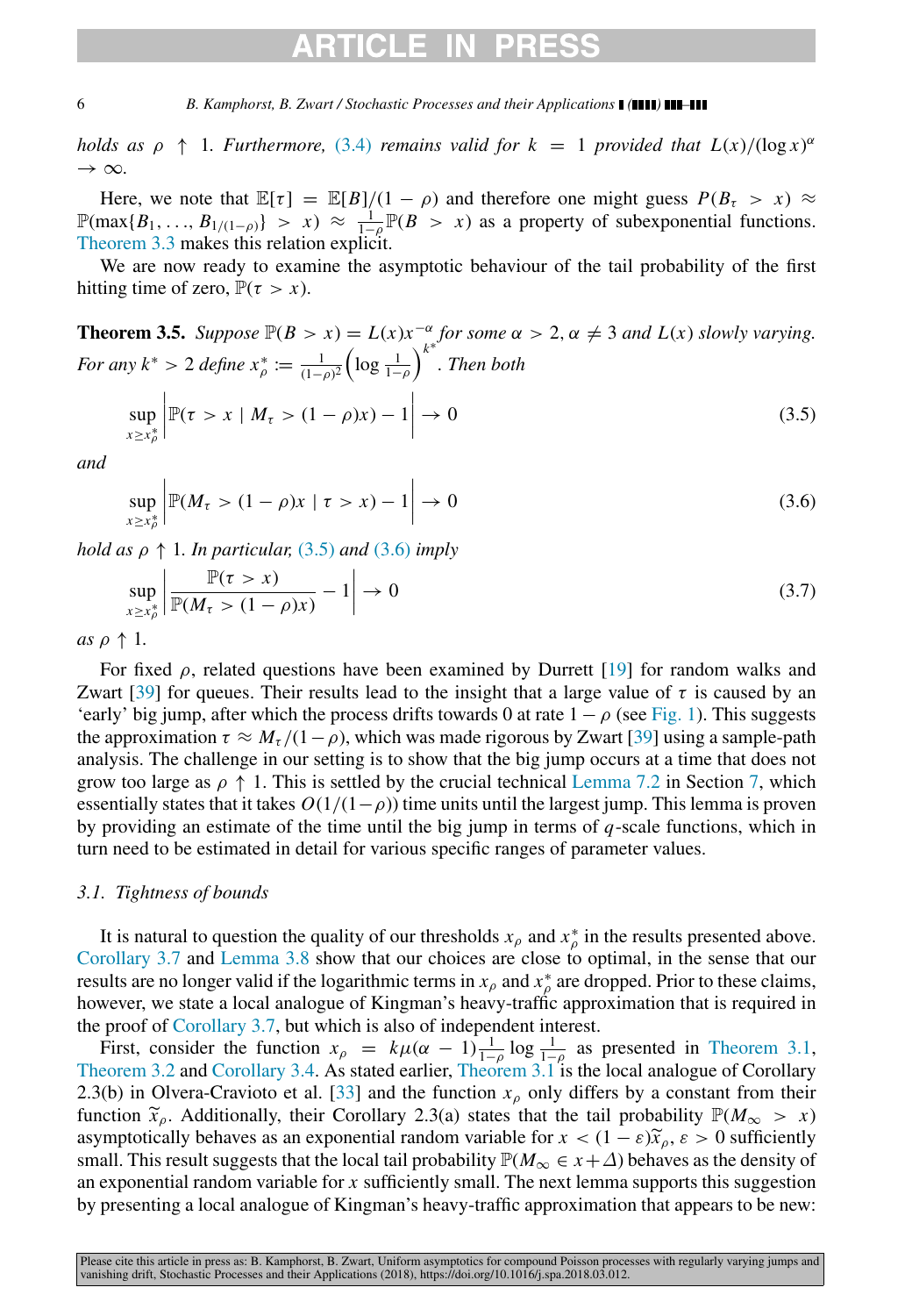<span id="page-6-0"></span>

Fig. 1. Illustration of a scenario where  $X(t)$  stays positive for a long time due to a large jump early in the process. The largest jump of size  $(1-\rho)x$  happens at time  $O(1/(1-\rho))$ . The long-term drift of  $-(1-\rho)$  suggests that  $\tau \approx (1+\rho(1))x$ .

<span id="page-6-2"></span>**Lemma 3.6.** *Suppose that the jump size p.d.f.*  $f_B(x)$  *of B is completely monotone; i.e.*  $f_B(x)$ *and all its derivatives exist and satisfy*  $(-1)^n \frac{d^n}{dx^n}$  $\frac{d^n}{dx^n} f_B(x) \ge 0$  *for all x* > 0 *and n* = 1, 2, ... *Fix y* > 0*. Then the all-time supremum p.d.f. of*  $f_{M_{\infty}}(x)$  *on* (0,  $\infty$ ) *exists and satisfies* 

<span id="page-6-3"></span>
$$
\lim_{\rho \uparrow 1} \frac{1}{1 - \rho} f_{M_{\infty}} \left( \frac{y}{1 - \rho} \right) = \frac{1}{\mathbb{E}[B^*]} e^{-\frac{y}{\mathbb{E}[B^*]}}.
$$
\n(3.8)

We hence expect  $\mathbb{P}(M_{\infty} \in x + \Delta)$  to display exponential decay as  $\rho \uparrow 1$  for *x* sufficiently smaller than  $x<sub>0</sub>$ , similar to the results of Olvera-Cravioto et al. [\[33\]](#page-31-4). Analysing the local tail probability  $\mathbb{P}(M_{\infty} \in x + \Delta)$  for general  $x \leq x_{\rho}$  is beyond the scope of this paper; however, the corollary below shows that  $(1 - \rho)x(\rho)$  must diverge to infinity in order for [Theorem 3.1](#page-4-0) to remain true:

<span id="page-6-1"></span>**Corollary 3.7.** Suppose  $\mathbb{P}(B > x) = L(x)x^{-\alpha}$  for some  $\alpha > 2$  and  $L(x)$  slowly varying, *and assume that the jump size p.d.f.*  $f_B(x)$  *of B is completely monotone. Fix y* > 0*. Then for*  $y_{\rho} = \frac{y}{1-\rho}$  the limit

$$
\lim_{\rho \uparrow 1} \frac{\mathbb{P}(M_{\infty} \in y_{\rho} + \Delta)}{\frac{\rho}{1 - \rho} \mathbb{P}(B^* \in y_{\rho} + \Delta)} \tag{3.9}
$$

*diverges to infinity.*

The proof of [Theorem 3.2](#page-4-1) derives the estimates

$$
\frac{1}{\lambda} \mathbb{P}(M_{\infty} \in [x, x+1)) \lesssim \mathbb{P}(M_{\tau} > x) \lesssim \frac{1}{\lambda} \mathbb{P}(M_{\infty} \in [x-1, x))
$$
\n(3.10)

as  $x \to \infty$ . As such, a similar necessary condition on any function  $x(\rho)$  for which [Theorem 3.1](#page-4-0) holds is also necessary for [Theorem 3.2.](#page-4-1) An analogue argument holds for [Corollary 3.4.](#page-4-3)

We next discuss the function  $x_{\rho}^* = \frac{1}{(1-\rho)^2} \left( \log \frac{1}{1-\rho} \right)^k$  which is of interest in [Theorem 3.5.](#page-5-0) The proof of [Theorem 3.5](#page-5-0) greatly relies on [Theorem 3.2](#page-4-1) but considers  $\mathbb{P}(M_\tau > (1 - \rho)x)$  instead of  $\mathbb{P}(M_\tau > x)$ . We would therefore expect [Theorem 3.5](#page-5-0) to hold with  $x(\rho) = x_\rho/(1 - \rho)$ . The current proof, however, requires the higher level  $x^*_{\rho}$  for technical reasons. In contrast, the following lemma gives a lower bound on  $x(\rho)$  if it is to replace  $x^*_{\rho}$ . In particular, it states that  $(1 - \rho)^2 x(\rho)$  needs to diverge to infinity: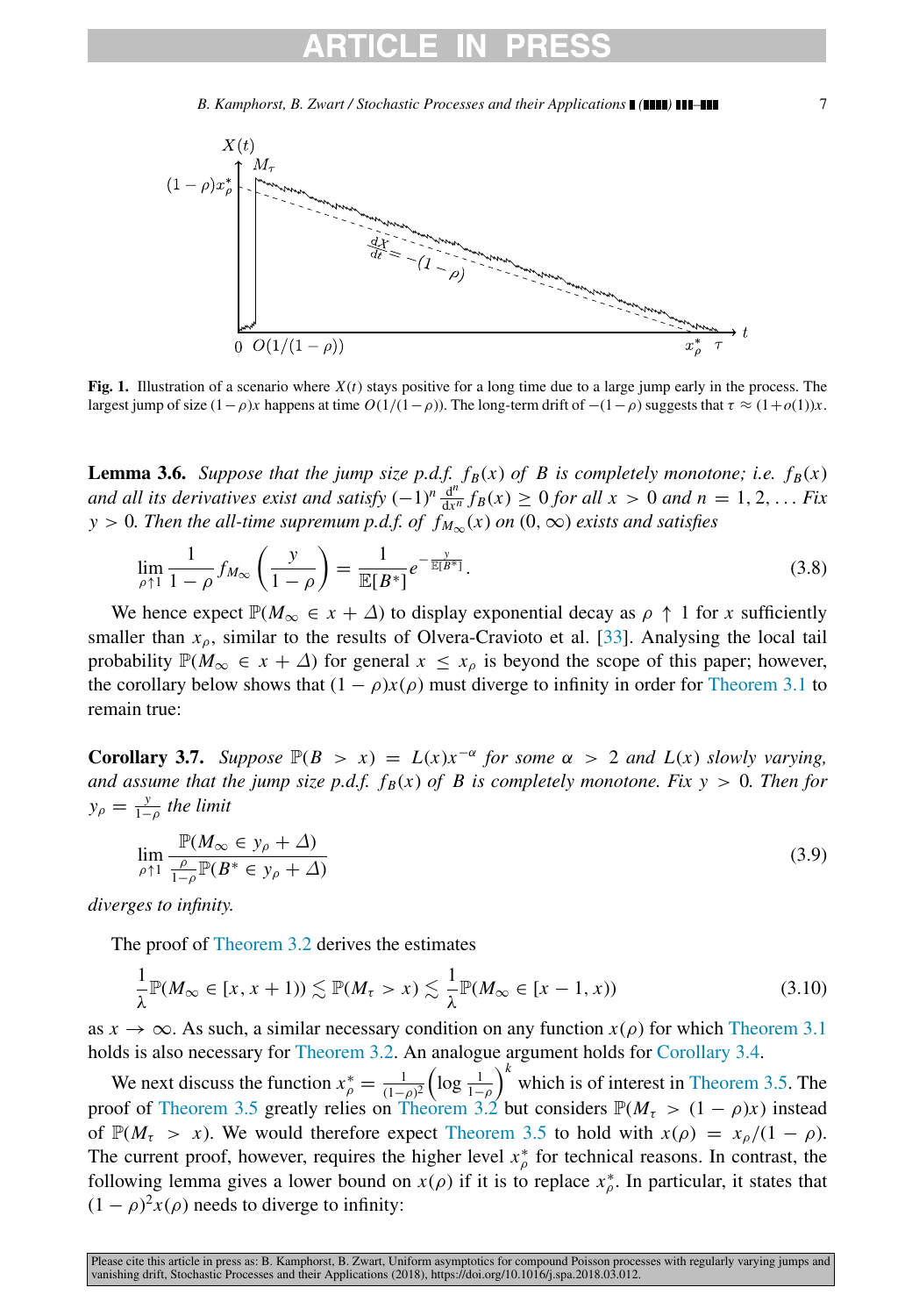# TICI E IN

8 *B. Kamphorst, B. Zwart / Stochastic Processes and their Applications ( ) –*

<span id="page-7-0"></span>**Lemma 3.8.** Suppose  $\mathbb{P}(B > x) = L(x)x^{-\alpha}$  for some  $\alpha > 2$  and  $L(x)$  slowly varying. Fix *y* > 0*. Then for*  $y_{\rho}^* = \frac{y}{(1-y)^2}$  $\frac{y}{(1-\rho)^2}$  the limit

$$
\lim_{\rho \uparrow 1} \frac{\mathbb{P}(\tau > y_{\rho}^*)}{\frac{\rho}{1 - \rho} \mathbb{P}(B > (1 - \rho)y_{\rho}^*)}
$$
\n(3.11)

*diverges to infinity.*

## 4. Local asymptotics of the all-time supremum

This section contains the proof of [Theorem 3.1.](#page-4-0) We consider the all-time supremum by its Pollaczek–Khintchine infinite-series representation. From this representation, we distinguish between few jumps and many jumps scenarios (small and large *n*), where the threshold is approximately  $x/\mathbb{E}[B^*]$ . It is shown that under the few jumps scenario, a large all-time supremum is most probably due to a large value of a single  $B_i^*$ . Contrastingly, the many jumps scenario is shown to be negligible.

Define  $S_0^* := 0$  and  $S_n^* := \sum_{i=1}^n B_i^*$ . By Theorem VIII.5.7 in Asmussen [\[4\]](#page-30-20),

<span id="page-7-4"></span>
$$
\mathbb{P}(M_{\infty} \in x + \Delta) = \sum_{n=0}^{\infty} (1 - \rho)\rho^n \mathbb{P}(S_n^* \in x + \Delta)
$$
\n(4.1)

for all  $x > 0$ . An equivalent representation of  $(3.1)$  is therefore

<span id="page-7-1"></span>
$$
\sup_{x \ge x_{\rho}} \left| \frac{\sum_{n=1}^{\infty} (1 - \rho)\rho^n \left[ \mathbb{P}(S_n^* \in x + \Delta) - n \mathbb{P}(B^* \in x + \Delta) \right]}{\frac{\rho}{1 - \rho} \mathbb{P}(B^* \in x + \Delta)} \right| \to 0 \tag{4.2}
$$

as  $\rho \uparrow 1$ . Fix a constant  $\delta$  that satisfies max $\{\frac{1}{2}, \frac{1}{\alpha-1}\} < \delta < 1$  and define  $U_{\delta}(x) := \lfloor (x - x^{\delta})/\mu \rfloor$ . Then the numerator in  $(4.2)$  can be decomposed as

<span id="page-7-3"></span>
$$
\left| \sum_{n=1}^{\infty} (1 - \rho) \rho^n \left[ \mathbb{P}(S_n^* \in x + \Delta) - n \mathbb{P}(B^* \in x + \Delta) \right] \right|
$$
  
\n
$$
\leq \sum_{n=1}^{U_{\delta}(x)} (1 - \rho) \rho^n \left| \mathbb{P}(S_n^* \in x + \Delta) - n \mathbb{P}(B^* \in x - (n - 1)\mu + \Delta) \right|
$$
  
\n
$$
+ \sum_{n=1}^{U_{\delta}(x)} (1 - \rho) \rho^n n \left| \mathbb{P}(B^* \in x - (n - 1)\mu + \Delta) - \mathbb{P}(B^* \in x + \Delta) \right|
$$
  
\n
$$
+ \left| \sum_{n=U_{\delta}(x)+1}^{\infty} (1 - \rho) \rho^n \left[ \mathbb{P}(S_n^* \in x + \Delta) - n \mathbb{P}(B^* \in x + \Delta) \right] \right|. \tag{4.3}
$$

Here, the first term corresponds to the few jumps scenario and the third term corresponds to the many jumps scenario. The second term corrects a shift in the argument of  $\mathbb{P}(B^* \in \cdot)$ , which is required for application of the following lemma:

<span id="page-7-2"></span>Lemma 4.1. *Suppose* ξ *is a non-negative regularly-varying random variable whose c.d.f. has*  $index -\alpha_{\xi} < -2, \alpha_{\xi} \neq 3$ ; *i.e.*  $\mathbb{P}(\xi > x) = L(x)x^{-\alpha_{\xi}}$ . Let  $F_{\xi^*}$  be the excess distribution of  $\xi$ *with index*  $-\alpha_{\xi} + 1 < -1$  *and i.i.d. samples*  $\xi^*, \xi_1^*, \xi_2^*, \ldots$  *For any* max  $\left\{\frac{1}{\alpha_{\xi}-1}, \frac{1}{2}\right\} < \Gamma < 1$ *denote*  $U_{\Gamma}(x) = \lfloor \frac{x - x^{\Gamma}}{\mathbb{E}[\xi^{*}]} \rfloor$ . Then, there exists a non-increasing function  $\phi(x)$  satisfying  $\phi(x) \downarrow 0$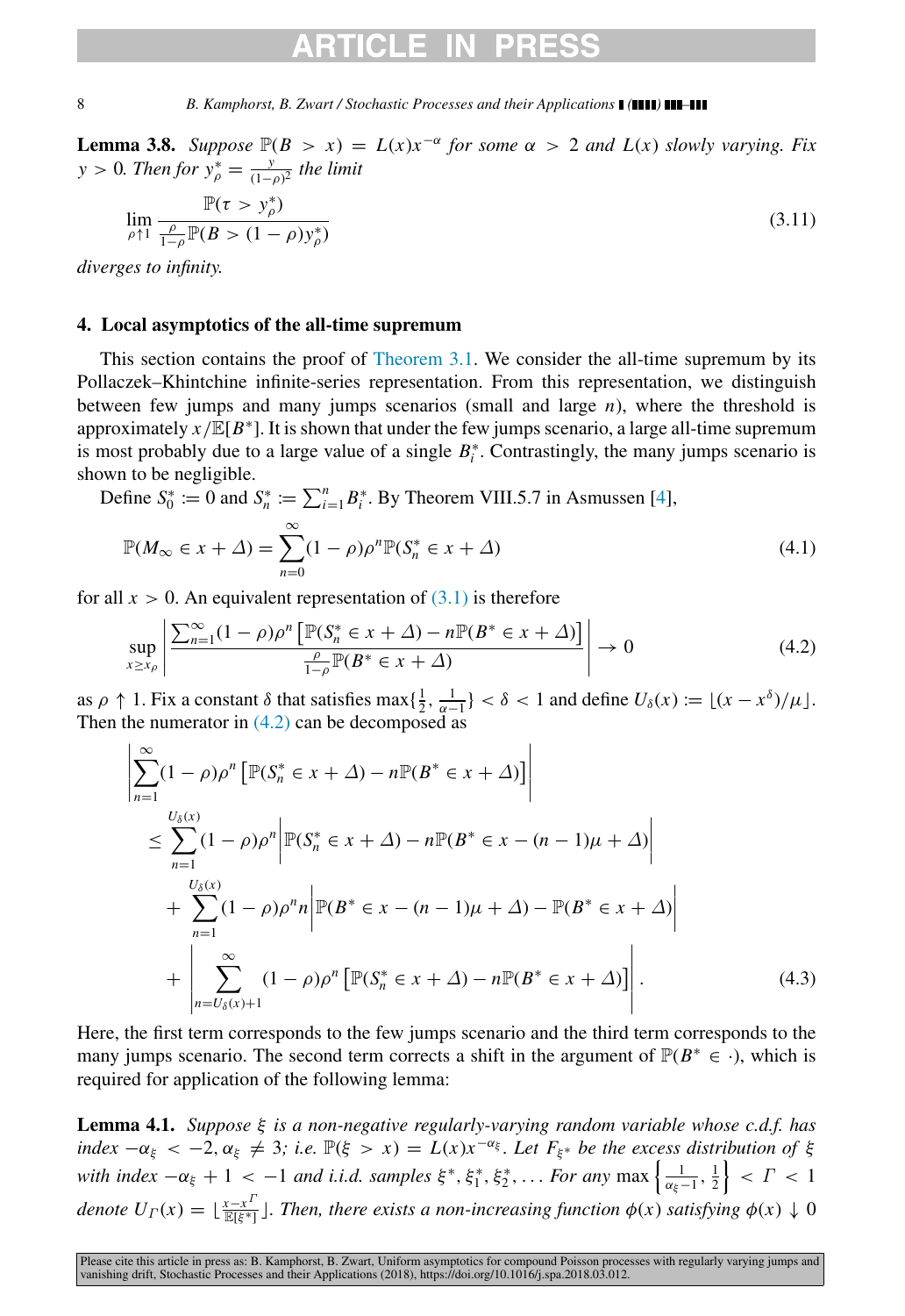$as x \rightarrow \infty$  *such that* 

$$
\sup_{1 \le n \le U_{\Gamma}(x)} \left| \frac{\mathbb{P}(\xi_1^* + \dots + \xi_n^* \in x + \Delta)}{n \mathbb{P}(\xi^* \in x - (n-1)\mathbb{E}[\xi^*] + \Delta)} - 1 \right| \le \phi(x).
$$

The proof is delayed until the end of this section and relies heavily on the machinery provided by Denisov et al. [\[17\]](#page-30-18). [Lemma 4.1](#page-7-2) is closely related to the subexponential property lim<sub>*x*→∞</sub> $\mathbb{P}(B_1^* + \cdots + B_n^* > x)/\mathbb{P}(B_1^* > x) = n$  and guarantees that, for some non-increasing  $\phi(x) \downarrow 0$  as  $x \to \infty$ , expression [\(4.3\)](#page-7-3) is dominated by

$$
\phi(x) \sum_{n=1}^{U_{\delta}(x)} (1 - \rho) \rho^n n \mathbb{P}(B^* \in x + \Delta)
$$
  
+  $(1 + \phi(x)) \sum_{n=1}^{U_{\delta}(x)} (1 - \rho) \rho^n n \Big| \mathbb{P}(B^* \in x - (n - 1)\mu + \Delta) - \mathbb{P}(B^* \in x + \Delta) \Big|$   
+ 
$$
\sum_{n=U_{\delta}(x)+1}^{\infty} (1 - \rho) \rho^n [1 + n \mathbb{P}(B^* \in x + \Delta)]
$$
  
=:  $\phi(x) \mathbb{I}(x, \rho) + (1 + \phi(x)) \mathbb{I}(x, \rho) + \mathbb{II}(x, \rho).$ 

Term I(*x*,  $\rho$ ) is bounded by  $\frac{\rho}{1-\rho} \mathbb{P}(B^* \in x + \Delta)$ , so that  $x_\rho \to \infty$  implies

<span id="page-8-0"></span>
$$
\sup_{x \ge x_{\rho}} \frac{\phi(x) \mathbf{I}(x, \rho)}{\frac{\rho}{1 - \rho} \mathbb{P}(B^* \in x + \Delta)} \le \phi(x_{\rho}) \to 0 \tag{4.4}
$$

as  $\rho \uparrow 1$ . We are done if terms II and III also vanish uniformly.

Term II is split into two parts. Fix  $\gamma$  such that  $0 < \gamma < \delta$  and define  $V_{\gamma}(x) := |(1 - \gamma)x/\mu|$ . For *x* sufficiently large we have  $V_{\gamma}(x) < U_{\delta}(x)$ , so that II may be written as

$$
\Pi(x, \rho) = \sum_{n=1}^{V_{\gamma}(x)} (1 - \rho)\rho^n n \left| \mathbb{P}(B^* \in x - (n-1)\mu + \Delta) - \mathbb{P}(B^* \in x + \Delta) \right|
$$
  
+ 
$$
\sum_{n=V_{\gamma}(x)+1}^{U_{\delta}(x)} (1 - \rho)\rho^n n \left| \mathbb{P}(B^* \in x - (n-1)\mu + \Delta) - \mathbb{P}(B^* \in x + \Delta) \right|
$$
  
=: 
$$
\Pi a(x, \rho) + \Pi b(x, \rho).
$$

For  $1 \le n \le V_{\nu}(x)$ , Newton's generalized binomial theorem implies that

$$
\frac{\mathbb{P}(B^* \in x - (n-1)\mu + \Delta)}{\mathbb{P}(B^* \in x + \Delta)} \le \frac{\mathbb{P}(B > x - (n-1)\mu)}{\mathbb{P}(B > x + T)} \sim \left(1 - \frac{(n-1)\mu + T}{x + T}\right)^{-\alpha}
$$

$$
= 1 + \sum_{m=1}^{\infty} \frac{\alpha(\alpha + 1) \cdots (\alpha + m - 1)}{m!} \left(\frac{(n-1)\mu + T}{x + T}\right)^m
$$

$$
\le 1 + \alpha \left(\frac{(n-1)\mu + T}{x + T}\right) \left(1 - \frac{(n-1)\mu + T}{x + T}\right)^{-\alpha - 1}
$$

$$
\lesssim 1 + \alpha \gamma^{-\alpha - 1} \frac{(n-1)\mu + T}{x + T},
$$

as  $x \to \infty$ , and therefore

$$
\frac{\mathbb{P}(B^* \in x - (n-1)\mu + \Delta)}{\mathbb{P}(B^* \in x + \Delta)} - 1 \lesssim C \frac{n-1}{x}
$$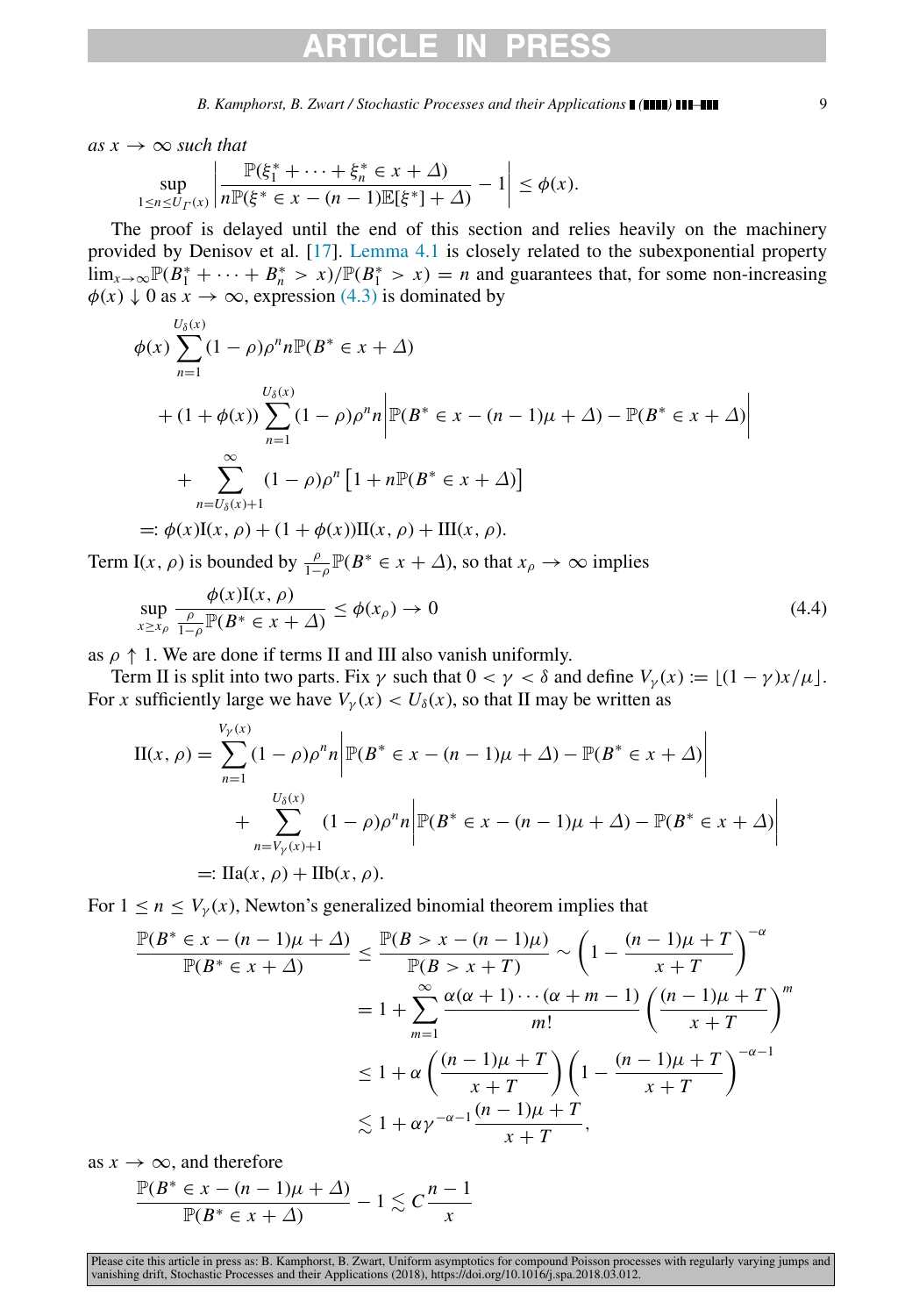# CI E I

10 *B. Kamphorst, B. Zwart / Stochastic Processes and their Applications ( ) –*

as  $x \to \infty$ . Substituting this into IIa gives

$$
\begin{split} \text{IIa}(x,\rho) &\lesssim C\mathbb{P}(B^* \in x + \Delta) \frac{1}{x} \sum_{n=1}^{V_Y(x)} (1 - \rho)\rho^n n(n-1) \\ &\le C\mathbb{P}(B^* \in x + \Delta) \frac{2\rho^2}{(1 - \rho)^2 x} \left(1 - \rho^{V_Y(x)} - (1 - \rho)V_Y(x)\rho^{V_Y(x)}\right) \\ &\le \frac{C\rho}{(1 - \rho)^2 x} \mathbb{P}(B^* \in x + \Delta). \end{split}
$$

We hence conclude

<span id="page-9-0"></span>
$$
\sup_{x \ge x_{\rho}} \frac{\text{IIa}(x, \rho)}{\frac{\rho}{1 - \rho} \mathbb{P}(B^* \in x + \Delta)} \lesssim \frac{C}{\log \frac{1}{1 - \rho}} \to 0 \tag{4.5}
$$

as  $\rho \uparrow 1$ .

Next, consider term IIb. Since  $\mathbb{P}(B^* \in y + \Delta)$  is decreasing in *y*, we find

$$
\begin{aligned} \text{IIb}(x,\,\rho) &\leq C(1-\rho)\rho^{V_{\gamma}(x)+1}x \sum_{n=V_{\gamma}(x)+1}^{U_{\delta}(x)} \mathbb{P}(B^* \in x - (n-1)\mu + \Delta) \\ &\leq C(1-\rho)\rho^{(1-\gamma)x/\mu}x \int_{x-\mu U_{\delta}(x)}^{x-\mu V_{\gamma}(x)} \mathbb{P}(B^* \in t + \Delta) \, \mathrm{d}t. \end{aligned}
$$

Noting that  $\mathbb{P}(B^* \in x + \Delta)$  is regularly varying with index  $-\alpha < -2$ , Theorem 1.5.11 in [\[10\]](#page-30-14) indicates that

$$
\begin{aligned} \text{IIb}(x,\rho) &\lesssim C(1-\rho)\rho^{(1-\gamma)x/\mu}x(x-\mu U_\delta(x))\mathbb{P}(B^* \in x - \mu U_\delta(x) + \Delta) \\ &\le C(1-\rho)\rho^{(1-\gamma)x/\mu}x^{1+\delta}\mathbb{P}(B^* \in x^\delta - \Delta). \end{aligned}
$$

It remains to verify that IIb decreases sufficiently fast for  $x \ge x_0$ . To this end, we write

$$
\sup_{x \ge x_{\rho}} \frac{\text{IIb}(x, \rho)}{\frac{\rho}{1 - \rho} \mathbb{P}(B^* \in x + \Delta)} \lesssim C \sup_{x \ge x_{\rho}} (1 - \rho)^2 \rho^{(1 - \gamma) \frac{x}{\mu} - 1} x^{1 + \delta} \frac{\mathbb{P}(B^* \in x^{\delta} + \Delta)}{\mathbb{P}(B^* \in x + \Delta)}
$$
\n
$$
\le C \sup_{x \ge x_{\rho}} (1 - \rho)^2 \rho^{(1 - \gamma) \frac{x}{\mu} - 1} x^{1 + \delta} \frac{\mathbb{P}(B > x^{\delta})}{\mathbb{P}(B > x + T)}
$$
\n
$$
\sim C \sup_{x \ge x_{\rho}} (1 - \rho)^2 e^{\left((1 - \gamma) \frac{x}{\mu} - 1\right) \log \rho} x^{1 + \delta + (1 - \delta)\alpha}
$$
\n
$$
\le C \sup_{x \ge x_{\rho}} (1 - \rho)^2 e^{-\left((1 - \gamma) \frac{x}{\mu} - 1\right)(1 - \rho)} x^{1 + \delta + (1 - \delta)\alpha},
$$

where we exploited the inequality log  $\rho \leq -(1-\rho)$ . Additionally, for  $\rho$  sufficiently close to one, the supremum is achieved in  $x = x_\rho$  and

$$
\sup_{x\geq x_\rho}\frac{\text{IIb}(x,\rho)}{\frac{\rho}{1-\rho}\mathbb{P}(B^*\in x+\Delta)}\lesssim C(1-\rho)^2e^{-(1-\gamma)(1-\rho)\frac{x_\rho}{\mu}}x_\rho^{1+\delta+(1-\delta)\alpha}.
$$

Substituting  $x_{\rho} = k\mu(\alpha - 1)\frac{1}{1-\rho}\log\frac{1}{1-\rho}$  now gives

<span id="page-9-1"></span>
$$
\sup_{x \ge x_{\rho}} \frac{\text{IIb}(x, \rho)}{\frac{\rho}{1-\rho} \mathbb{P}(B^* \in x + \Delta)} \lesssim C(1-\rho)^{k(1-\gamma)(\alpha-1)-(1-\delta)(\alpha-1)} \left( \log \frac{1}{1-\rho} \right)^{1+\delta+(1-\delta)\alpha} \to 0 \tag{4.6}
$$

as  $\rho \uparrow 1$ , since  $\gamma < \delta$ . This verifies the convergence of term II to zero.

Please cite this article in press as: B. Kamphorst, B. Zwart, Uniform asymptotics for compound Poisson processes with regularly varying jumps and<br>vanishing drift, Stochastic Processes and their Applications (2018), https:/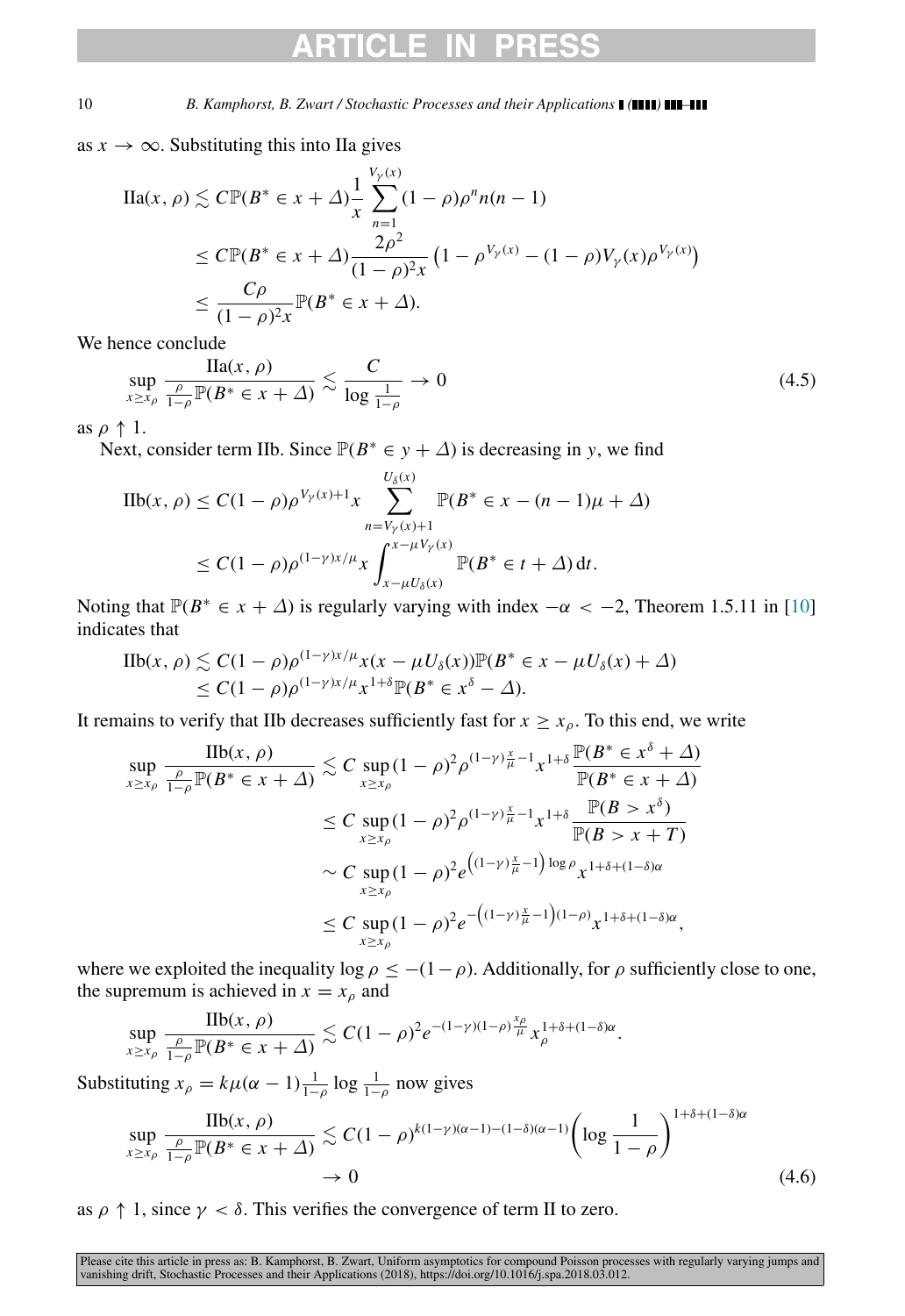# ARTICI F IN

#### *B. Kamphorst, B. Zwart / Stochastic Processes and their Applications ( ) –* 11

We continue with the analysis of term III. This term is rewritten into two specified terms:

$$
\begin{split} \text{III}(x,\rho) &= \rho^{U_{\delta}(x)+1} + \left[ \left( U_{\delta}(x) + 1 \right) \rho^{U_{\delta}(x)+1} + \frac{\rho^{U_{\delta}(x)+2}}{1-\rho} \right] \mathbb{P}(B^* \in x + \Delta) \\ &\le \rho^{\frac{x-x^{\delta}}{\mu}} + \left[ \left( \frac{x-x^{\delta}}{\mu} + 1 \right) + \frac{\rho}{1-\rho} \right] \mathbb{P}(B^* \in x + \Delta) \rho^{\frac{x-x^{\delta}}{\mu}} \\ &\le \rho^{\frac{x-x^{\delta}}{\mu}} + C \frac{(1-\rho)x+1}{1-\rho} \mathbb{P}(B^* \in x + \Delta) \rho^{\frac{x-x^{\delta}}{\mu}} \\ &=: \text{III}(x,\rho) + \text{III}(x,\rho). \end{split}
$$

We consider terms IIIa and IIIb in order.

For term IIIa, we first assume that  $k > 1$ . Potter's Theorem (e.g. Theorem 1.5.6 in Bingham et al. [\[10\]](#page-30-14)) suggests that  $\mathbb{P}(B^* \in x + \Delta) \ge T \mathbb{P}(B \ge x + T) \ge TC(x + T)^{-\alpha - \nu}$  for any fixed  $v > 0$  and *x* sufficiently large. In particular, for  $0 < v < (k - 1)(\alpha - 1)$ ,

$$
\sup_{x\geq x_\rho}\frac{\text{IIIa}(x,\rho)}{\frac{\rho}{1-\rho}\mathbb{P}(B^*\in x+\Delta)}\leq \sup_{x\geq x_\rho}C(1-\rho)(x+T)^{\alpha+\nu}\rho^{\frac{x-x^\delta}{\mu}-1}.
$$

Again, the supremum is achieved in  $x = x_\rho$  for  $\rho$  sufficiently close to one and hence

$$
\sup_{x \ge x_{\rho}} \frac{\operatorname{IIIa}(x, \rho)}{\frac{\rho}{1 - \rho} \mathbb{P}(B^* \in x + \Delta)} \le C(1 - \rho)e^{(\alpha + \nu) \log x_{\rho} + \left(\frac{x_{\rho} - x_{\rho}^{\delta}}{\mu} - 1\right) \log \rho + (\alpha + \nu) \log\left(1 + \frac{T}{x_{\rho}}\right)}}{\le C e^{\left(\alpha + \nu\right) \log x_{\rho} - \left(\frac{x_{\rho} - x_{\rho}^{\delta}}{\mu} - 1\right)(1 - \rho) - \log \frac{1}{1 - \rho} + (\alpha + \nu) \log\left(1 + \frac{T}{x_{\rho}}\right)}}.
$$

Substitution of  $x_\rho = k\mu(\alpha - 1)\frac{1}{1-\rho}\log\frac{1}{1-\rho}$  now yields

<span id="page-10-0"></span>
$$
\sup_{x \ge x_{\rho}} \frac{\text{IIIa}(x, \rho)}{\frac{\rho}{1 - \rho} \mathbb{P}(B^* \in x + \Delta)} \le C(1 - \rho)e^{(\alpha + \nu - 1)\log \frac{1}{1 - \rho} - k(\alpha - 1)\log \frac{1}{1 - \rho} + o\left(\log \frac{1}{1 - \rho}\right)},\tag{4.7}
$$

which tends to zero as  $\rho \uparrow 1$ .

Second, assume  $k = 1$  and  $L(x)/(\log x)^{\alpha} \to \infty$ . Then there exists a non-increasing function  $\phi(x) \downarrow 0$  such that  $L(x) \geq (\log^{\alpha} x)/\phi(x)$ . Similar to the preceding analysis we find

$$
\sup_{x \ge x_{\rho}} \frac{\text{IIIa}(x, \rho)}{1-\rho} \mathbb{P}(B^* \in x + \Delta) \le \sup_{x \ge x_{\rho}} \frac{1}{L(x+T)} (1-\rho)(x+T)^{\alpha} \rho^{\frac{x-x^{\delta}}{\mu}-1}
$$
  

$$
\le \phi(x_{\rho}) \sup_{x \ge x_{\rho}} \frac{1}{\log^{\alpha} x} e^{\log x + (\frac{x-x^{\delta}}{\mu}-1) \log \rho - \log \frac{1}{1-\rho}}
$$
  

$$
\le \phi(x_{\rho}) \frac{1}{\log^{\alpha} x_{\rho}} e^{(\alpha-1) \log \frac{1}{1-\rho} + \alpha \log \log \frac{1}{1-\rho} - (\alpha-1) (1-x_{\rho}^{\delta-1}-x_{\rho}^{-1}) \log \frac{1}{1-\rho}}
$$
  

$$
= C\phi(x_{\rho}) \frac{1}{\log^{\alpha} \frac{1}{1-\rho}} e^{\alpha \log \log \frac{1}{1-\rho} + (\alpha-1) (x_{\rho}^{\delta-1}+x_{\rho}^{-1}) \log \frac{1}{1-\rho}}
$$
  

$$
= C\phi(x_{\rho}) e^{(\alpha-1) (x_{\rho}^{\delta-1}+x_{\rho}^{-1}) \log \frac{1}{1-\rho}} \to 0
$$

as  $\rho \uparrow 1$  since  $(\log x)/x^{1-\delta} \to 0$  for any  $\delta < 1$ .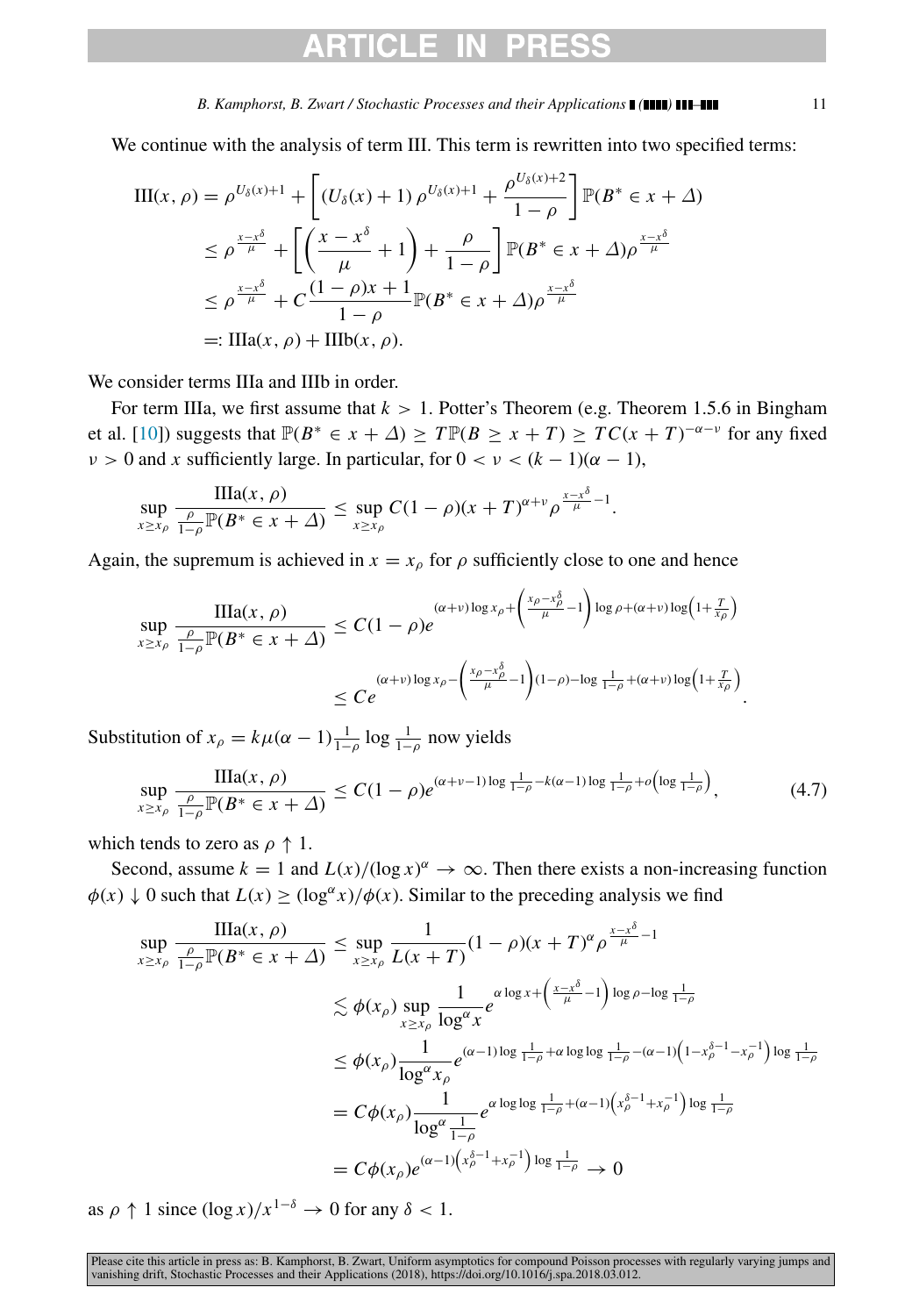Finally, for term IIIb one can see that

$$
\sup_{x \ge x_\rho} \frac{\text{IIIb}(x, \rho)}{\frac{\rho}{1 - \rho} \mathbb{P}(B^* \in x + \Delta)} = C \sup_{x \ge x_\rho} ((1 - \rho)x + 1)\rho^{\frac{x - x^\delta}{\mu} - 1}.
$$

As before, the supremum is attained in  $x = x_{\rho}$  for  $\rho$  sufficiently close to one. Thus,

<span id="page-11-0"></span>
$$
\sup_{x \ge x_{\rho}} \frac{\text{IIIb}(x, \rho)}{\frac{\rho}{1 - \rho} \mathbb{P}(B^* \in x + \Delta)} = C((1 - \rho)x_{\rho} + 1)e^{-\left(\frac{x_{\rho} - x_{\rho}^2}{\mu} - 1\right) \log \rho}
$$
\n
$$
\le C \log \frac{1}{1 - \rho} e^{-k(\alpha - 1)(1 + o(1)) \log \frac{1}{1 - \rho}} \to 0 \tag{4.8}
$$

as  $\rho \uparrow 1$ . From [\(4.4\),](#page-8-0) [\(4.5\),](#page-9-0) [\(4.6\),](#page-9-1) [\(4.7\)](#page-10-0) and [\(4.8\),](#page-11-0) we may conclude that [\(4.2\)](#page-7-1) and equivalently [\(3.1\)](#page-4-4) converges to zero. This completes the proof of [Theorem 3.1.](#page-4-0)

This section is concluded by the proof of [Lemma 4.1.](#page-7-2)

## *4.1. Proof of [Lemma 4.1](#page-7-2)*

First consider the case  $-\alpha_{\xi} < -3$ . Then  $\sigma_{\xi^*}^2 = \mathbb{V}\text{ar}(\xi^*) = \frac{\mathbb{E}[\xi^3]}{3\mathbb{E}[\xi]}$  is finite, and therefore  $\overline{\xi}_i^* = \frac{\xi_i^* - \mathbb{E}[\xi^*]}{\sigma_{\xi^*}}$  $\frac{-\mathbb{E}[\xi^*]}{\sigma_{\xi^*}}$  and  $\overline{S}_n^* = \frac{\xi_1^* + \dots + \xi_n^* - n \mathbb{E}[\xi^*]}{\sigma_{\xi^*}}$  $\frac{\sigma_{\text{S}_n} - n \ln \left\{s - 1\right\}}{\sigma_{\xi^*}}$  are well-defined for all  $i \geq 1, n \geq 1$ . Since

$$
\frac{\mathbb{P}(\xi_1^* + \dots + \xi_n^* \in x + \Delta)}{n \mathbb{P}(\xi^* \in x - (n-1)\mathbb{E}[\xi^*] + \Delta)} = \frac{\mathbb{P}\left(\overline{S}_n^* \in \frac{x - n \mathbb{E}[\xi^*] + \Delta}{\sigma_{\xi^*}}\right)}{n \mathbb{P}\left(\overline{\xi}_1^* \in \frac{x - n \mathbb{E}[\xi^*] + \Delta}{\sigma_{\xi^*}}\right)},\tag{4.9}
$$

the result follows from Theorem 8.1 in Denisov et al. [\[17\]](#page-30-18) once we show that the fraction  $(x - nE[\xi^*])/\sqrt{(\alpha_{\xi} - 3)n \log n}$  diverges to infinity uniformly for  $1 \le n \le U(\(x)$  as  $x \to \infty$ . As  $\Gamma > \frac{1}{2}$ , one may see that

$$
\frac{x - n \mathbb{E}[\xi^*]}{\sqrt{(\alpha_{\xi} - 3)n \log n}} \ge \frac{x - U_\Gamma(x) \mathbb{E}[\xi^*]}{\sqrt{(\alpha_{\xi} - 3)U_\Gamma(x) \log U_\Gamma(x)}} \sim \sqrt{\frac{\mathbb{E}[\xi^*]}{\alpha_{\xi} - 3} \frac{x^{\Gamma - \frac{1}{2}}}{\log x}}
$$

indeed tends to infinity as  $x \to \infty$ .

Now assume  $-3 < -\alpha_{\xi} < -2$ . Let  $\tilde{\xi}_i^* = \xi_i^* - \mathbb{E}[\xi^*]$  and  $\tilde{S}_n^* = \xi_1^* + \cdots + \xi_n^* - n\mathbb{E}[\xi^*]$  for all  $i \geq 1, n \geq 1$ . Then

$$
\frac{\mathbb{P}(\xi_1^* + \dots + \xi_n^* \in x + \Delta)}{n \mathbb{P}(\xi^* \in x - (n-1)\mathbb{E}[\xi^*] + \Delta)} = \frac{\mathbb{P}(\widetilde{S}_n^* \in x - n\mathbb{E}[\xi^*] + \Delta)}{n \mathbb{P}(\widetilde{\xi}_1^* \in x - n\mathbb{E}[\xi^*] + \Delta)}.
$$
\n(4.10)

Fix  $\Gamma^*$  such that  $\frac{1}{\alpha_{\xi}-1} < \Gamma^* < \Gamma$ . Theorem 9.1 in Denisov et al. [\[17\]](#page-30-18) implies that  $\mathbb{P}(\widetilde{S}_n^* \in$  $f(x + \Delta) \sim n \mathbb{P}(\tilde{\xi}_1^* \in x + \Delta)$  uniformly for  $x \geq n^{T^*}$ . The proof is concluded by showing that  $(x - nE[\xi^*])/n^{\Gamma^*} \to \infty$  uniformly for  $1 \le n \le U_\Gamma(x)$ , which follows from

$$
\frac{x - n \mathbb{E}[\xi^*]}{n^{\Gamma^*}} \ge \frac{x - U_{\Gamma}(x) \mathbb{E}[\xi^*]}{U_{\Gamma}(x)^{\Gamma^*}} \sim \mathbb{E}[\xi^*]^{\Gamma^*} x^{\Gamma - \Gamma^*}.
$$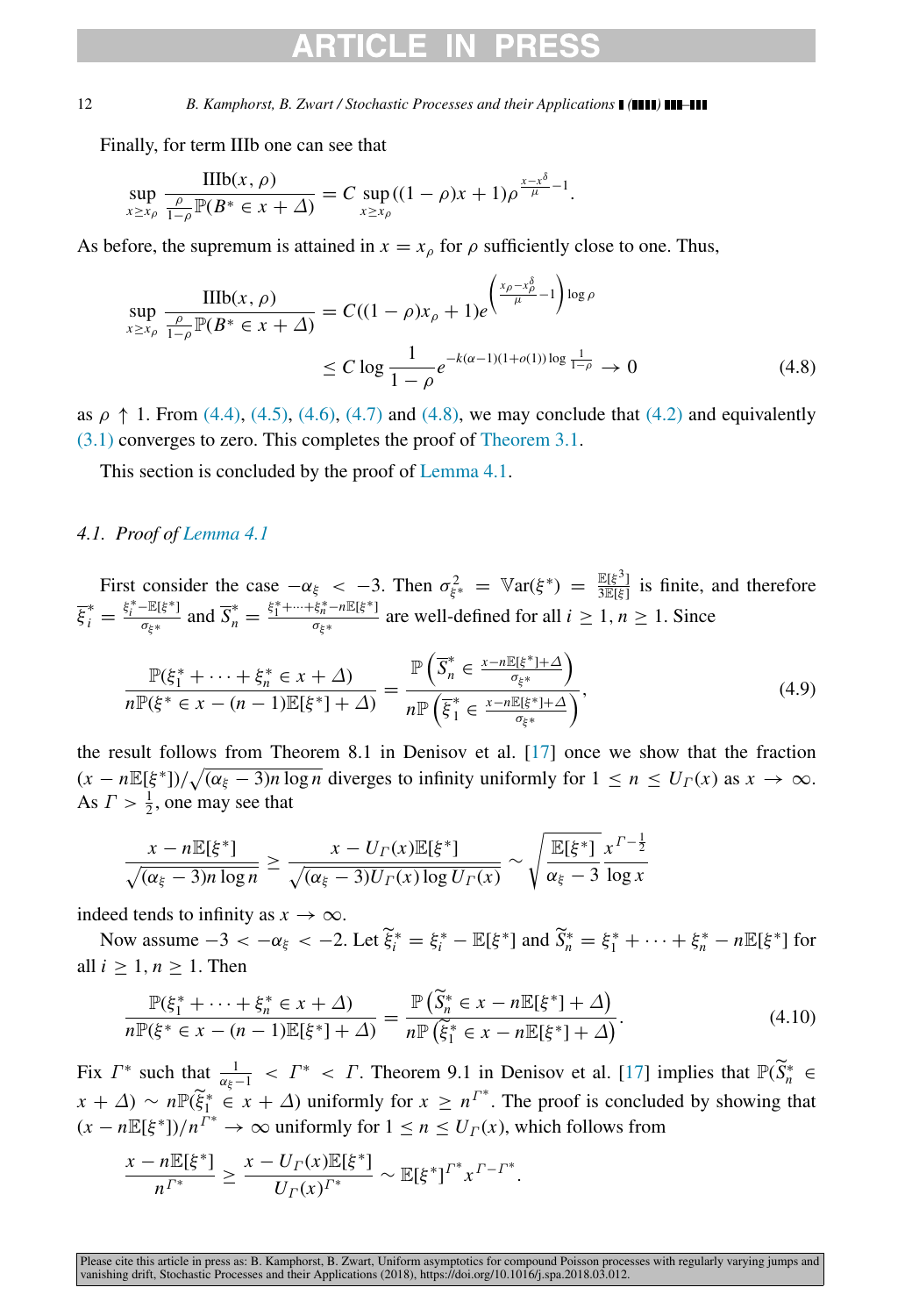# ARTICI F I

*B. Kamphorst, B. Zwart / Stochastic Processes and their Applications ( ) –* 13

## 5. Asymptotics of the supremum  $M_{\tau}$

This section is dedicated to the proof of [Theorem 3.2.](#page-4-1) The proof quickly follows from [Theorem 3.1](#page-4-0) and the following lemma:

<span id="page-12-0"></span>Lemma 5.1. *The inequalities*

$$
\frac{1}{\lambda} \frac{\mathbb{P}(M_{\infty} \in [x, x+1))}{\mathbb{P}(M_{\infty} < x+1)} \le \mathbb{P}(M_{\tau} > x) \le \frac{1}{\lambda} \frac{\mathbb{P}(M_{\infty} \in [x-1, x))}{\mathbb{P}(M_{\infty} < x-1)} \tag{5.1}
$$

*are valid for all*  $x > 1$ *.* 

[Lemma 5.1](#page-12-0) is proven in the [Appendix](#page-29-0) by means of scale functions; a concept that is introduced in Section [8.](#page-21-0) [Lemma 5.1](#page-12-0) and [Theorem 3.1](#page-4-0) together state that

$$
\mathbb{P}(M_{\tau} > x) \lesssim \frac{1}{\lambda} \frac{1}{\mathbb{P}(M_{\infty} < x - 1)} \frac{\rho}{1 - \rho} \mathbb{P}(B^* \in [x - 1, x))
$$

for  $x \ge x_\rho$  as  $\rho \uparrow 1$ . Applying the simple bound  $\mathbb{P}(B^* \in [x-1,x)) \le \frac{1}{\mathbb{E}(B)} \mathbb{P}(B > x - 1)$ yields

$$
\mathbb{P}(M_{\tau} > x) \lesssim \frac{1}{\mathbb{P}(M_{\infty} < x - 1)} \frac{1}{1 - \rho} \mathbb{P}(B > x - 1),
$$

which, since *B* is long-tailed, is asymptotically equivalent to

$$
\mathbb{P}(M_{\tau} > x) \lesssim \frac{1}{\mathbb{P}(M_{\infty} < x - 1)} \frac{1}{1 - \rho} \mathbb{P}(B > x).
$$
 (5.2)

It follows that  $\mathbb{P}(M_\tau > x) / ((1 - \rho)^{-1} \mathbb{P}(B > x)) \lesssim 1$  for all  $x \geq x_\rho$  as  $\rho \uparrow 1$ .

The asymptotic lower bound is proven similarly, thereby completing the proof of [Theorem 3.2.](#page-4-1)

## 6. Asymptotics of the supremum jump size

This section contributes the proof of [Theorem 3.3.](#page-4-2) The following equality is an interpretation of expression (3.4) in Boxma [\[13\]](#page-30-21):

$$
\mathbb{P}(B_{\tau} > x) = \mathbb{P}(B > x) + \int_0^x \left[1 - e^{-\lambda \mathbb{P}(B_{\tau} > x)t}\right] d\mathbb{P}(B \le t).
$$
\n(6.1)

From this equality it follows that

$$
\frac{\mathbb{P}(B > x)}{\mathbb{P}(B_{\tau} > x)} = 1 - \int_0^x \left[ \frac{1 - e^{-\lambda \mathbb{P}(B_{\tau} > x)t}}{\mathbb{P}(B_{\tau} > x)} \right] d\mathbb{P}(B \le t)
$$
  
=  $1 - \lambda \int_0^x t d\mathbb{P}(B \le t) + \lambda \int_0^x \left[ 1 - \frac{1 - e^{-\lambda \mathbb{P}(B_{\tau} > x)t}}{\lambda \mathbb{P}(B_{\tau} > x)t} \right] t d\mathbb{P}(B \le t)$   
=  $1 - \rho + \lambda \int_x^\infty t d\mathbb{P}(B \le t) + \lambda \int_0^x \left[ 1 - \frac{1 - e^{-\lambda \mathbb{P}(B_{\tau} > x)t}}{\lambda \mathbb{P}(B_{\tau} > x)t} \right] t d\mathbb{P}(B \le t),$ 

so that

<span id="page-12-1"></span>
$$
\frac{1}{1-\rho} \frac{\mathbb{P}(B>x)}{\mathbb{P}(B_{\tau}>x)} - 1 = \frac{\lambda}{1-\rho} \int_{x}^{\infty} t \,d\mathbb{P}(B \le t) + \frac{\lambda}{1-\rho} \int_{0}^{x} \left[1 - \frac{1 - e^{-\lambda \mathbb{P}(B_{\tau}>x)t}}{\lambda \mathbb{P}(B_{\tau}>x)t}\right] t \,d\mathbb{P}(B \le t).
$$
\n(6.2)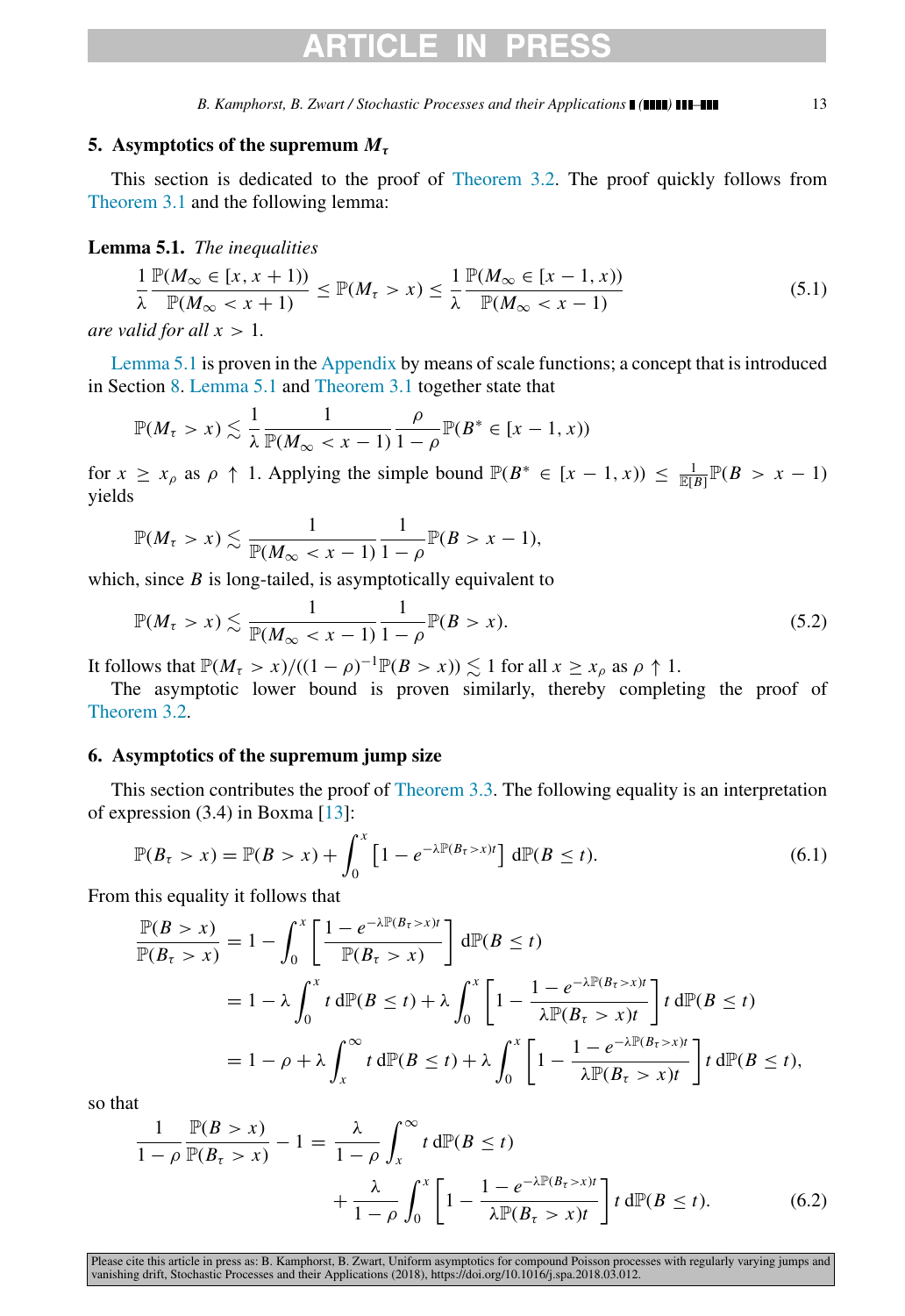# **ARTICLE IN PRES**

### 14 *B. Kamphorst, B. Zwart / Stochastic Processes and their Applications ( ) –*

Here, we note that the right-hand side of the latter expression is non-negative because  $(1 - e^{-y})/y \leq 1.$ 

The first integral in  $(6.2)$  can be upper bounded as

$$
\sup_{x \ge \hat{x}_{\rho}} \frac{\lambda}{1 - \rho} \int_{x}^{\infty} t \, d\mathbb{P}(B \le t) = \sup_{x \ge \hat{x}_{\rho}} \frac{\lambda}{1 - \rho} \mathbb{E}\left[B \mathbb{1}(B > x)\right]
$$
\n
$$
= \sup_{x \ge \hat{x}_{\rho}} \left(\frac{\lambda}{1 - \rho} \mathbb{E}\left[B - x \middle| B > x\right] \mathbb{P}(B > x) + \frac{\lambda x \mathbb{P}(B > x)}{1 - \rho}\right)
$$
\n
$$
\lesssim C \sup_{x \ge \hat{x}_{\rho}} \frac{\lambda x \mathbb{P}(B > x)}{1 - \rho},\tag{6.3}
$$

since  $\mathbb{E}[B-x \mid B > x] \sim \frac{x}{\alpha-1}$ , as shown in Embrechts et al. [\[20,](#page-30-22) p. 162]. Clearly, this upper bound tends to zero for all  $x \ge \hat{x}_{\rho}$  provided that  $\sup_{x \ge \hat{x}_{\rho}} \frac{x \mathbb{P}(\beta > x)}{1 - \rho} \to 0$  as  $\rho \uparrow 1$ .

Sequentially, we consider the second integral in [\(6.2\).](#page-12-1) The bound  $e^y \geq 1 + y + y^2/2$  for  $y \geq 0$ implies

$$
\sup_{x \ge \hat{x}_\rho} \frac{\lambda}{1-\rho} \int_0^x \left[ 1 - \frac{1 - e^{-\lambda \mathbb{P}(B_\tau > x)t}}{\lambda \mathbb{P}(B_\tau > x)t} \right] t \, d\mathbb{P}(B \le t)
$$
\n
$$
\le \sup_{x \ge \hat{x}_\rho} \frac{\lambda}{1-\rho} \int_0^x \left[ 1 - \frac{1 - \frac{1}{1 + \lambda \mathbb{P}(B_\tau > x)t + \lambda^2 \mathbb{P}(B_\tau > x)^2 t^2 / 2}}{\lambda \mathbb{P}(B_\tau > x)t} \right] t \, d\mathbb{P}(B \le t)
$$
\n
$$
= \sup_{x \ge \hat{x}_\rho} \frac{\lambda}{2} \frac{1}{1-\rho} \int_0^x \frac{\lambda \mathbb{P}(B_\tau > x)t + \lambda^2 \mathbb{P}(B_\tau > x)^2 t^2}{1 + \lambda \mathbb{P}(B_\tau > x)t + \lambda^2 \mathbb{P}(B_\tau > x)^2 t^2 / 2} t \, d\mathbb{P}(B \le t)
$$
\n
$$
\le \sup_{x \ge \hat{x}_\rho} \frac{\lambda^2}{2} \frac{\mathbb{P}(B_\tau > x)}{1-\rho} \int_0^x \left[ t^2 + \lambda \mathbb{P}(B_\tau > x)t^3 \right] d\mathbb{P}(B \le t)
$$
\n
$$
\le \sup_{x \ge \hat{x}_\rho} \frac{\lambda^2}{2} \frac{\mathbb{P}(B_\tau > x)}{1-\rho} \left[ 1 + \lambda \mathbb{P}(B_\tau > x)x \right] \mathbb{E}[B^2].
$$

From Eq. [\(6.2\)](#page-12-1) we know that  $\mathbb{P}(B_\tau > x) \leq \frac{\mathbb{P}(B > x)}{1-\rho}$  and therefore

$$
\sup_{x \ge \hat{x}_{\rho}} \frac{\lambda}{1 - \rho} \int_0^x \left[ 1 - \frac{1 - e^{-\lambda \mathbb{P}(B_\tau > x)t}}{\lambda \mathbb{P}(B_\tau > x)t} \right] t \, d\mathbb{P}(B \le t)
$$
\n
$$
\le \sup_{x \ge \hat{x}_{\rho}} \frac{\lambda^2 \mathbb{P}(B > x)}{2} \left[ 1 + \frac{\lambda x \mathbb{P}(B > x)}{1 - \rho} \right] \mathbb{E}[B^2]. \tag{6.4}
$$

It follows that second expression vanishes for  $x \ge \hat{x}_{\rho}$  if both  $\sup_{x \ge \hat{x}_{\rho}} \frac{\exp(B > x)}{1 - \rho}$  and  $\sup_{x \ge \hat{x}_{\rho}} \frac{\mathbb{P}(B > x)}{(1 - \rho)^2}$ tend to zero as  $\rho \uparrow 1$ . These conditions are analysed by Potter's Theorem, which states that for any  $0 < v < \alpha - 2$  there exists a constant  $C_v > 0$  such that  $\mathbb{P}(B > x) \leq C_v x^{-\alpha + v}$  for all x sufficiently large. In particular, we find

$$
\sup_{x \ge 1/(1-\rho)} \frac{x \mathbb{P}(B > x)}{1 - \rho} \le \sup_{x \ge 1/(1-\rho)} \frac{C_{\nu} x^{1 - \alpha + \nu}}{1 - \rho} \to 0,
$$

<span id="page-13-0"></span>and similarly  $\sup_{x \geq 1/(1-\rho)} \frac{\mathbb{P}(B > x)}{(1-\rho)^2}$  $\frac{\rho(B>x)}{(1-\rho)^2}$  → 0, implying that the theorem holds for  $\hat{x} \ge 1/(1-\rho)$ . Since  $\frac{x \mathbb{P}(B > x)}{1-\rho} \leq \frac{\mathbb{P}(B > x)}{(1-\rho)^2}$  $\frac{\mathbb{P}(B > x)}{(1-\rho)^2}$  when  $x \le 1/(1-\rho)$ , the condition sup<sub> $x \ge \hat{x}_\rho \frac{\mathbb{P}(B > x)}{(1-\rho)^2}$ </sub>  $\frac{\mathbb{P}(B>x)}{(1-\rho)^2} \to 0$  implies [\(3.3\)](#page-4-7) for all  $\hat{x}_{\rho} \leq \frac{1}{1-\rho}.$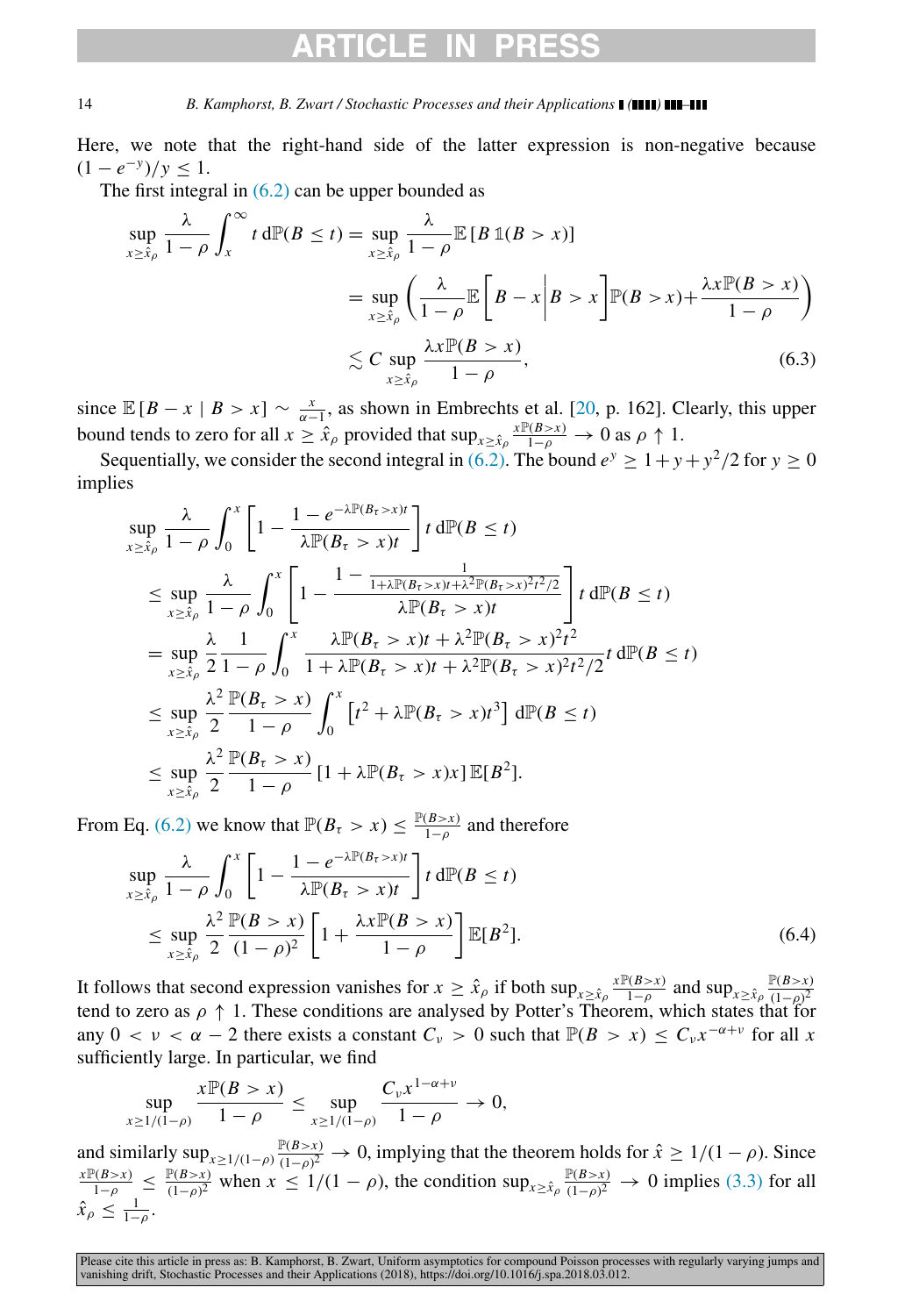# ARTICI F IN

*B. Kamphorst, B. Zwart / Stochastic Processes and their Applications ( ) –* 15

## 7. Asymptotics of the first hitting time of level zero

This section is devoted to the proof of [Theorem 3.5.](#page-5-0) We will validate expression  $(3.5)$ , which considers the asymptotic behaviour of the conditional probability  $\mathbb{P}(\tau > x \mid M_\tau > (1-\rho)x)$ , and expression [\(3.7\),](#page-5-4) which considers the asymptotic behaviour of  $\mathbb{P}(\tau > x)$  as  $\rho \uparrow 1$ . Expressions  $(3.5)$  and  $(3.7)$  together imply expression  $(3.6)$  through the inequality

$$
\left|\mathbb{P}(\mathcal{Q} \mid R) - 1\right| \le \left|\mathbb{P}(R \mid \mathcal{Q}) - 1\right| \times \left|\frac{\mathbb{P}(\mathcal{Q})}{\mathbb{P}(R)}\right| + \left|\frac{\mathbb{P}(\mathcal{Q})}{\mathbb{P}(R)} - 1\right| \tag{7.1}
$$

for two events *Q* and *R* of non-zero probability.

Section [7.1](#page-14-0) validates the asymptotic behaviour of  $\mathbb{P}(\tau > x \mid M_\tau > (1 - \rho)x)$ . Thereafter, Section [7.2](#page-15-0) proves the asymptotic behaviour of  $\mathbb{P}(\tau > x)$  by means of a sample-path analysis that makes a distinction based on the supremum  $M_t$ . The resulting events are again discriminated based on the number of jumps before  $\tau$  or the first passage time of a specific level.

## <span id="page-14-0"></span>*7.1. Asymptotics of conditional first hitting time*

We first prove expression [\(3.5\).](#page-5-2) Since  $\mathbb{P}(\tau > x \mid M_\tau > (1 - \rho)x) \leq 1$ , we only need to show that  $\sup_{x \ge x_\rho^*} \mathbb{P}(\tau > x \mid M_\tau > (1 - \rho)x) - 1 \ge 0$  as  $\rho \uparrow 1$ .

Fix  $p \in (1/2 + 1/k^* , 1)$  and define  $h_u(x, \rho) := (1 - \rho)x + g(x, \rho)$ , where *g* is described by  $g(x, \rho) := (1 - \rho)^{2p-1} x^p$ . The function  $h_u(x, \rho)$  is an upper bound for, yet asymptotically equivalent to,  $(1 - \rho)x$ . By conditioning on the event  $\{M_\tau > h_u(x, \rho)\}\)$ , the long term drift  $-(1 - \rho)$  of *X*(*t*) implies that  $\mathbb{P}(\tau > x \mid M_\tau > h_u(x, \rho))$  must tend to one.

To make this precise we follow the proof of Proposition 3.1 of Zwart [\[39\]](#page-31-5). Noting that  ${\sigma(y) < \tau} = {M_{\tau} > y}$ , the joint probability  ${\mathbb P}(\tau > x; M_{\tau} > (1 - \rho)x)$  is lower bounded as

$$
\mathbb{P}(\tau > x; M_{\tau} > (1 - \rho)x) \geq \mathbb{P}(\tau > x; M_{\tau} > h_u(x, \rho))
$$
  
\n
$$
\geq \mathbb{P}(\tau - \sigma(h_u(x, \rho)) > x \mid \sigma(h_u(x, \rho)) < \tau)
$$
  
\n
$$
\times \mathbb{P}(M_{\tau} > h_u(x, \rho)),
$$

where the conditional probability on the right-hand side can be represented as an integral:

$$
\mathbb{P}(\tau - \sigma(h_u(x, \rho)) > x \mid \sigma(h_u(x, \rho)) < \tau)
$$
\n
$$
= \int_{h_u(x, \rho)}^{\infty} \mathbb{P}(\tau - \sigma(h_u(x, \rho)) > x \mid \sigma(h_u(x, \rho)) < \tau; X(\sigma(h_u(x, \rho))) = y)
$$
\n
$$
\times d\mathbb{P}(X(\sigma(h_u(x, \rho))) \leq y \mid \sigma(h_u(x, \rho)) < \tau)
$$
\n
$$
\geq \int_{h_u(x, \rho)}^{\infty} \mathbb{P}(X(t) > 0; 0 \leq t \leq x \mid X(0) = y)
$$
\n
$$
\times d\mathbb{P}(X(\sigma(h_u(x, \rho))) \leq y \mid \sigma(h_u(x, \rho)) < \tau).
$$

As the integrand is increasing in *y*, we obtain

<span id="page-14-1"></span>
$$
\mathbb{P}(\tau > x; M_{\tau} > (1 - \rho)x) \ge \mathbb{P}(X(t) > 0; 0 \le t \le x | X(0) = h_{u}(x, \rho))
$$
  
 
$$
\times \mathbb{P}(M_{\tau} > h_{u}(x, \rho)). \tag{7.2}
$$

Rewriting the first probability on the right-hand side of [\(7.2\)](#page-14-1) yields

$$
\mathbb{P}(X(t) > 0; 0 \le t \le x \mid X(0) = h_u(x, \rho)) = \mathbb{P}\left(\inf_{t \in [0, x]} \{X(t) - X(0)\} > -h_u(x, \rho)\right)
$$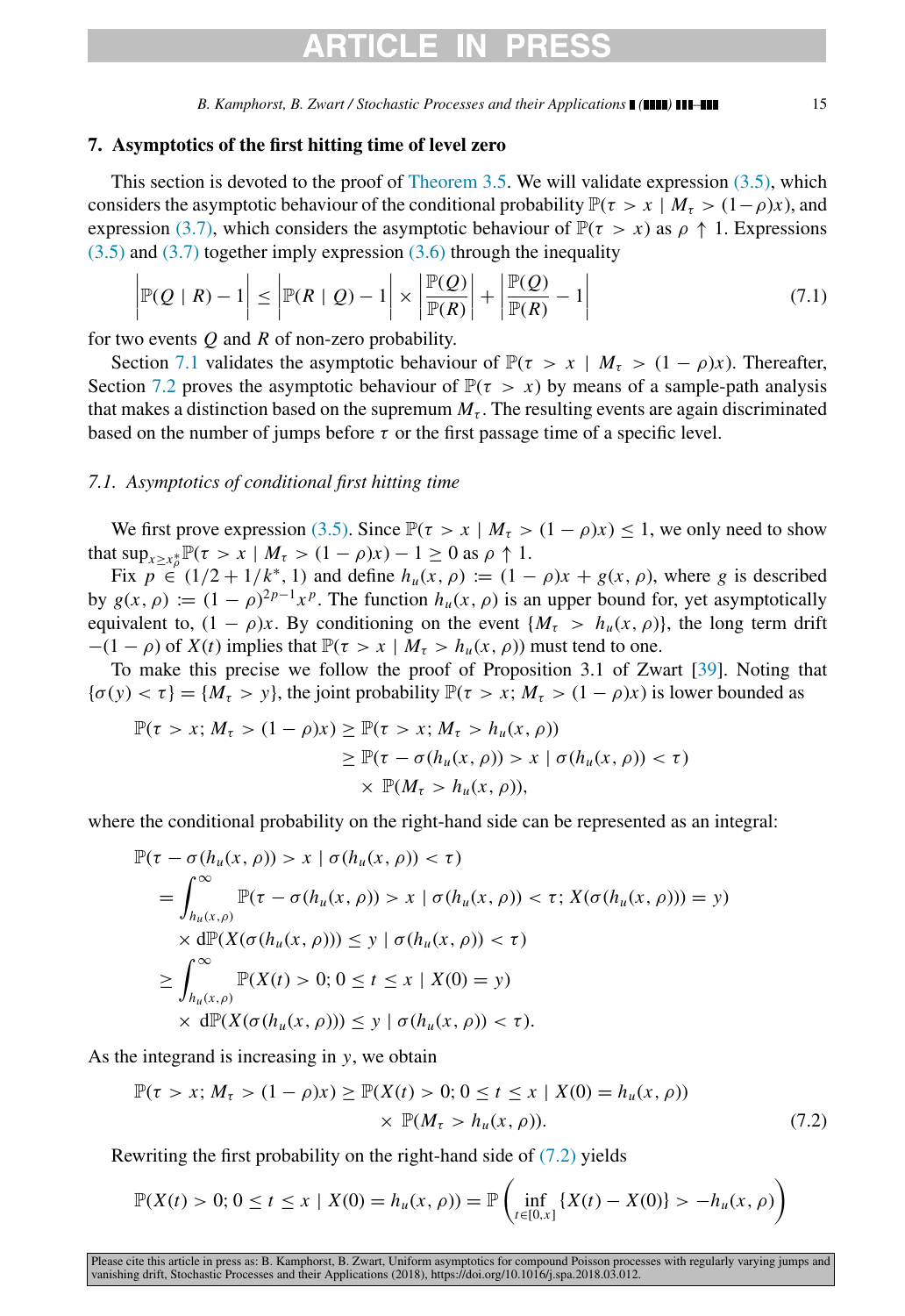$$
\geq \mathbb{P}\left(\inf_{t\in[0,x]}\left\{-\rho t + \sum_{i=1}^{N(t)}B_i\right\} > -g(x,\rho)\right)
$$
  
=  $1 - \mathbb{P}\left(\sup_{t\in[0,x]}\left\{\rho t - \sum_{i=1}^{N(t)}B_i\right\} \geq g(x,\rho)\right).$ 

From Etemadi's inequality for Lévy processes  $[35,$  $[35,$  Lemma A.4], it then follows that

$$
\mathbb{P}(X(t) > 0; 0 \le t \le x \mid X(0) = h_u(x, \rho))
$$
  
\n
$$
\ge 1 - 3 \sup_{t \in [0, x]} \mathbb{P}\left(\rho t - \sum_{i=1}^{N(t)} B_i \ge g(x, \rho)/3\right)
$$
  
\n
$$
\ge 1 - 3 \sup_{t \in [0, x]} \mathbb{P}\left(\left|\rho t - \sum_{i=1}^{N(t)} B_i\right| \ge g(x, \rho)/3\right).
$$

The variance of  $\sum_{i=1}^{N(t)} B_i$  equals  $\lambda \mathbb{E}[B^2]t$  and is dominated by  $2\mathbb{E}[B^*]t$  for all  $\rho \in [0, 1]$ . Therefore, noting that  $3 \cdot 3^2 \cdot 2 = 54$ , Chebyshev's inequality implies

<span id="page-15-1"></span>
$$
\mathbb{P}(X(t) > 0; 0 \le t \le x \mid X(0) = h_u(x, \rho)) \ge 1 - \sup_{t \in [0, x]} \frac{54 \mathbb{E}[B^*]t}{g(x, \rho)^2}
$$

$$
= 1 - \frac{54 \mathbb{E}[B^*]}{((1 - \rho)^2 x)^{2p - 1}} \to 1
$$
(7.3)

for all  $x \ge x_\rho^*$  as  $\rho \uparrow 1$ . Let  $\zeta(\rho) := 1 - 54\mathbb{E}[B^*](\log \frac{1}{1-\rho})^{-(2p-1)k^*}$ . By relations [\(7.2\),](#page-14-1) [\(7.3\)](#page-15-1) and [Theorem 3.2,](#page-4-1) one readily finds

$$
\sup_{x \ge x_{\rho}^{*}} \mathbb{P}(\tau > x \mid M_{\tau} > (1 - \rho)x)
$$
\n
$$
\ge \sup_{x \ge x_{\rho}^{*}} \mathbb{P}(X(t) > 0; 0 \le t \le x \mid X(0) = h_{u}(x, \rho)) \frac{\mathbb{P}(M_{\tau} > h_{u}(x, \rho))}{\mathbb{P}(M_{\tau} > (1 - \rho)x)}
$$
\n
$$
\ge \zeta(\rho) \sup_{x \ge x_{\rho}^{*}} \frac{\mathbb{P}(B > h_{u}(x, \rho))}{\mathbb{P}(B > (1 - \rho)x)} \sim \zeta(\rho) \big(1 + ((1 - \rho)^{2} x_{\rho}^{*})^{p-1}\big)^{-\alpha},
$$

<span id="page-15-0"></span>which tends to one as  $\rho \uparrow 1$ . This validates expression [\(3.5\)](#page-5-2) in [Theorem 3.5.](#page-5-0)

## *7.2. Asymptotics of unconditional first hitting time*

This section validates expression [\(3.7\).](#page-5-4) It follows from expression [\(3.5\)](#page-5-2) that  $\lim_{\rho \uparrow 1} \inf_{x \geq x_{\rho}^{*}}$  $\mathbb{P}(\tau > x \mid M_\tau > (1 - \rho)x) = 1$ , and thus

$$
\lim_{\rho \uparrow 1} \inf_{x \ge x_{\rho}^*} \frac{\mathbb{P}(\tau > x)}{\mathbb{P}(M_{\tau} > (1 - \rho)x)} \ge 1.
$$
\n(7.4)

Proving  $\lim_{\rho \uparrow 1} \sup_{x \ge x_\rho^*}$  $\frac{\mathbb{P}(\tau > x)}{\mathbb{P}(M_{\tau} > (1-\rho)x)} \leq 1$ , however, requires far more work.

As noted at the beginning of this section, the event  $\{\tau > x\}$  is analysed by discriminating various scenarios. First, we specify scenarios { $\tau > x$ ,  $M_{\tau} \in \cdot$ }, where the supremum  $M_{\tau}$  can be in three regions: small, intermediate and large. Then, the small and intermediate regions are shown to be negligible in Sections [7.2.1](#page-16-0) through [7.2.4.](#page-19-0) Finally, the large  $M<sub>\tau</sub>$  region is shown to be asymptotically equivalent to  $\mathbb{P}(\tau > x)$  in Section [7.2.7.](#page-21-2) The structure of the proof is visualized in [Fig. 2.](#page-16-1)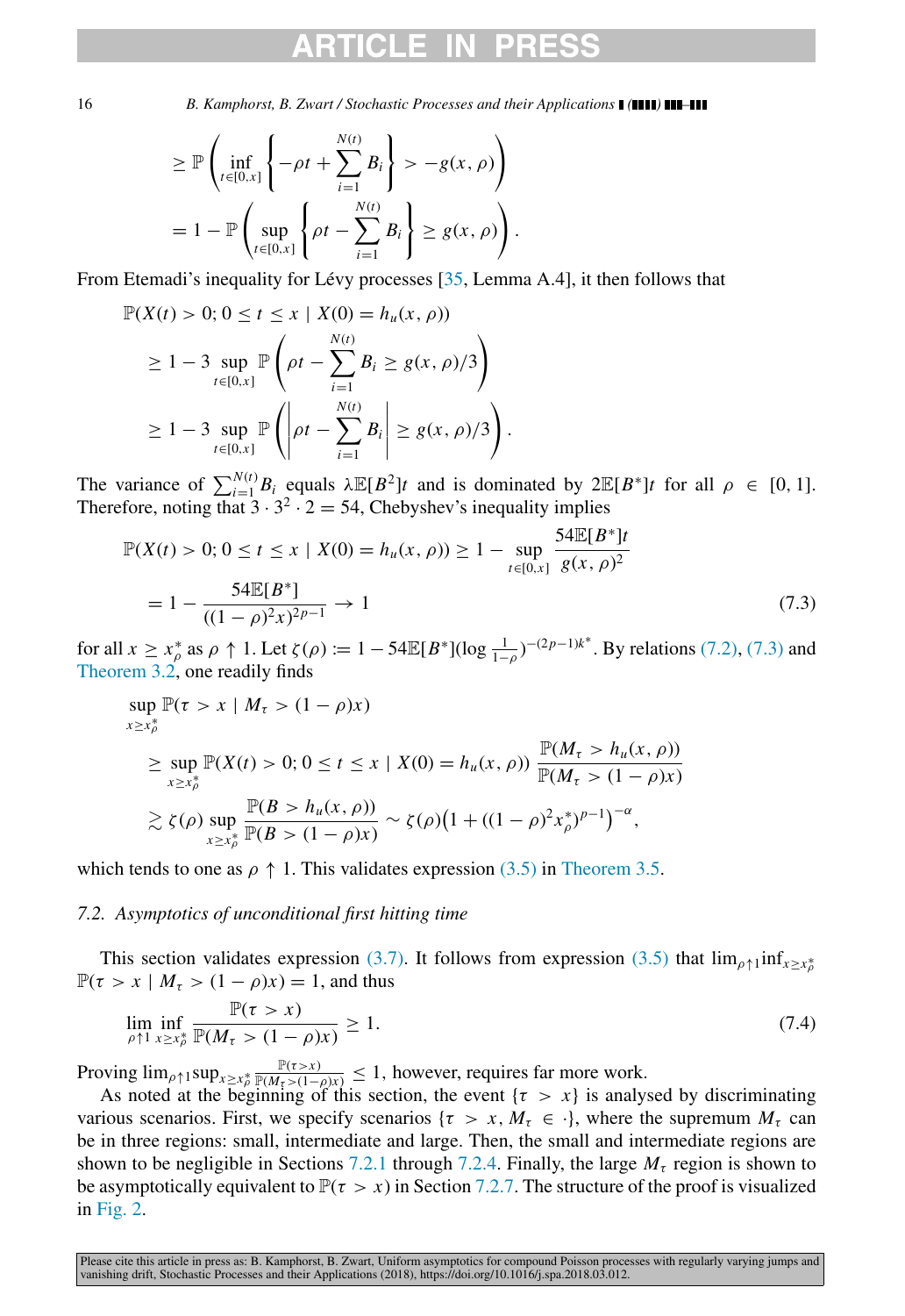<span id="page-16-1"></span>

Fig. 2. Visualization of proof structure. The event of a large time  $\tau$  is analysed under three scenarios, depending on the size of the supremum  $M<sub>\tau</sub>$ . Two of these scenarios are again considered in more detail, where a distinction is based on the number of jumps before  $\tau$  and the passage time of a high level  $a_{\rho}$ .

We now formalize the various scenarios. Fix constants  $\varepsilon_{\gamma} > 0$  and  $\varepsilon_{\delta} \in (0, (p - \frac{1}{2})k^* - 1)$ , and define the functions  $\gamma_{\rho} := \left(\log \frac{1}{1-\rho}\right)^{-\epsilon_{\gamma}}$  and  $\delta_{\rho} := \left(\log \frac{1}{1-\rho}\right)^{-(1+\epsilon_{\delta})}$ . Similar as before, the function  $h_l(x, \rho) := (1 - \gamma_\rho)(1 - \rho)x - g(x, \rho)$ , where  $g(x, \rho) = (1 - \rho)^{2p-1}x^p$ , represents a lower bound for, yet is asymptotically equivalent to,  $(1 - \rho)x$ . The three regions for  $M<sub>\tau</sub>$  are now given by

$$
\mathbb{P}(\tau > x) \le \mathbb{P}(\tau > x; M_{\tau} \le \delta_{\rho}(1 - \rho)x) + \mathbb{P}(\tau > x; M_{\tau} \in (\delta_{\rho}(1 - \rho)x, h_{l}(x, \rho)))
$$
  
+  $\mathbb{P}(M_{\tau} > h_{l}(x, \rho))$   
=:  $\hat{\mathbf{i}}(x, \rho) + \hat{\mathbf{II}}(x, \rho) + \hat{\mathbf{III}}(x, \rho).$ 

The next paragraphs show that terms  $\hat{I}$  and  $\hat{II}$  both vanish faster than  $\mathbb{P}(M_\tau > (1 - \rho)x)$  for  $x \geq x_{\rho}^*$  as  $\rho \uparrow 1$ . Contrastingly, the final paragraph shows that term III asymptotically behaves as  $\mathbb{P}(M_\tau > (1 - \rho)x)$  in the same limiting regime.

## <span id="page-16-0"></span>*7.2.1. Small supremum*  $M_{\tau}$ *: term*  $\hat{I}$

Term  $\hat{I}$  is the probability of a large first hitting time  $\tau$  for which the corresponding process supremum  $M_{\tau}$  is relatively small. First, we show that the number of jumps before  $\tau$  is not much higher than the expected number of jumps. Then, we show that it is highly unlikely for a probable amount of small jumps to incur a large  $\tau$ .

We let  $\lambda^* := (1 + \eta_\rho)\lambda$ , where  $\eta_\rho := (1 - \rho)/2$ , and note that  $\lambda^* \mathbb{E}[B] \in [0, 1)$  whenever  $\rho \in [0, 1)$ . Also, we introduce the i.i.d. random variables  $B_{0,i}$  characterized by their common c.d.f.  $\mathbb{P}(B_{0,i} \le y) := \mathbb{P}(B \le y \mid B \le \delta_0(1-\rho)x).$ 

Recall that  $N(t)$  denotes the number of jumps during an interval of length  $t$ . In particular,  $N(t)$ is Poisson distributed with mean  $\lambda t$ . Let  $N_0(t)$  be the number of jumps of size at most  $\delta_0(1-\rho)x$ and  $N_1(t)$  be the number of jumps of at least that size. Then  $N_0(t)$  is Poisson distributed with mean  $\lambda t \mathbb{P}(B < \delta_{\rho}(1-\rho)x)$ ,  $N_1(t)$  is Poisson distributed with mean  $\lambda t \mathbb{P}(B \geq \delta_{\rho}(1-\rho)x)$  and  $N(t) = N_0(t) + N_1(t)$  for all  $t \ge 0$ .

We observe that if  $\tau > x$ , then all jumps before time x had a cumulative size of at least x. That is, if  $\tau > x$  then it must be that  $\sum_{i=0}^{N(x)} B_i > x$ . Furthermore, it is easy to see that  $M_{\tau} \geq B_{\tau}$ . From these two observations we derive

$$
\hat{I}(x,\rho) = \mathbb{P}\left(\tau > x, \sum_{i=0}^{N(x)} B_i > x, M_\tau \le \delta_\rho (1-\rho)x\right)
$$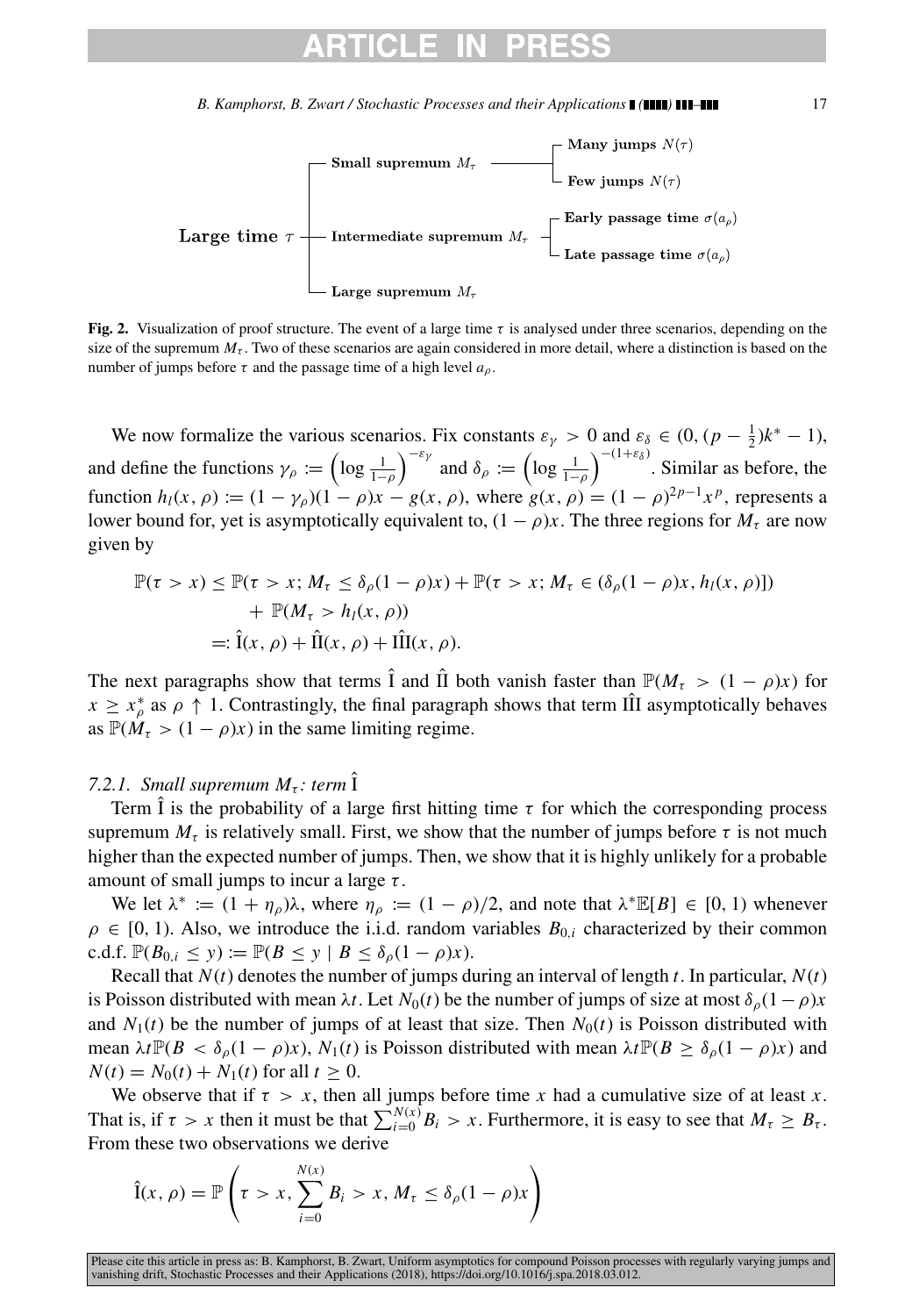$$
\leq \mathbb{P}\left(\sum_{i=0}^{N(x)} B_i > x, \bigvee_{i=0}^{N(x)} B_i \leq \delta_\rho (1-\rho)x\right) = \mathbb{P}\left(\sum_{i=0}^{N_0(x)} B_{0,i} > x, N_1(x) = 0\right)
$$
\n
$$
\leq \mathbb{P}\left(\sum_{i=0}^{N_0(x)} B_{0,i} > x\right) \leq \mathbb{P}(N_0(x) \geq \lambda^* x) + \mathbb{P}\left(\sum_{i=0}^{\lambda^* x} B_{0,i} > x\right)
$$
\n
$$
= \mathbb{P}(N(x) \geq \lambda^* x) + \mathbb{P}\left(\sum_{i=0}^{\lambda^* x} B_i > x \middle| \bigvee_{i=0}^{\lambda^* x} B_i \leq \delta_\rho (1-\rho)x\right)
$$
\n
$$
=:\hat{\text{Ia}}(x,\rho) + \hat{\text{Ib}}(x,\rho).
$$

Here, term  $\hat{I}$  a corresponds to a system where the number of jumps greatly exceeds its expectation. Term Ib indicates a likely number of jumps, none of which has a size exceeding  $\delta_{\rho}(1-\rho)x$ .

## *7.2.2. Many jumps: term* ˆIa

From Markov's inequality, one can see that for all  $s \geq 0$  we have

$$
\hat{\mathrm{la}}(x,\,\rho)=\mathbb{P}(e^{sN(x)}\geq e^{s\lambda^*x})\leq e^{-s\lambda^*x}\mathbb{E}\left[e^{sN(x)}\right]=\exp[-\lambda x((1+\eta_\rho)s-e^s+1)].
$$

Taking the infimum over all  $s \geq 0$  gives

$$
\hat{\mathrm{la}}(x,\rho) \leq \exp[-\lambda x \sup_{s\geq 0}((1+\eta_\rho)s-e^s+1)] = \exp[-\lambda x ((1+\eta_\rho)\log(1+\eta_\rho)-\eta_\rho)].
$$

The bound  $\log(1 + \eta_{\rho}) \geq \frac{2\eta_{\rho}}{2+n}$  $rac{2\eta_{\rho}}{2+\eta_{\rho}}$  for  $\eta_{\rho} > 0$  then yields  $\hat{I}_a(x, \rho) \leq \exp \left[-\frac{\eta_{\rho}^2}{2+\eta_{\rho}}\lambda x\right]$ . Dividing by  $\mathbb{P}(M_\tau > (1 - \rho)x)$ , taking the supremum, applying [Theorem 3.2](#page-4-1) and using Potter's Theorem with  $v > 0$  gives

<span id="page-17-0"></span>
$$
\sup_{x \ge x_{\rho}^{*}} \frac{\hat{\text{la}}(x, \rho)}{\mathbb{P}(M_{\tau} > (1 - \rho)x)} \lesssim \sup_{x \ge x_{\rho}^{*}} C \frac{1 - \rho}{\rho \mathbb{P}(B > (1 - \rho)x)} \exp\left[ -\frac{\eta_{\rho}^{2}}{2 + \eta_{\rho}} \lambda x \right]
$$
  

$$
\le \sup_{x \ge x_{\rho}^{*}} C \frac{1 - \rho}{\rho} \exp\left[ (\alpha + \nu) \log((1 - \rho)x) - \frac{\eta_{\rho}^{2}}{2 + \eta_{\rho}} \lambda x \right]
$$
  

$$
\le C \frac{1 - \rho}{\rho} \exp\left[ (\alpha + \nu) \log \frac{1}{1 - \rho} - \frac{\lambda}{10} \log^{k^{*}} \frac{1}{1 - \rho} + o\left( \log \frac{1}{1 - \rho} \right) \right]
$$
  

$$
\to 0, \tag{7.5}
$$

as  $\rho \uparrow 1$ .

## *7.2.3. Few jumps: term* ˆIb

Now consider term Ib. The corresponding event is a large  $\tau$ , caused by a probable amount of small jumps. The following theorem by Prokhorov [\[34\]](#page-31-7) is used to show that this scenario is unlikely as  $\rho$  tends to 1.

**Theorem 7.1** (*[\[34,](#page-31-7) Theorem 1]*). *Suppose that*  $\xi_i$ ,  $i = 1, \ldots, n$  are independent, zero-mean *random variables such that there exists a constant c for which*  $|\xi_i| \leq c$  *for*  $i = 1, \ldots, n$ , and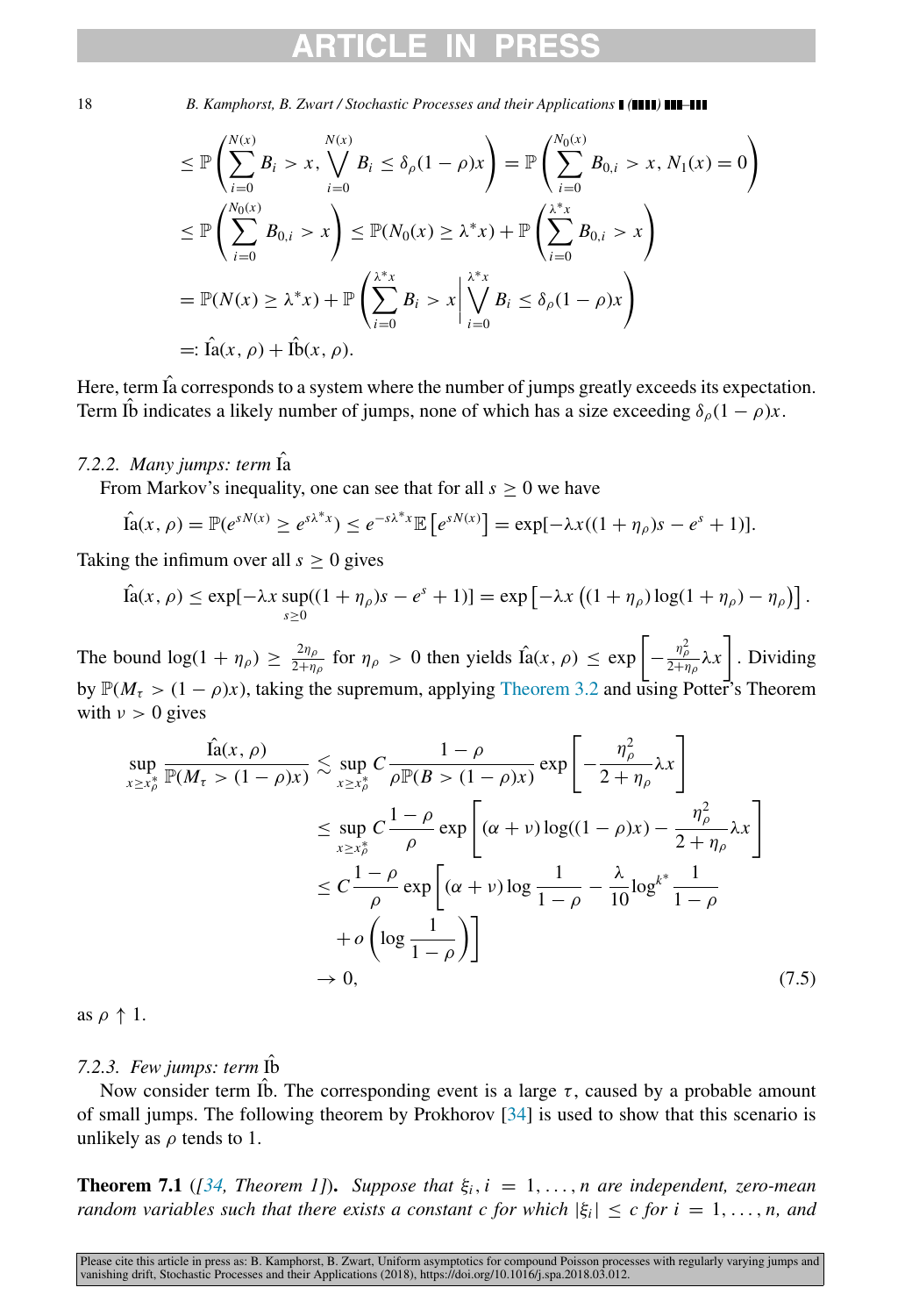# CLE.

*B. Kamphorst, B. Zwart / Stochastic Processes and their Applications* **(** *(111)* **11–111 19** 

$$
\sum_{i=1}^{n} \mathbb{V}\text{ar}\{\xi_i\} < \infty. \text{ Then}
$$
\n
$$
\mathbb{P}\left(\sum_{i=1}^{n} \xi_i > y\right) \le \exp\left[-\frac{y}{2c} \operatorname{arcsinh}\frac{yc}{2\sum_{i=1}^{n} \mathbb{V}\text{ar}\{\xi_i\}}\right]. \tag{7.6}
$$

Using the bound arcsinh( $z$ ) = log( $z$  +  $1 + z^2$   $\geq$  log(2*z*), Prokhorov's inequality implies

<span id="page-18-0"></span>
$$
\mathbb{P}\left(\sum_{i=1}^{n}\xi_{i} > y\right) \leq \left(\frac{cy}{\sum_{i=1}^{n} \mathbb{V}\text{ar}\{\xi_{i}\}}\right)^{-\frac{y}{2c}}.\tag{7.6*}
$$

Define  $Y_i := B_i - \mathbb{E}[B]$ . Then

$$
\hat{\text{lb}}(x,\,\rho)=\mathbb{P}\left(\sum_{i=0}^{\lambda^*x}Y_i>(1-\lambda^*\mathbb{E}[B])x-\mathbb{E}[B]\middle|\bigvee_{i=0}^{\lambda^*x}Y_i\leq \delta_\rho(1-\rho)x-\mathbb{E}[B]\right).
$$

Let  $\sigma_{B_0}^2$  be the variance of *B* provided  $B < \delta_\rho (1 - \rho)x$ . Then  $\sigma_{B_0}^2 \leq \sigma_B^2$  and hence, using  $(7.6*)$ ,

$$
\hat{\text{lb}}(x,\rho) \le \left(\frac{\delta_{\rho}(1-\rho)x - \mathbb{E}[B]}{\lambda^*x + 1} \frac{(1-\lambda^*\mathbb{E}[B])x - \mathbb{E}[B]}{\sigma_B^2}\right)^{-\frac{(1-\lambda^*\mathbb{E}[B])x - \mathbb{E}[B]}{2\delta_{\rho}(1-\rho)x - 2\mathbb{E}[B]}}
$$
\n
$$
= \exp\left[-(1+\phi_{\rho}^{(1)}(x))\frac{1-\lambda^*\mathbb{E}[B]}{2\delta_{\rho}(1-\rho)}\right]
$$
\n
$$
\times \log\left(\frac{1-\phi_{\rho}^{(2)}(x)}{\lambda^*\sigma_B^2}(1-\lambda^*\mathbb{E}[B])(1-\rho)\delta_{\rho}x\right)\right],
$$

where the real-valued functions  $\phi_{\rho}^{(i)}(x)$  are defined as

$$
\phi_{\rho}^{(1)}(x):=\frac{1-\frac{\mathbb{E}[B]}{(1-\lambda^*\mathbb{E}[B])x}}{1-\frac{\mathbb{E}[B]}{\delta_{\rho}(1-\rho)x}}-1, \qquad \phi_{\rho}^{(2)}(x):=1-\frac{\left(1-\frac{\mathbb{E}[B]}{\delta_{\rho}(1-\rho)x}\right)\left(1-\frac{\mathbb{E}[B]}{(1-\lambda^*\mathbb{E}[B])x}\right)}{1+\frac{1}{\lambda^*x}},
$$

and satisfy  $\phi_{\rho}^{(i)}(x) \to 0$  as  $\rho \uparrow 1$  for all  $x \geq x_{\rho}^*$ . Additionally, the functions  $\phi_{\rho}^{(i)}$  are nonnegative and non-increasing for  $\rho$  sufficiently close to one. These properties imply that the inequality

$$
\hat{\text{lb}}(x,\rho) \le \exp\left[-\frac{1-\lambda^* \mathbb{E}[B]}{2\delta_\rho (1-\rho)}\log\left(\frac{1-\phi_\rho^{(2)}(x)}{\lambda^* \sigma_B^2}(1-\lambda^* \mathbb{E}[B])(1-\rho)\delta_\rho x\right)\right],
$$

holds for  $\rho$  sufficiently close to one and  $x \ge x_{\rho}^*$ . Substitution of  $\lambda^* = (1 + \eta_{\rho})\lambda = \frac{3-\rho}{2}$  $\frac{-\rho}{2}$ λ subsequently gives

$$
\hat{\text{lb}}(x,\rho) \le \exp\left[-\frac{1}{4\delta_{\rho}}\log\left(\frac{1-\phi_{\rho}^{(2)}(x)}{3\lambda\sigma_B^2}(1-\rho)^2\delta_{\rho}x\right)\right].
$$

Dividing the upper bound above by  $\mathbb{P}(M_\tau > (1 - \rho)x) \sim \frac{\rho}{1 - \rho} \mathbb{P}(B > (1 - \rho)x)$  and applying Potter's Theorem with  $v > 0$  yields

$$
\frac{\hat{\text{lb}}(x,\rho)}{\mathbb{P}(M_{\tau} > (1-\rho)x)} \lesssim C \frac{1-\rho}{\rho} \exp\left[ (\alpha + \nu) \log((1-\rho)x) - \frac{1}{4\delta_{\rho}} \log \left( \frac{1-\phi_{\rho}^{(2)}(x)}{3\lambda \sigma_B^2} (1-\rho)^2 \delta_{\rho} x \right) \right]
$$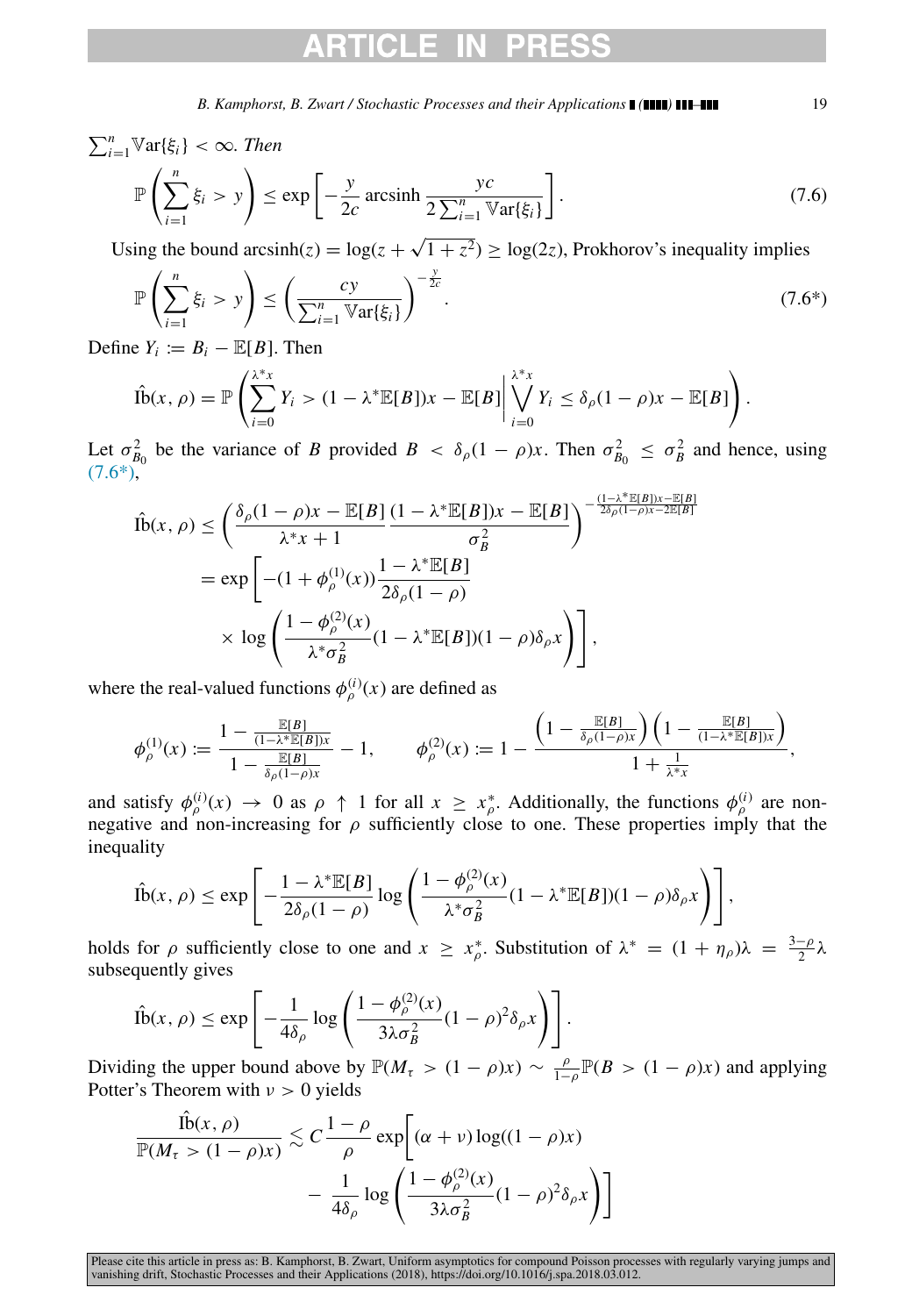$$
= C \frac{1 - \rho}{\rho} \exp \left[ \left( \alpha + \nu - \frac{1}{4\delta_{\rho}} \right) \log((1 - \rho)x) - \frac{1}{4\delta_{\rho}} \log \left( \frac{1 - \phi_{\rho}^{(2)}(x)}{3\lambda \sigma_B^2} (1 - \rho)\delta_{\rho} \right) \right].
$$

The supremum over  $x \ge x_\rho^*$  is attained in  $x = x_\rho^*$  for  $\rho$  sufficiently close to one. That is,

<span id="page-19-1"></span>
$$
\sup_{x \ge x_{\rho}^{*}} \frac{\hat{\mathbb{1}}(x, \rho)}{\mathbb{P}(M_{\tau} > (1 - \rho)x)} \lesssim C \frac{1 - \rho}{\rho} \exp\left[\left(\alpha + \nu - \frac{1}{4\delta_{\rho}}\right) \log\left(\frac{1}{1 - \rho} \log^{k^{*}} \frac{1}{1 - \rho}\right) - \frac{1}{4\delta_{\rho}} \log\left(\frac{1 - \phi_{\rho}^{(2)}(x_{\rho}^{*})}{3\lambda \sigma_{B}^{2}} (1 - \rho)\delta_{\rho}\right)\right] - C \frac{1 - \rho}{\rho} \exp\left[(\alpha + \nu) \log\left(\frac{1}{1 - \rho} \log^{k^{*}} \frac{1}{1 - \rho}\right) - \frac{1}{4} \log^{1 + \varepsilon_{\delta}}\left(\frac{1}{1 - \rho}\right) - \frac{1}{3\lambda \sigma_{B}^{2}} \log^{k^{*} - 1 - \varepsilon_{\delta}} \frac{1}{1 - \rho}\right)\right]
$$
\n
$$
\to 0 \tag{7.7}
$$

<span id="page-19-0"></span>as  $\rho \uparrow 1$ . Together, [\(7.5\)](#page-17-0) and [\(7.7\)](#page-19-1) assure that term  $\hat{I}$  is dominated by  $\mathbb{P}(M_\tau > (1 - \rho)x)$ .

## *7.2.4. Intermediate supremum*  $M_{\tau}$ *: term*  $\hat{\Pi}$

Term  $\hat{\Pi}$  corresponds to the event of a large  $\tau$  that experiences an intermediate supremum  $M_{\tau}$ . Write

<span id="page-19-2"></span>
$$
\sup_{x \ge x_{\rho}^{*}} \frac{\hat{\Pi}(x, \rho)}{\mathbb{P}(M_{\tau} > (1 - \rho)x)} \le \sup_{x \ge x_{\rho}^{*}} \frac{\mathbb{P}(M_{\tau} > \delta_{\rho}(1 - \rho)x)}{\mathbb{P}(M_{\tau} > (1 - \rho)x)} \times \sup_{x \ge x_{\rho}^{*}} \mathbb{P}(\tau > x; M_{\tau} \le h_{l}(x, \rho) | M_{\tau} > \delta_{\rho}(1 - \rho)x) \times \delta_{\rho}^{-\alpha} \sup_{x \ge x_{\rho}^{*}} \mathbb{P}(\tau > x; M_{\tau} \le h_{l}(x, \rho) | M_{\tau} > \delta_{\rho}(1 - \rho)x). \tag{7.8}
$$

Set  $\kappa_\rho := \left(\log \frac{1}{1-\rho}\right)^{-\varepsilon_\kappa}$  for some  $\varepsilon_\kappa \ge \varepsilon_\gamma$ , implying  $\gamma_\rho - \kappa_\rho > 0$ . By considering the time  $\sigma(a_\rho)$ when the process  $\hat{X}(t)$  first exceeds level  $a_{\rho} := \delta_{\rho}(1-\rho)x$ , we can partition [\(7.8\)](#page-19-2) into two events:

$$
\mathbb{P}(\tau > x; M_{\tau} \le h_{l}(x, \rho) | M_{\tau} > \delta_{\rho}(1 - \rho)x) = \mathbb{P}(\tau > x; \sigma(a_{\rho})
$$
  
\n
$$
\le \kappa_{\rho} x; M_{\tau} \le h_{l}(x, \rho) | \sigma(a_{\rho}) < \tau)
$$
  
\n
$$
+ \mathbb{P}(\tau > x; \sigma(a_{\rho}) > \kappa_{\rho} x; M_{\tau} \le h_{l}(x, \rho) | \sigma(a_{\rho}) < \tau)
$$
  
\n
$$
\le \mathbb{P}(\tau > (1 - \kappa_{\rho})x; M_{\tau} \le h_{l}(x, \rho) | \sigma(a_{\rho}) < \tau)
$$
  
\n
$$
+ \mathbb{P}(\sigma(a_{\rho}) > \kappa_{\rho} x | \sigma(a_{\rho}) < \tau)
$$
  
\n
$$
=: \hat{\Pi}a(x, \rho) + \hat{\Pi}b(x, \rho).
$$

Term IIa is associated with sample paths that experiences an intermediate supremum and that may already hit zero after time  $(1-\kappa_\rho)x$ . Term IID corresponds to a sample path where the process does not exceed level  $a_\rho$  before time  $\kappa_\rho x$ , provided that it will hit level  $a_\rho$  before it hits zero.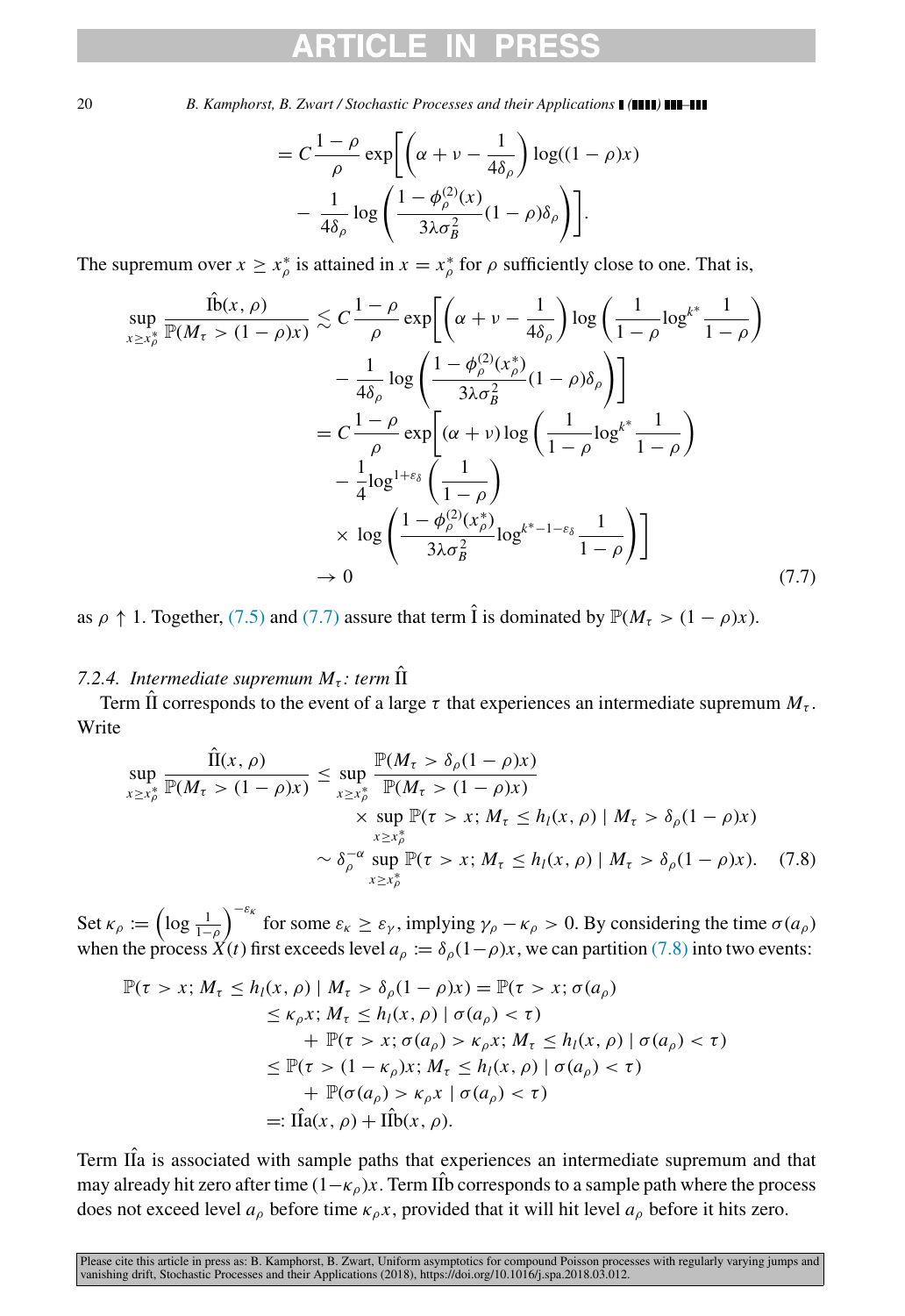# CLE.

*B. Kamphorst, B. Zwart / Stochastic Processes and their Applications ( ) –* 21

Term  $\hat{II}$  is analysed along the lines of Section [7.1:](#page-14-0)

$$
\hat{\Pi}a(x, \rho) = \int_0^{h_l(x, \rho)} \mathbb{P}(X(t) > 0; 0 \le t \le (1 - \kappa_\rho)x; M_\tau \le h_l(x, \rho) \mid \sigma(a_\rho) < \tau; X(0) = y)
$$
\n
$$
\times \text{ d}\mathbb{P}(X(0) \le y \mid \sigma(a_\rho) < \tau)
$$
\n
$$
\le \int_0^{h_l(x, \rho)} \mathbb{P}(X(t) > 0; 0 \le t \le (1 - \kappa_\rho)x \mid \sigma(a_\rho) < \tau; X(0) = y)
$$
\n
$$
\times \text{ d}\mathbb{P}(X(0) \le y \mid \sigma(a_\rho) < \tau)
$$
\n
$$
\le \mathbb{P}(X(t) > 0; 0 \le t \le (1 - \kappa_\rho)x \mid X(0) = h_l(x, \rho))
$$
\n
$$
\le \mathbb{P}(X((1 - \kappa_\rho)x) - X(0) > -h_l(x, \rho)).
$$

Here, the second inequality holds as the integrand is increasing in *y*, and  $a<sub>o</sub> \leq h<sub>l</sub>(x, \rho)$  for  $x \geq x_{\rho}^*$  and  $\rho$  sufficiently close to one.

Define  $A_0^{\rho} := 0$  and  $A_i^{\rho} := \inf\{t \ge 0 : N(\sum_{j=0}^{i-1} A_j^{\rho} + t) \ge i\}$  for all  $i \ge 1$ . Then the  $A_i^{\rho}$  are i.i.d. exponentially distributed random variables with mean  $1/\lambda$  and  $\sum_{i=1}^{N(t)} A_i^{\rho} \le t$  for all  $t \ge 0$ . We drop the superscript  $\rho$  for notational convenience. Now,

$$
\hat{\text{IIa}}(x, \rho) \le \mathbb{P}\left(-(1 - \kappa_{\rho})x + \sum_{i=1}^{N((1 - \kappa_{\rho})x)} B_i > -h_l(x, \rho)\right)
$$
\n
$$
= \mathbb{P}\left(-\rho(1 - \kappa_{\rho})x + \sum_{i=1}^{N((1 - \kappa_{\rho})x)} B_i > (\gamma_{\rho} - \kappa_{\rho})(1 - \rho)x + g(x, \rho)\right)
$$
\n
$$
\le \mathbb{P}\left(\sum_{i=1}^{N((1 - \kappa_{\rho})x)} [B_i - \rho A_i] > (\gamma_{\rho} - \kappa_{\rho})(1 - \rho)x + g(x, \rho)\right).
$$

Fix  $q \in \left( \max \left\{ 2, \frac{(1+\varepsilon_{\delta})\alpha}{(1-\varepsilon_{\delta})^{1/2}} \right\} \right)$  $(p-\frac{1}{2})k^*$  $\langle , \alpha \rangle$ . By Chebyshev's inequality for general moments and Theorem 5.1 in Chapter 1 of Gut [\[25\]](#page-30-23), there exists some constant  $C_q$  such that

$$
\hat{\text{IIa}}(x,\rho) \leq \frac{\mathbb{E}\left[\left(\sum_{i=1}^{N((1-\kappa_{\rho})x)} [B_i - \rho A_i]\right)^q\right]}{\left((\gamma_{\rho} - \kappa_{\rho})(1 - \rho)x + g(x,\rho)\right)^q} \leq \frac{C_q \mathbb{E}[|B_1 - \rho A_1|^q] \mathbb{E}[N((1-\kappa_{\rho})x)^{q/2}]}{g(x,\rho)^q} \leq \frac{C_q \mathbb{E}[|B_1 - \rho A_1|^q] \mathbb{E}[N((1-\kappa_{\rho})x)]^{q/2}}{g(x,\rho)^q},
$$

where the last derivation is justified by Hölder's inequality. Subsequently, one may show from Jensen's inequality that  $\mathbb{E}[|B - A|^q] \leq 2^{q-1}(\mathbb{E}[|A|^q] + \mathbb{E}[|B|^q])$  and therefore

$$
\hat{\text{IIa}}(x,\rho) \le \frac{C_q 2^{q-1} (\mathbb{E}[B_1^q] + \mathbb{E}[A_1^q])(\lambda (1 - \kappa_\rho) x)^{q/2}}{(1 - \rho)^{(2\rho - 1)q} x^{pq}} \le C \left( (1 - \rho)^2 x \right)^{-(\rho - \frac{1}{2})q}
$$

for some constant *C*. By choice of  $p$ ,  $q$  and  $\varepsilon_{\delta}$ , we conclude that

$$
\delta_{\rho}^{-\alpha} \sup_{x \ge x_{\rho}^*} \hat{\text{Ifa}}(x, \rho) \le C \left( \log \frac{1}{1 - \rho} \right)^{(1 + \varepsilon_{\delta})\alpha - (p - \frac{1}{2})k^*q} \to 0 \tag{7.9}
$$

as  $\rho \uparrow 1$ .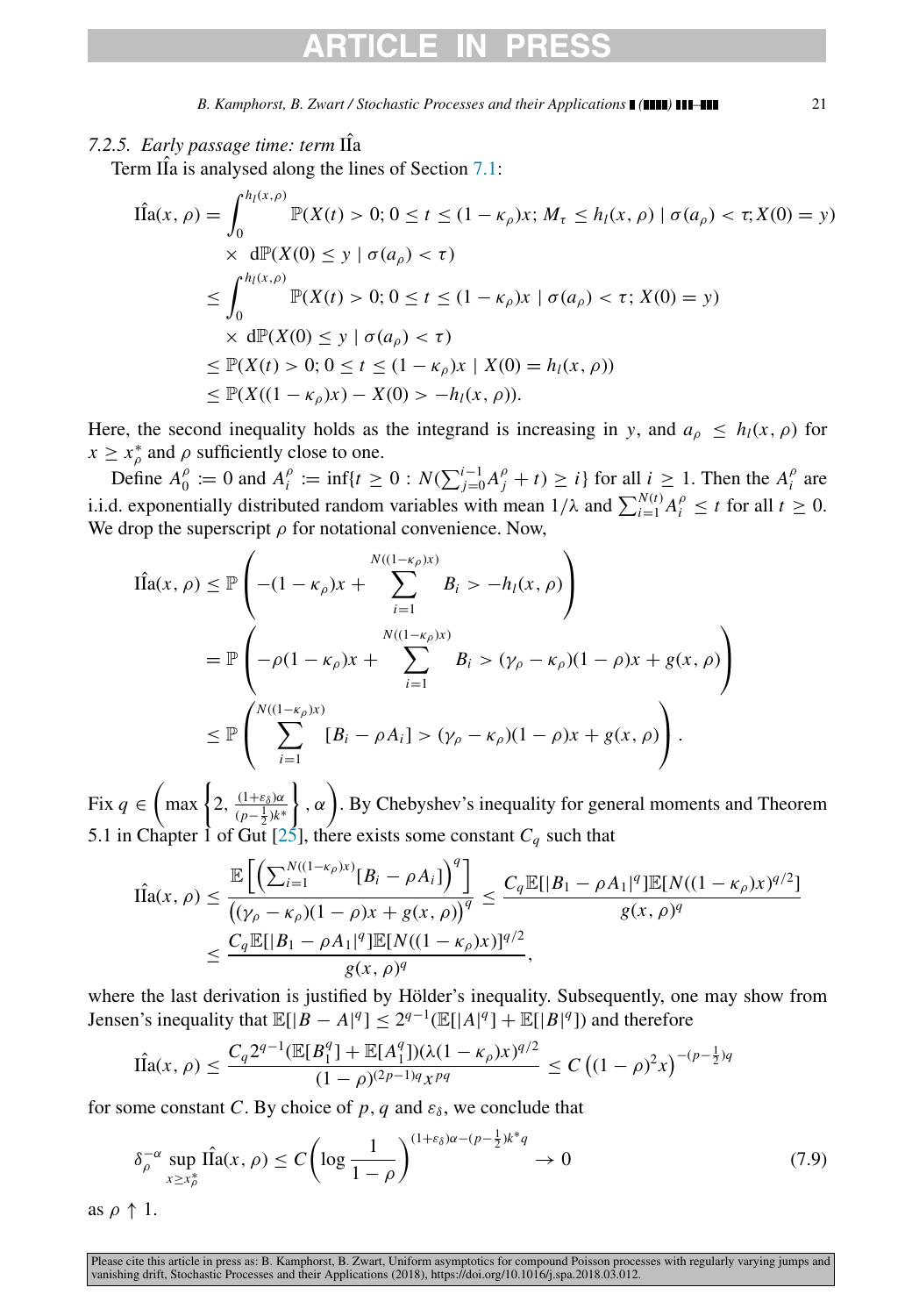## *7.2.6. Late passage time: term* IIb

Term  $\hat{II}$ b is analysed with the following crucial lemma, and is proven in Section [8:](#page-21-0)

<span id="page-21-1"></span>**Lemma 7.2.** *Suppose*  $\mathbb{P}(B > x) = L(x)x^{-\alpha}$  *for some*  $\alpha > 2$ ,  $\alpha \neq 3$  *and*  $L(x)$  *slowly varying. Define*  $a_{\rho}^* := k^* \mu(\alpha - 1) \frac{1}{1-\rho} \log \frac{1}{1-\rho}$  *for some*  $k^* > 2$ *. Then for any fixed*  $y > 0$ *,* 

$$
\sup_{a \ge a_p^*} \mathbb{E}[\sigma(a) \mid \sigma(a) < \tau; X_0 = y] = O\left(\frac{1}{1 - \rho}\right) \tag{7.10}
$$

as  $\rho \uparrow 1$ *. Similarly, without conditioning on the value of*  $X_0$ *,* 

$$
\sup_{a \ge a_{\rho}^*} \mathbb{E}[\sigma(a) \mid \sigma(a) < \tau] = O\left(\frac{1}{1-\rho}\right) \tag{7.11}
$$

*as*  $\rho \uparrow 1$ *.* 

Applying Markov's inequality and sequentially Lemma  $7.2$  to term IIb yields

$$
\delta_{\rho}^{-\alpha} \sup_{x \ge x_{\rho}^{*}} \hat{\Pi b}(x, \rho) \le \sup_{x \ge x_{\rho}^{*}} \frac{\mathbb{E}[\sigma(\delta_{\rho}(1-\rho)x) | \sigma(\delta_{\rho}(1-\rho)x) < \tau]}{\delta_{\rho}^{\alpha} \kappa_{\rho} x} = O\left(\frac{1}{1-\rho}\right) \frac{(1-\rho)^{2}}{\left(\log \frac{1}{1-\rho}\right)^{k^{*}-(1+\varepsilon_{\delta})\alpha-\varepsilon_{\kappa}}} \to 0 \tag{7.12}
$$

<span id="page-21-2"></span>as *rhotoone*, thereby immediately completing the analysis of term IIb.

## *7.2.7. Large supremum*  $M_{\tau}$ *: term* III

Finally, we show that the probability of a large time  $\tau$  is asymptotically equivalent to term III. Using [Theorem 3.2,](#page-4-1) it directly follows that

$$
\sup_{x \ge x_{\rho}^{*}} \frac{\hat{\Pi}(x, \rho)}{\mathbb{P}(M_{\tau} > (1 - \rho)x)} \lesssim \sup_{x \ge x_{\rho}^{*}} \frac{\mathbb{P}(B > h_{l}(x, \rho))}{\mathbb{P}(B > (1 - \rho)x)} \sim \sup_{x \ge x_{\rho}^{*}} \left( \frac{(1 - \gamma_{\rho})(1 - \rho)x - (1 - \rho)^{2p-1}x^{p}}{(1 - \rho)x} \right)^{-\alpha} \n= \left( 1 - \left( \log \frac{1}{1 - \rho} \right)^{-\epsilon_{\gamma}} - \left( \log \frac{1}{1 - \rho} \right)^{-(1 - p)k^{*}} \right)^{-\alpha} \to 1
$$

as  $\rho \uparrow 1$ . The proof of expression [\(3.7\)](#page-5-4) and therewith the proof of [Theorem 3.5](#page-5-0) is completed once we validate [Lemma 7.2,](#page-21-1) which is the subject of the next section.

### <span id="page-21-0"></span>8. Asymptotics of the conditional expectation of the passage time of level *a*

This section is dedicated to the proof of [Lemma 7.2,](#page-21-1) which regards the expected first passage time of level *a*,  $\sigma(a)$ , provided that level *a* is reached before level 0:  $\sigma(a) < \tau$ . In particular, we consider high levels  $a \ge a_p^* := k^* \mu (\alpha - 1) \frac{1}{1-\rho} \log \frac{1}{1-\rho}$  for any  $k^* > 2$ . The lemma considers two different scenarios. In the first scenario, we condition on the initial value  $X(0) = y$ . In the second scenario, the initial value  $X(0)$  is a random variable with the same distribution as a general jump size *B*. The analysis for this latter scenario is based on the following decomposition:

<span id="page-21-3"></span>
$$
\mathbb{E}[\sigma(a) \mid \sigma(a) < \tau] = \int_0^a \mathbb{E}[\sigma(a) \mid \sigma(a) < \tau; X(0) = y] \, d\mathbb{P}(B \le y). \tag{8.1}
$$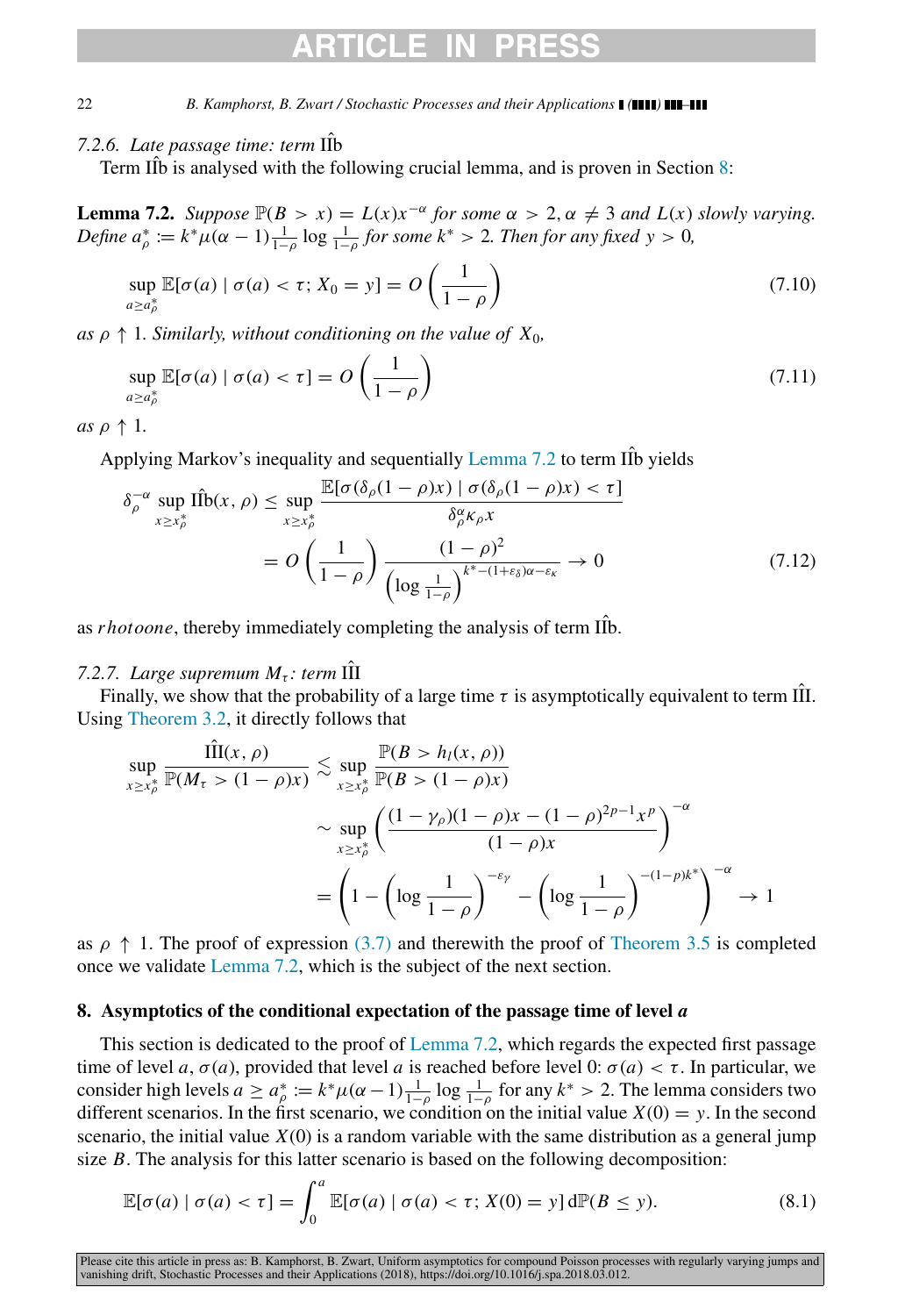# **RTICLE IN**

#### *B. Kamphorst, B. Zwart / Stochastic Processes and their Applications ( ) –* 23

When analysing the integral in expression  $(8.1)$ , a distinction is made between a "small" and a "large" random initial value; a precise definition of which is given at the end of these introductory paragraphs. The analysis of the first of the lemma, where the initial value is fixed, is implicit in the analysis of a small random initial value. The proof of the first scenario is concluded at the end of Section [8.1.](#page-23-0)

The derivation of results in this section relies heavily on the theory of spectrally one-sided Lévy processes and  $q$ -scale functions, e.g. as documented by Kyprianou [\[31\]](#page-31-0). Our interest in *q*-scale functions  $W_{\rho}^{(q)}$  originates from the close connection between the all-time supremum  $M_{\infty}$ and the 0-scale function  $W_{\rho}(x) := W_{\rho}^{(0)}(x)$ . Of particular importance is the relation

<span id="page-22-2"></span>
$$
\mathbb{P}(M_{\infty} < x) = (1 - \rho)W_{\rho}(x),\tag{8.2}
$$

which can be derived from Corollary IX.3.4 in Asmussen [\[4\]](#page-30-20) (e.g. as shown in Bekker et al. [\[8\]](#page-30-24)).

Define the Laplace exponent  $\psi(\lambda) := \frac{1}{t} \log \mathbb{E}(e^{-\lambda X(t)})$  of  $X(t)$  and its right-inverse  $\varphi(q) :=$  $\sup{\{\lambda \geq 0 : \psi(\lambda) = q\}}$ . Then, for every  $q \geq 0$ , the *q*-scale function  $W_{\rho}^{(q)}(x) : \mathbb{R} \to [0, \infty)$ corresponding to the spectrally positive Lévy process  $X(t)$  is defined on  $x < 0$  as  $W_{\rho}^{(q)}(x) = 0$ , and on  $x > 0$  by its Laplace transform:

$$
\int_0^\infty e^{-\beta x} W_\rho^{(q)}(x) dx = \frac{1}{\psi(\beta) - q} \text{ for } \beta > \varphi(q). \tag{8.3}
$$

Additionally, [Kyprianou](#page-31-0) gives a representation of  $W_{\rho}^{(q)}(x)$  in terms of  $W_{\rho}(x)$  in his relation (8.29):

<span id="page-22-1"></span>
$$
W_{\rho}^{(q)}(x) = \sum_{k \ge 0} q^k W_{\rho}^{(k+1)\circledast}(x),\tag{8.4}
$$

where the function  $f^{1\circledast}(x)$  is identical to  $f(x)$  and  $f^{k\circledast}(x) := \int_0^x f^{(k-1)\circledast}(x-y)f(y) dy$  denotes the *k*-fold convolution of *f* with itself.

An alternative representation of  $W_{\rho}(x)$  is provided by expression (8.22) in Kyprianou [\[31\]](#page-31-0), stating that there are a measure  $n<sub>o</sub>(.)$  on the space of excursions of  $X(t)$  from its previous minimum min{*X*(*s*) :  $0 \le s \le t$ } and a random variable  $\overline{\xi}_{\rho}$  associated with the height of an excursion, such that for all  $b > x > 0$  we have

<span id="page-22-0"></span>
$$
W_{\rho}(x) = W_{\rho}(b) \exp\left(-\int_{x}^{b} n_{\rho}(\overline{\xi}_{\rho} > t) dt\right).
$$
\n(8.5)

This representation will provide a useful property for the all-time supremum p.d.f.  $f_{M_{\infty}}(x) :=$  $\frac{d}{dy}$   $\mathbb{P}(M_{\infty} < y) \Big|_{y=x}$ . Using the Pollaczek–Khintchine formula (cf. Eq. [\(4.1\)\)](#page-7-4), we write

$$
f_{M_{\infty}}(x) = \sum_{n=1}^{\infty} (1 - \rho)\rho^{n} \frac{d}{dy} \mathbb{P}(B_{1}^{*} + \dots + B_{n}^{*} < y) \bigg|_{y=x}
$$

for *x* > 0. One may show by induction that  $\frac{d}{dy} \mathbb{P}(B_1^* + \cdots + B_n^* < y)$  is defined everywhere and is bounded by  $1/\mathbb{E}[B]$  for all  $n \ge 1$ . As such,  $f_{M_{\infty}}(x)$  is properly defined and bounded for all  $x > 0$ . Additionally,  $(8.5)$  implies that

<span id="page-22-3"></span>
$$
\frac{f_{M_{\infty}}(x)}{\mathbb{P}(M_{\infty} < x)} = \frac{\mathrm{d}}{\mathrm{d}y} \log W_{\rho}(y) \bigg|_{y=x} = n_{\rho}(\overline{\xi}_{\rho} > x) \tag{8.6}
$$

is non-increasing in *x*.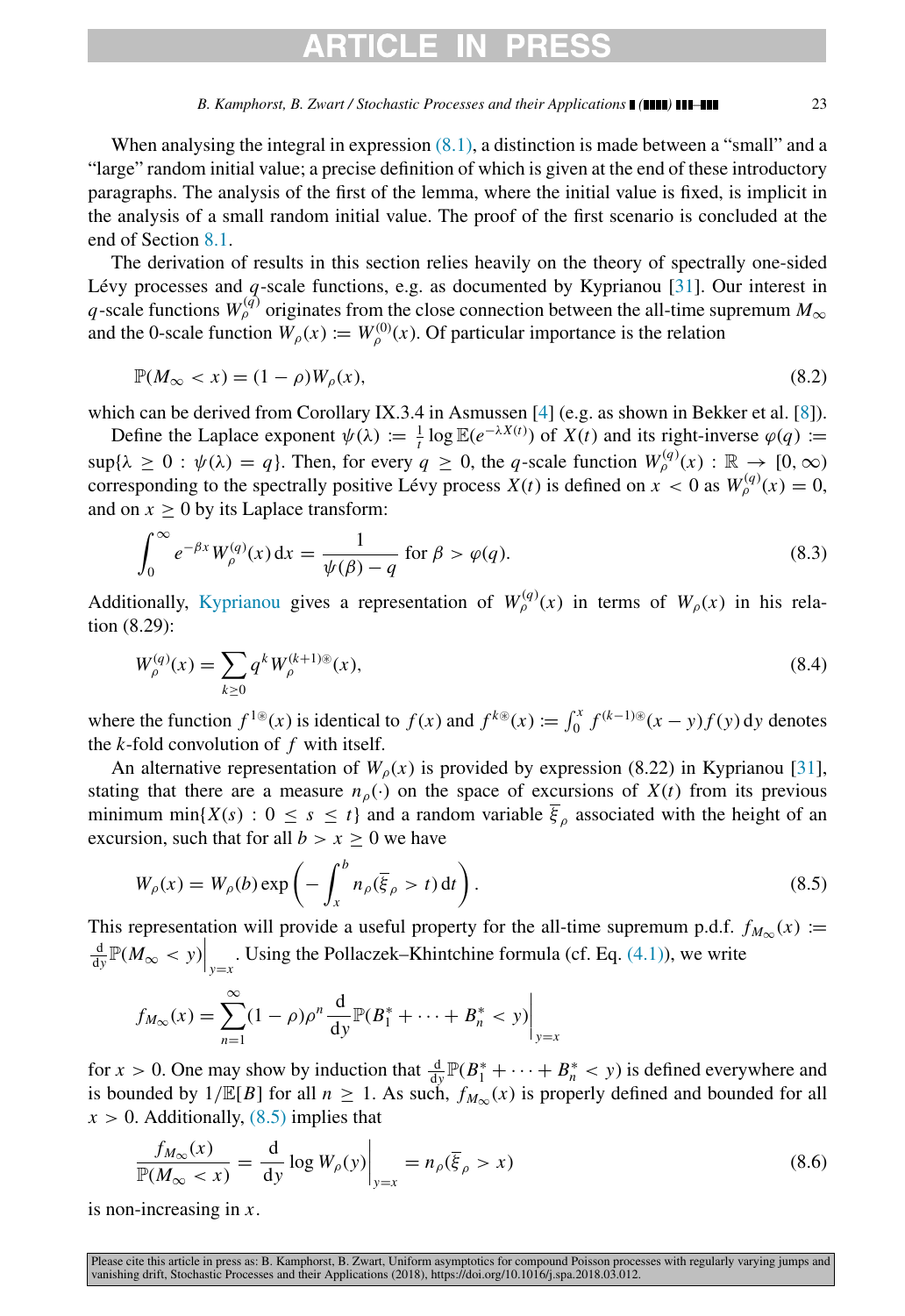# ARTICI F IN

### 24 *B. Kamphorst, B. Zwart / Stochastic Processes and their Applications ( ) –*

For the remainder of this section, the subscripts  $\rho$  for  $W_{\rho}(x)$  and  $W_{\rho}^{(q)}(x)$  are discarded. We also introduce the short-hand notations  $\mathbb{E}_{\nu}[\cdot]$  and  $\mathbb{P}_{\nu}(\cdot)$  for the conditional expectation  $\mathbb{E}[\cdot | X(0) = y]$  and conditional probability  $\mathbb{P}(\cdot | X(0) = y)$ , respectively.

Let  $Z^{(q)}(x) := 1 + q \int_0^x W^{(q)}(y) dy$ . From [\(8.4\)](#page-22-1) and the spectrally *positive* Lévy process interpretation of Theorem 8.1 in Kyprianou [\[31\]](#page-31-0), it follows that

$$
\mathbb{E}_{y}[\sigma(a)\mathbb{1}(\sigma(a) < \tau)] = -\frac{d}{dq} \mathbb{E}_{y}[e^{-q\sigma(a)}\mathbb{1}(\sigma(a) < \tau)] \Big|_{q=0}
$$
\n
$$
= -\frac{d}{dq} Z^{(q)}(a - y) + \frac{W^{(q)}(a - y)}{W^{(q)}(a)} \frac{d}{dq} Z^{(q)}(a)
$$
\n
$$
+ Z^{(q)}(a) \frac{W^{(q)}(a)\frac{d}{dq}W^{(q)}(a - y) - W^{(q)}(a - y)\frac{d}{dq}W^{(q)}(a)}{(W^{(q)}(a))^{2}} \Big|_{q=0}
$$
\n
$$
= -\int_{0}^{a - y} W(t) dt + \frac{W(a - y)}{W(a)} \int_{0}^{a} W(t) dt
$$
\n
$$
+ \frac{W(a)W^{2}(\bar{a} - y) - W(a - y)W^{2}(\bar{a})}{(W(a))^{2}}
$$
\n
$$
= \frac{W(a - y)}{W(a)} \frac{\int_{0}^{a} (W(a) - W(a - t))W(t) dt}{W(a)}
$$
\n
$$
- \frac{\int_{0}^{a - y} (W(a) - W(a - y - t))W(t) dt}{W(a)}
$$

Now, from (8.12) in Kyprianou [\[31\]](#page-31-0) one may deduce  $\mathbb{P}_y(\sigma(a) < \tau) = \frac{W(a) - W(a - \tau)}{W(a)}$  $\frac{w(a-y)}{w(a)}$ , which gives a representation of the conditional expectation in terms of scale functions:

$$
\mathbb{E}_{y}[\sigma(a) | \sigma(a) < \tau] = \frac{W(a - y)}{W(a)} \frac{\int_{0}^{a} (W(a) - W(a - t))W(t) \, \mathrm{d}t}{W(a) - W(a - y)} - \frac{\int_{0}^{a - y} (W(a) - W(a - y - t))W(t) \, \mathrm{d}t}{W(a) - W(a - y)}.
$$

Substitute  $(8.2)$  into the above expression to obtain

<span id="page-23-1"></span>
$$
\mathbb{E}_{\mathbf{y}}[\sigma(a) \mid \sigma(a) < \tau] = \frac{\mathbb{P}(M_{\infty} < a - y)}{\mathbb{P}(M_{\infty} < a)} \frac{\int_{0}^{a} \mathbb{P}(M_{\infty} \in [a - t, a)) \mathbb{P}(M_{\infty} < t) \, dt}{(1 - \rho) \mathbb{P}(M_{\infty} \in [a - y, a))} \\ - \frac{\int_{0}^{a - y} \mathbb{P}(M_{\infty} \in [a - y - t, a)) \mathbb{P}(M_{\infty} < t) \, dt}{(1 - \rho) \mathbb{P}(M_{\infty} \in [a - y, a))} \\ \leq \frac{\int_{0}^{a} \mathbb{P}(M_{\infty} \in [a - t, a)) \mathbb{P}(M_{\infty} < t) \, dt - \int_{0}^{a - y} \mathbb{P}(M_{\infty} \in [a - y - t, a)) \mathbb{P}(M_{\infty} < t) \, dt}{(1 - \rho) \mathbb{P}(M_{\infty} \in [a - y, a))} \\ =: \frac{K_{num}(y, a)}{K_{denom}(y, a)} \tag{8.7}
$$

<span id="page-23-0"></span>The analysis of this expression depends on the initial value *y*. We distinguish two categories of initial values: small and large values. Fix *d* such that  $0 < d < 1 - \frac{2}{k^*} < 1$ . Small values are of size at most  $d \cdot a$ , all other values are large values.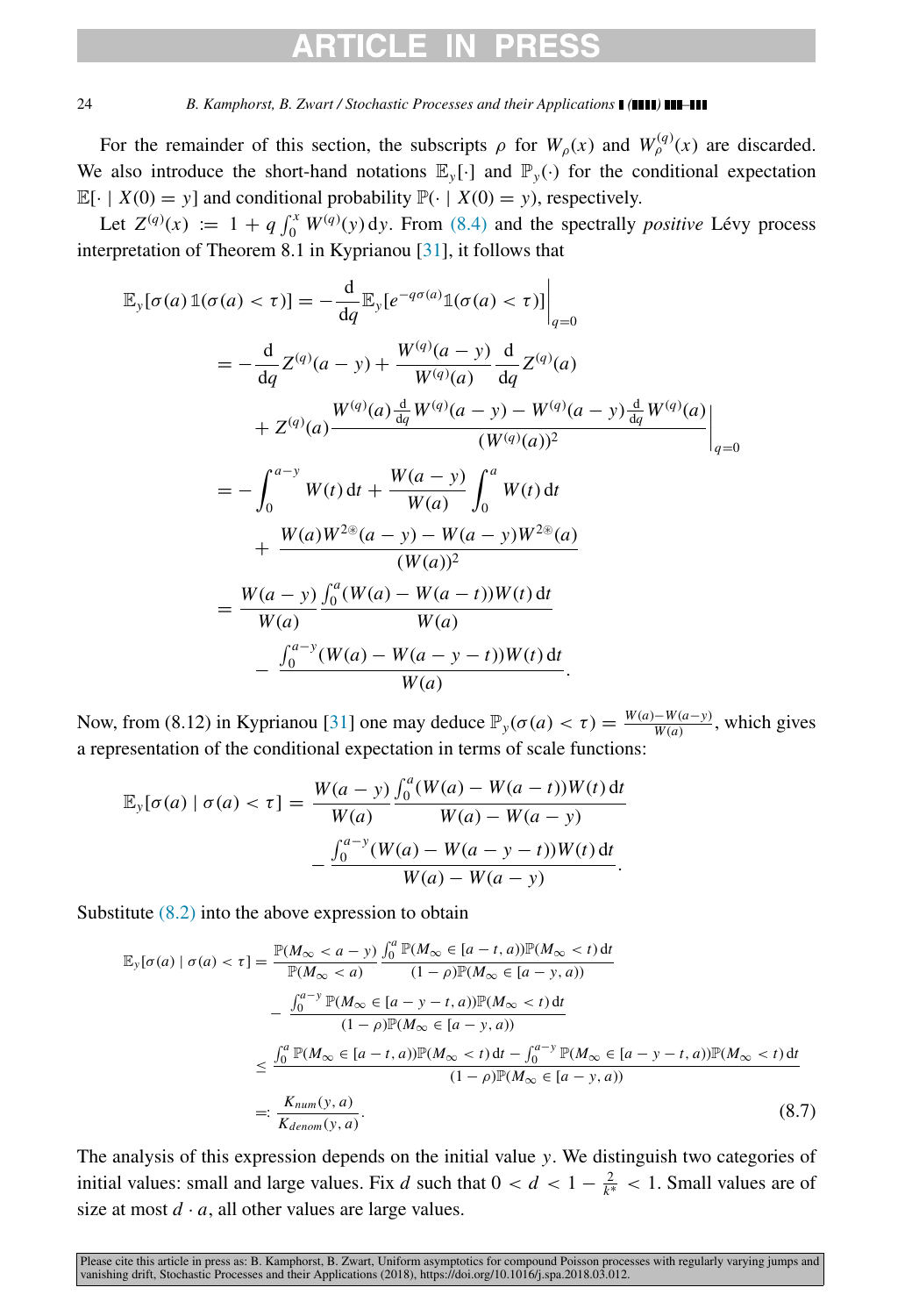## RTICI FI

*B. Kamphorst, B. Zwart / Stochastic Processes and their Applications ( ) –* 25

## *8.1. Small random initial value or fixed initial value*

This section considers the process from a small initial value *y*, i.e.  $y \leq da$ . For any *y*-differentiable function  $G(y, a)$ , it is known that  $G(y, a) = G(0, a) + \int_0^y \frac{d}{ds} G(s, a)|_{s=\overline{z}} dz$ . This is now used to obtain an alternative representation of  $K_{num}(y, a)$ .

Let  $M_{\infty}^{(i)}$ ,  $i = 1, 2$  be independent copies of  $M_{\infty}$ . Taking the derivative of  $K_{num}(s, a)$  with respect to *s* yields

$$
\frac{d}{ds} K_{num}(s, a) = \mathbb{P}(M_{\infty}^{(2)} < a) \mathbb{P}(M_{\infty}^{(1)} < a - s)
$$
\n
$$
- \int_{0}^{a-s} \mathbb{P}(M_{\infty}^{(1)} < t) d\mathbb{P}(M_{\infty}^{(2)} < a - s - t)
$$
\n
$$
= \mathbb{P}(M_{\infty}^{(2)} < a) \mathbb{P}(M_{\infty}^{(1)} < a - s) - \mathbb{P}(M_{\infty}^{(1)} + M_{\infty}^{(2)} < a - s)
$$
\n
$$
= \mathbb{P}(M_{\infty}^{(1)} < a - s) - \mathbb{P}(M_{\infty}^{(1)} + M_{\infty}^{(2)} < a - s)
$$
\n
$$
- \mathbb{P}(M_{\infty}^{(2)} \ge a) \mathbb{P}(M_{\infty}^{(1)} < a - s)
$$
\n
$$
= \mathbb{P}(M_{\infty}^{(1)} + M_{\infty}^{(2)} \ge a - s; M_{\infty}^{(1)} < a - s)
$$
\n
$$
- \mathbb{P}(M_{\infty}^{(2)} \ge a - s) \mathbb{P}(M_{\infty}^{(1)} < a - s)
$$
\n
$$
+ \mathbb{P}(M_{\infty}^{(2)} \in [a - s, a]) \mathbb{P}(M_{\infty}^{(1)} < a - s; M_{\infty}^{(2)} < a - s)
$$
\n
$$
+ \mathbb{P}(M_{\infty}^{(1)} \neq M_{\infty}^{(2)} \ge a - s; M_{\infty}^{(1)} < a - s; M_{\infty}^{(2)} < a - s)
$$
\n
$$
+ \mathbb{P}(M_{\infty}^{(2)} \in [a - s, a]) \mathbb{P}(M_{\infty}^{(1)} < a - s),
$$

so that  $K_{num}(0, a) = 0$  implies

$$
\mathbb{E}_{y}[\sigma(a) | \sigma(a) < \tau] \leq \frac{K_{num}(y, a)}{K_{denom}(y, a)}
$$
\n
$$
= \frac{\int_{0}^{y} \mathbb{P}(M_{\infty}^{(1)} + M_{\infty}^{(2)} \geq a - z; M_{\infty}^{(1)} < a - z; M_{\infty}^{(2)} < a - z) \, dz}{(1 - \rho)\mathbb{P}(M_{\infty} \in [a - y, a))}
$$
\n
$$
+ \frac{\int_{0}^{y} \mathbb{P}(M_{\infty}^{(2)} \in [a - z, a)) \mathbb{P}(M_{\infty}^{(1)} < a - z) \, dz}{(1 - \rho)\mathbb{P}(M_{\infty} \in [a - y, a))}
$$
\n
$$
\leq \frac{\int_{0}^{y} \mathbb{P}(M_{\infty}^{(1)} + M_{\infty}^{(2)} \geq a - z; M_{\infty}^{(1)} < a - z; M_{\infty}^{(2)} < a - z) \, dz}{(1 - \rho)\mathbb{P}(M_{\infty} \in [a - y, a))}
$$
\n
$$
+ \frac{y}{1 - \rho}.
$$

By symmetry, we have

$$
\mathbb{P}(M_{\infty}^{(1)} + M_{\infty}^{(2)} \ge u; M_{\infty}^{(1)} < u; M_{\infty}^{(2)} < u) \le 2\mathbb{P}(M_{\infty}^{(1)} + M_{\infty}^{(2)} \ge u; u/2 \le M_{\infty}^{(1)} < u)
$$
  

$$
\le 2\mathbb{P}(M_{\infty} \in [u/2, u))
$$

and hence

<span id="page-24-0"></span>
$$
\mathbb{E}_{\mathbf{y}}[\sigma(a) \mid \sigma(a) < \tau] \le \frac{2 \int_0^{\mathbf{y}} \mathbb{P}\left(M_\infty \in \left[\frac{a-z}{2}, a-z\right)\right) \, \mathrm{d}z}{(1-\rho)\mathbb{P}(M_\infty \in [a-y, a))} + \frac{\mathbf{y}}{1-\rho} \\
\le \frac{2\mathbf{y}}{1-\rho} \left(1 + \frac{\mathbb{P}\left(M_\infty \in \left[\frac{a-y}{2}, a\right)\right)}{\mathbb{P}(M_\infty \in [a-y, a))}\right). \tag{8.8}
$$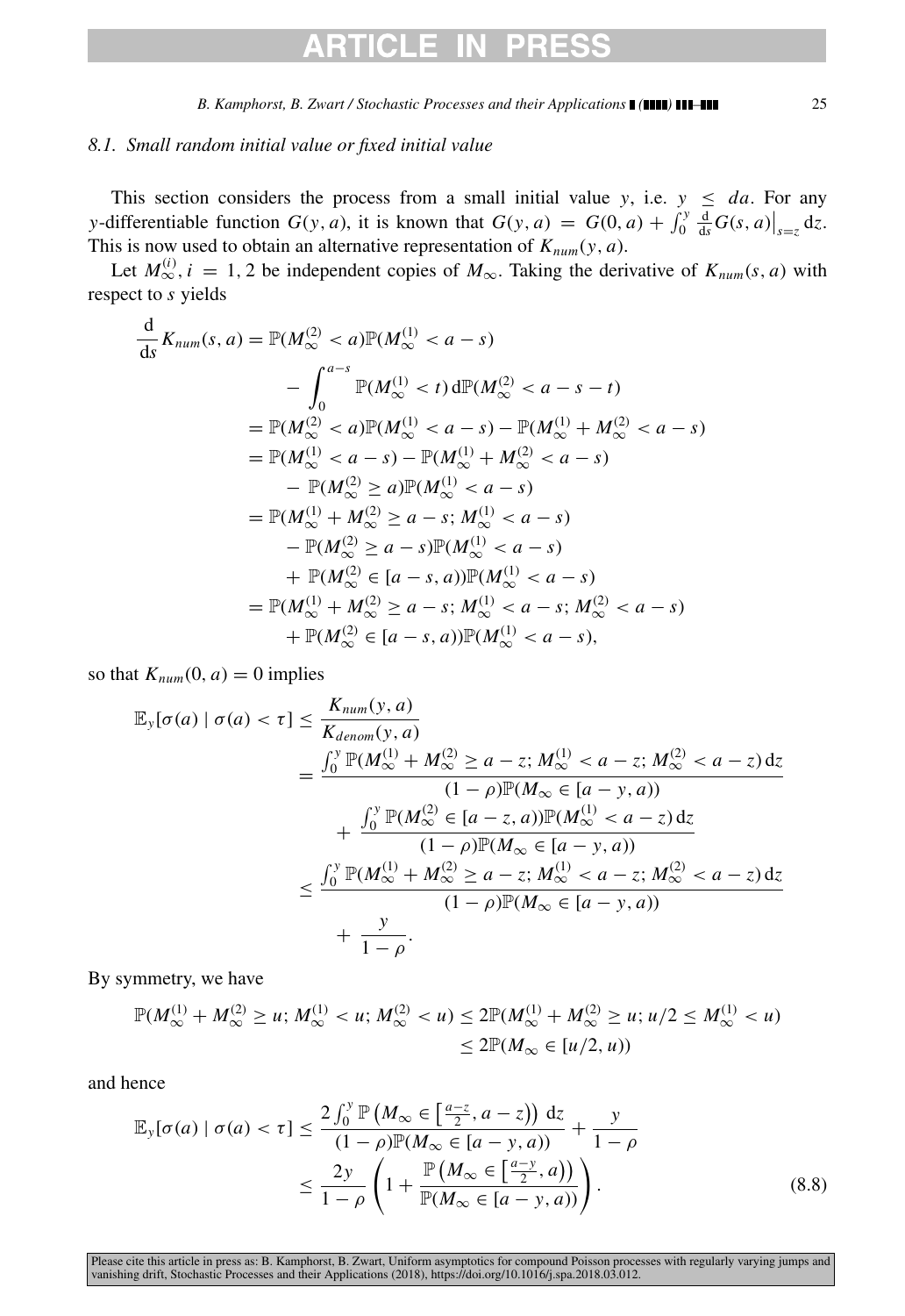# ARTICI F II

#### 26 *B. Kamphorst, B. Zwart / Stochastic Processes and their Applications ( ) –*

Both local probabilities can be represented as a sum of local probabilities over an interval with fixed length. Subsequently, [Theorem 3.1](#page-4-0) is applied to bound the above ratio. Fix  $y_{min} > 0$ and first consider [\(8.8\)](#page-24-0) for  $y_{min} \leq y \leq da$ . For  $S := y_{min}/2$ , we have

$$
\frac{\mathbb{P}\left(M_{\infty}\in\left[\frac{a-y}{2},\frac{a}{2}\right)\right)}{\mathbb{P}\left(M_{\infty}\in\left[a-y,a\right)\right)}\leq\frac{\sum_{i=0}^{\lceil\frac{y}{25}-1\rceil}\mathbb{P}\left(M_{\infty}\in\left[\frac{a-y}{2}+iS,\frac{a-y}{2}+(i+1)S\right)\right)}{\sum_{i=0}^{\lfloor\frac{y}{2}-1\rfloor}\mathbb{P}\left(M_{\infty}\in\left[a-y+iS,a-y+(i+1)S\right)\right)}.
$$

We would now like to utilize [Theorem 3.1.](#page-4-0) To this end, consider  $x_0$  as defined by [Theorem 3.1](#page-4-0) with parameter  $(1 - d)k^*/2 > 1$ . Then for all  $y \le da$ , we have  $\frac{a-y}{2} \ge \frac{1-d}{2}a^*_{\rho} = x_{\rho}$ . Hence, we observe that there exists a non-increasing function  $\phi_{\rho}(\cdot) \downarrow 0$  for which the inequalities

$$
1 - \phi_{\rho}\left(\frac{a - y}{2}\right) \le \frac{\mathbb{P}\left(M_{\infty} \in \left[\frac{a - y}{2} + iS, \frac{a - y}{2} + (i + 1)S\right]\right)}{\frac{\rho}{1 - \rho}\mathbb{P}\left(B^* \in \left[\frac{a - y}{2} + iS, \frac{a - y}{2} + (i + 1)S\right]\right)} \le 1 + \phi_{\rho}\left(\frac{a - y}{2}\right) \tag{8.9}
$$

both hold for all  $y \leq da$  and  $i \geq 0$ . From  $a - y \geq a - da \geq \frac{a}{k^*}$  one may subsequently conclude that the ratio of interest is bounded:

$$
\begin{split} &\frac{\mathbb{P}\left(M_{\infty}\in\left[\frac{a-y}{2},\frac{a}{2}\right)\right)}{\mathbb{P}\left(M_{\infty}\in[a-y,a)\right)} \\ &\leq \frac{1+\phi_{\rho}\left(\frac{a}{2k^{*}}\right)}{1-\phi_{\rho}\left(\frac{a}{k^{*}}\right)} \frac{\sum_{i=0}^{\lceil\frac{y}{25}-1\rceil} \mathbb{P}\left(B^{*}\in\left[\frac{a-y}{2}+iS,\frac{a-y}{2}+(i+1)S\right)\right)}{\sum_{i=0}^{\lfloor\frac{y}{25}-1\rfloor} \mathbb{P}\left(B^{*}\in[a-y+iS,a-y+(i+1)S)\right)} \\ &\leq \frac{1+\phi_{\rho}\left(\frac{a}{2k^{*}}\right)}{1-\phi_{\rho}\left(\frac{a}{k^{*}}\right)} \frac{\sum_{j=0}^{y}{\frac{y}{2j}}}{\sum_{j=0}^{y}{\frac{y-\frac{a-y}{2}}{1-\mathbb{P}\left(B>a\right)}}} \sim \frac{1+\frac{2S}{y}}{2-\frac{2S}{y}} \left(\frac{a-y}{2a}\right)^{-\alpha} \leq 2(2k^{*})^{\alpha}. \end{split}
$$

Second, consider  $(8.8)$  for  $0 < y < y_{min}$ . Relation  $(8.6)$  implies

$$
\frac{\mathbb{P}\left(M_{\infty} \in \left[\frac{a-y}{2}, \frac{a}{2}\right)\right)}{\mathbb{P}\left(M_{\infty} \in [a-y, a)\right)} \leq \frac{y \sup_{z \in (0, y)} \frac{f_{M_{\infty}}\left(\frac{a-z}{2}\right)}{\mathbb{P}\left(M_{\infty} < \frac{a-z}{2}\right)} \mathbb{P}\left(M_{\infty} < a-z\right)}{\frac{f_{M_{\infty}}\left(\frac{a-y}{2}\right)}{\mathbb{P}\left(M_{\infty} < a-z\right)} \mathbb{P}\left(M_{\infty} < a-z\right)} \leq \frac{\frac{f_{M_{\infty}}\left(\frac{a-y}{2}\right)}{\mathbb{P}\left(M_{\infty} < \frac{a-y}{2}\right)} \mathbb{P}\left(M_{\infty} < \frac{a}{2}\right)}{\frac{f_{M_{\infty}}\left(a-y\right)}{2 \mathbb{P}\left(M_{\infty} < a)\mathbb{P}\left(M_{\infty} < a-y\right)}} = \frac{f_{M_{\infty}}\left(\frac{a-y}{2}\right)}{2 f_{M_{\infty}}(a)} \frac{\mathbb{P}\left(M_{\infty} < \frac{a}{2}\right) \mathbb{P}\left(M_{\infty} < a\right)}{\mathbb{P}\left(M_{\infty} < \frac{a-y}{2}\right) \mathbb{P}\left(M_{\infty} < a-y\right)} \sim \frac{f_{M_{\infty}}\left(\frac{a-y}{2}\right)}{2 f_{M_{\infty}}(a)}
$$

as  $a \rightarrow \infty$ . We conclude that

<span id="page-25-0"></span>
$$
\mathbb{E}_{\mathbf{y}}[\sigma(a) \mid \sigma(a) < \tau] \lesssim C \frac{y}{1-\rho} \left( 1 + \frac{f_{M_{\infty}}\left(\frac{a-y}{2}\right)}{f_{M_{\infty}}(a)} \mathbb{1}(y \le y_{min}) \right). \tag{8.10}
$$

The above relation explicitly shows the dependence of the asymptotic upper bound on *y*. This dependence is crucial in the analysis of the second part of the lemma, where we will integrate the upper bound over  $\mathbb{P}(B \le y)$ . However, before addressing large initial values it should be noted that [\(8.10\)](#page-25-0) also proves the first part of the lemma. There, *y* is fixed and the lemma follows directly after choosing  $0 < y_{min} < y$ .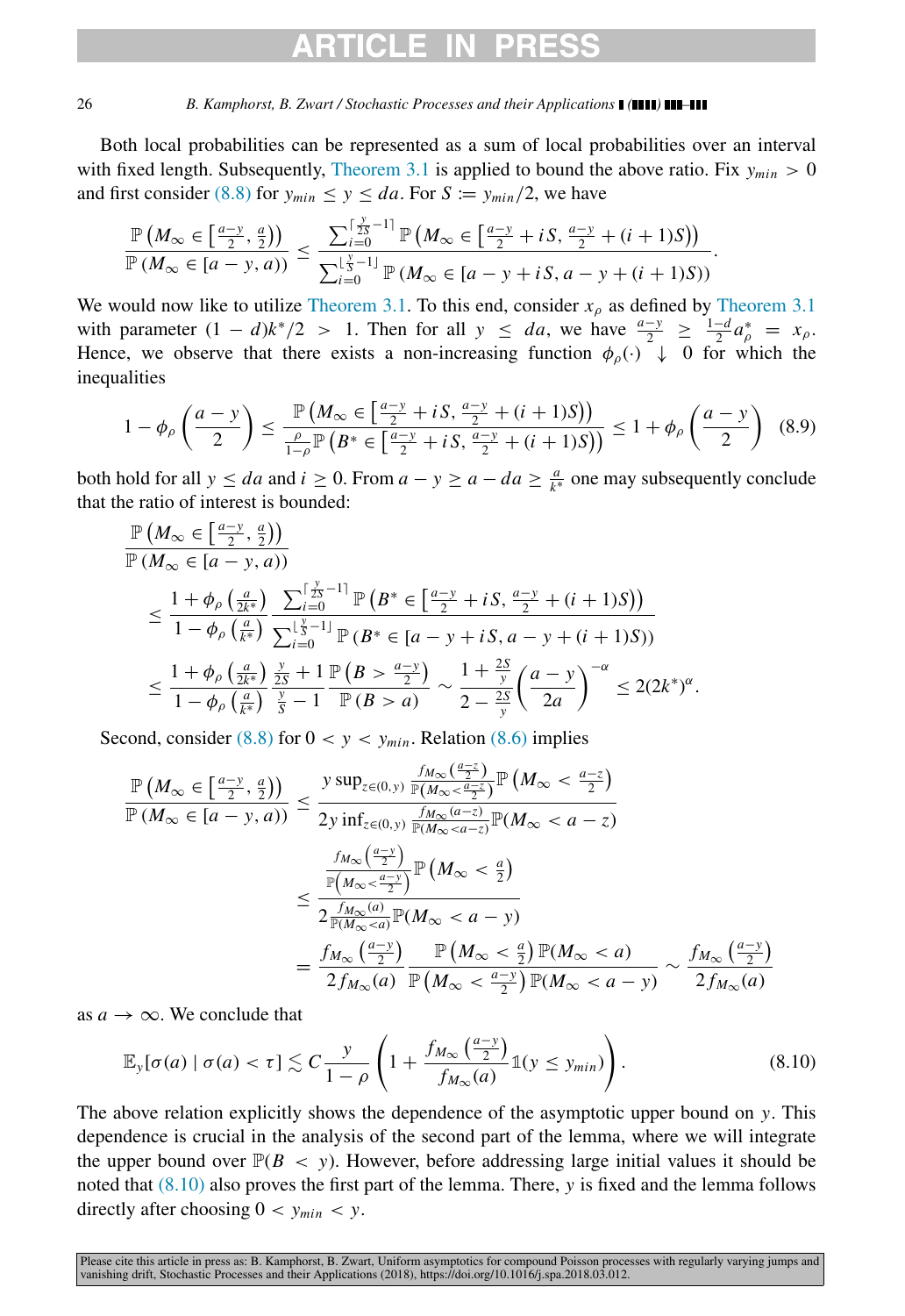## CI E

*B. Kamphorst, B. Zwart / Stochastic Processes and their Applications ( ) –* 27

Complementary to the previous section, we now consider  $(8.7)$  for large initial values, i.e.  $da \leq y < a$ . Let  $M^*_{\infty}$  be a random variable with the excess distribution of  $M_{\infty}$  as its c.d.f., that is,  $\frac{d}{dx} \mathbb{P}(M^*_{\infty} < x) = \mathbb{P}(M_{\infty} \ge t) / \mathbb{E}[M_{\infty}]$ . Using the equalities  $\mathbb{P}(M_{\infty} < t) = 1 - \mathbb{P}(M_{\infty} \ge t)$ and  $\int_0^{\pi} \mathbb{P}(M_\infty \in [a-t, a)) dt = \mathbb{E}[M_\infty \mathbb{1}(M_\infty < a)]$ , we find

$$
K_{num}(y, a) = \int_0^a \mathbb{P}(M_{\infty} \in [a - t, a)) \mathbb{P}(M_{\infty} < t) dt
$$
  
\n
$$
- \int_0^{a - y} \mathbb{P}(M_{\infty} \in [a - y - t, a)) \mathbb{P}(M_{\infty} < t) dt
$$
  
\n
$$
= \mathbb{E}[M_{\infty} \mathbb{1}(M_{\infty} < a)] - \mathbb{E}[M_{\infty}] \int_0^a \mathbb{P}(M_{\infty} \in [a - t, a)) d\mathbb{P}(M_{\infty}^* < t)
$$
  
\n
$$
- \mathbb{E}[M_{\infty} \mathbb{1}(M_{\infty} < a - y)] + \mathbb{E}[M_{\infty}]
$$
  
\n
$$
\times \int_0^{a - y} \mathbb{P}(M_{\infty} \in [a - y - t, a)) d\mathbb{P}(M_{\infty}^* < t)
$$
  
\n
$$
\leq \mathbb{E}[M_{\infty} \mathbb{1}(M_{\infty} \in [a - y, a))] + \mathbb{E}[M_{\infty}]
$$
  
\n
$$
\times \mathbb{P}(M_{\infty} \in [a - y - M_{\infty}^*, a); M_{\infty}^* < a - y)
$$
  
\n
$$
\leq a \mathbb{P}(M_{\infty} \in [a - y, a)) + \mathbb{E}[M_{\infty}].
$$

It therefore follows that

$$
\mathbb{E}_{y}[\sigma(a) | \sigma(a) < \tau] - \frac{a}{1 - \rho} \leq \frac{\mathbb{E}[M_{\infty}]}{(1 - \rho)\mathbb{P}(M_{\infty} \in [a - y, a))} \\ \leq \frac{\mathbb{E}[M_{\infty}]}{(1 - \rho)\mathbb{P}(M_{\infty} \in [(1 - d)a, a))},
$$

where  $\mathbb{E}[M_{\infty}] = \frac{\rho}{1-\rho} \frac{\mathbb{E}[B^2]}{2\mathbb{E}[B]}$ . Similar to the analysis of small initial values, [Theorem 3.1](#page-4-0) invokes

<span id="page-26-0"></span>
$$
\mathbb{E}_{\mathbf{y}}[\sigma(a) \mid \sigma(a) < \tau] \lesssim \frac{a}{1-\rho} + \frac{C}{(1-\rho)da\mathbb{P}(B > a)}\tag{8.11}
$$

and therewith completes the analysis of the conditional expectation for large initial values.

## *8.3. Synthesis of small and large random initial value*

From relations  $(8.1)$ ,  $(8.10)$  and  $(8.11)$ , one may deduce that

<span id="page-26-1"></span>
$$
\sup_{a \ge a_{\rho}^{*}} \mathbb{E}[\sigma(a) | \sigma(a) < \tau]
$$
\n
$$
\le \sup_{a \ge a_{\rho}^{*}} \int_{0}^{da} \mathbb{E}_{y}[\sigma(a) | \sigma(a) < \tau] \, d\mathbb{P}(B < y)
$$
\n
$$
+ \sup_{a \ge a_{\rho}^{*}} \int_{da}^{a} \mathbb{E}_{y}[\sigma(a) | \sigma(a) < \tau] \, d\mathbb{P}(B < y)
$$
\n
$$
\le \frac{C}{1 - \rho} \sup_{a \ge a_{\rho}^{*}} \int_{0}^{da} y \, d\mathbb{P}(B < y) + \frac{C}{1 - \rho} \sup_{a \ge a_{\rho}^{*}} \int_{0}^{y_{min}} y \cdot \frac{f_{M_{\infty}}\left(\frac{a - y}{2}\right)}{f_{M_{\infty}}(a)} \, d\mathbb{P}(B < y)
$$
\n
$$
+ \sup_{a \ge a_{\rho}^{*}} \mathbb{P}(B \ge da) \sup_{y \in [da, a)} \mathbb{E}_{y}[\sigma(a) | \sigma(a) < \tau]
$$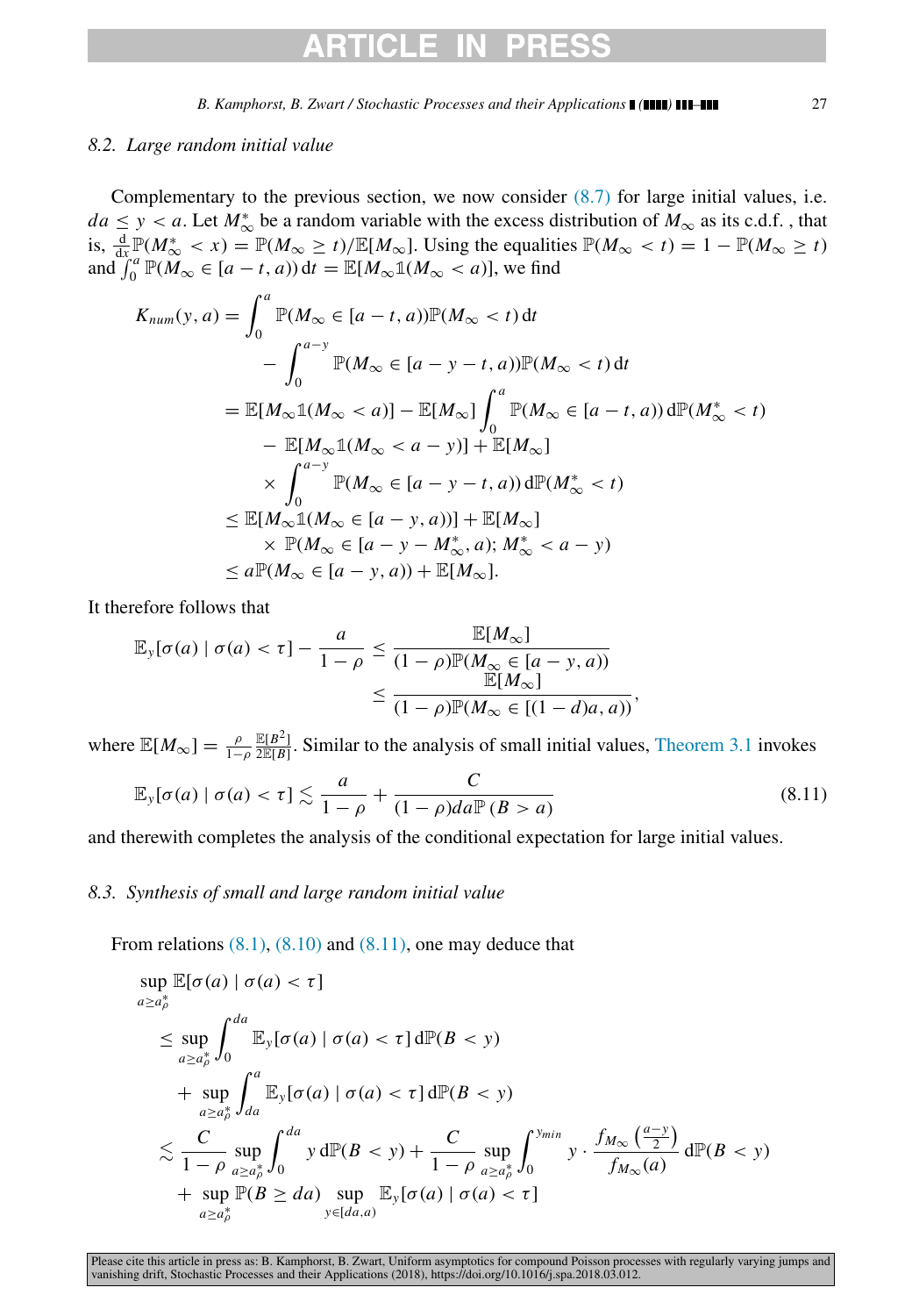# CLE.

28 *B. Kamphorst, B. Zwart / Stochastic Processes and their Applications* **[ (1111) 111-1** 

$$
\lesssim \frac{C \mathbb{E}[B]}{1-\rho} + \frac{C y_{min}}{1-\rho} \sup_{a \ge a_p^*} \int_0^{y_{min}} \frac{f_{M_\infty}(\frac{a-y}{2})}{f_{M_\infty}(a)} d\mathbb{P}(B < y) + \sup_{a \ge a_p^*} \frac{a}{1-\rho} \mathbb{P}(B \ge da) + \sup_{a \ge a_p^*} \frac{C}{(1-\rho)a} \frac{\mathbb{P}(B \ge da)}{\mathbb{P}(B \ge a)}.
$$
(8.12)

The third term is dominated by its Markov's bound  $\frac{\mathbb{E}[B]}{(1-\rho)d}$ . Also, the integral in the second term is ultimately bounded by a constant. This follows from the fact that  $\frac{f_{M_{\infty}}(x)}{F(M_{\infty} \leq x)}$  is non-increasing and application of [Theorem 3.1](#page-4-0) as before:

$$
\int_{0}^{y_{min}} \frac{f_{M_{\infty}}\left(\frac{a-y}{2}\right)}{f_{M_{\infty}}(a)} d\mathbb{P}(B < y)
$$
\n
$$
\leq \frac{\mathbb{P}(M_{\infty} \leq \frac{a}{2})}{f_{M_{\infty}}(a)} \int_{0}^{y_{min}} \frac{f_{M_{\infty}}\left(\frac{a-y}{2}\right)}{\mathbb{P}(M_{\infty} \leq \frac{a-y}{2})} d\mathbb{P}(B < y)
$$
\n
$$
\leq \mathbb{P}(B < y_{min}) \frac{\mathbb{P}(M_{\infty} \leq \frac{a}{2})}{\mathbb{P}(M_{\infty} \leq a)} \frac{f_{M_{\infty}}\left(\frac{a-y_{min}}{2}\right)}{f_{M_{\infty}}(a)} \frac{f_{M_{\infty}}\left(\frac{a-y_{min}}{2}\right)}{\mathbb{P}(M_{\infty} \leq \frac{a-y_{min}}{2})}
$$
\n
$$
= C \frac{\mathbb{P}(M_{\infty} \leq \frac{a}{2})}{\mathbb{P}(M_{\infty} \leq a)} \inf_{y \in (0, y_{min})} \frac{\mathbb{P}(M_{\infty} \leq a+y)}{f_{M_{\infty}}(a+y)} \inf_{y \in (0, y_{min})} \frac{f_{M_{\infty}}\left(\frac{a+y-2y_{min}}{2}\right)}{\mathbb{P}(M_{\infty} \leq \frac{a+y-2y_{min}}{2})}
$$
\n
$$
\leq C \frac{\mathbb{P}(M_{\infty} \leq \frac{a}{2})}{\mathbb{P}(M_{\infty} \leq a)} \frac{\mathbb{P}(M_{\infty} \leq a+y_{min})}{\mathbb{P}(M_{\infty} \leq \frac{a-y_{min}}{2})} \frac{\inf_{y \in (0, y_{min})} f_{M_{\infty}}\left(\frac{a+y-2y_{min}}{2}\right)}{\sup_{y \in (0, y_{min})} f_{M_{\infty}}(a+y)} \times C \frac{\int_{0}^{y_{min}} f_{M_{\infty}}\left(\frac{a+y-2y_{min}}{2}\right)}{\int_{0}^{y_{min}} f_{M_{\infty}}(a+y) dy} = C \frac{\mathbb{P}\left(M_{\infty} \in \left(\frac
$$

as  $a \rightarrow \infty$ . Substituting this into [\(8.12\)](#page-26-1) gives

$$
\sup_{a \ge a_{\rho}^{*}} \mathbb{E}[\sigma(a) \mid \sigma(a) < \tau] \lesssim \frac{C}{1 - \rho} + \frac{C y_{\min}}{1 - \rho} \sup_{a \ge a_{\rho}^{*}} \left( 1 - \frac{3 y_{\min}}{a + y_{\min}} \right)^{-\alpha} + \sup_{a \ge a_{\rho}^{*}} \frac{C}{(1 - \rho)a} d^{-\alpha}.
$$
\n
$$
(8.13)
$$

Since all suprema are obtained in  $a = a_{\rho}^*$  as  $\rho \uparrow 1$ , the above expressions can be written in terms of  $1/(1 - \rho)$ :

$$
\sup_{a\geq a_p^*}\mathbb{E}[\sigma(a)\mid \sigma(a)<\tau]\lesssim \frac{C}{1-\rho}+\frac{C}{\log\frac{1}{1-\rho}}=O\left(\frac{1}{1-\rho}\right).
$$

<span id="page-27-0"></span>This completes the proof of [Lemma 7.2.](#page-21-1)

## 9. Tightness of bounds—proofs

This section presents the proof of [Lemma 3.6,](#page-6-2) [Corollary 3.7](#page-6-1) and [Lemma 3.8,](#page-7-0) respectively.

Please cite this article in press as: B. Kamphorst, B. Zwart, Uniform asymptotics for compound Poisson processes with regularly varying jumps and<br>vanishing drift, Stochastic Processes and their Applications (2018), https:/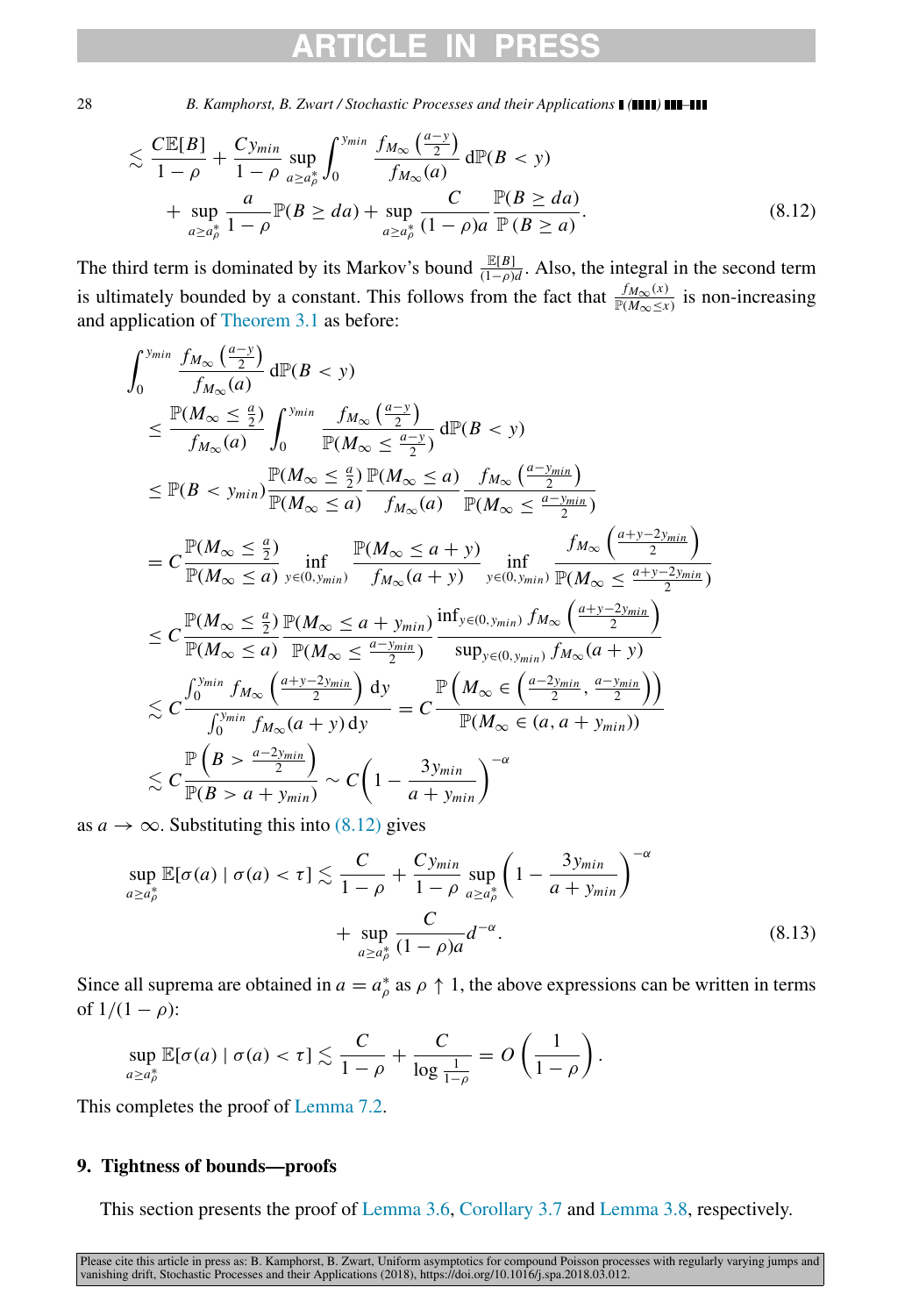# **RTICLE**

## *9.1. Local Kingman heavy traffic approximation*

Complete monotonicity of the p.d.f.  $f_{M_{\infty}}(\cdot)$  follows from Corollary 3.2 in Keilson [\[27\]](#page-30-25). As  $f_{M_{\infty}}(\cdot)$  is non-increasing, it follows that the random variable *V* with c.d.f.  $F_V(0) := 1$ ,  $F_V(x) := 1 - \frac{f_{M_{\infty}}(x)}{f_{M_{\infty}}(0+1)}$  $f_{M_{\infty}(0+)}^{M_{\infty}(0)}$ ,  $x > 0$ , is well-defined. Relation [\(3.8\)](#page-6-3) is now derived by analysing the Laplace–Stieltjes transform of *V*. Let  $\tilde{M}_{\infty}(\cdot)$  and  $\tilde{B}^*(\cdot)$  denote the Laplace–Stieltjes transforms of  $M_{\infty}$  and  $B^*$ , respectively. One the one hand, we have [\[2,](#page-30-26) relation (7.9)]

<span id="page-28-0"></span>
$$
\int_{0+}^{\infty} e^{-st} f_{M_{\infty}}(t) dt = \widetilde{M}_{\infty}(s) - \mathbb{P}(M_{\infty} = 0) = \frac{1 - \rho}{1 - \rho \widetilde{B}^*(s)} - (1 - \rho)
$$

$$
= \frac{\rho(1 - \rho) \widetilde{B}^*(s)}{1 - \rho \widetilde{B}^*(s)}.
$$
(9.1)

On the other hand, integration by parts yields

<span id="page-28-1"></span>
$$
\int_{0+}^{\infty} e^{-st} f_{M_{\infty}}(t) dt = \frac{1}{s} f_{M_{\infty}}(0+) + \frac{1}{s} \int_{0+}^{\infty} e^{-st} df_{M_{\infty}}(t).
$$
\n(9.2)

Combining  $(9.1)$  and  $(9.2)$  gives

$$
\mathbb{E}[e^{sV}] = -\int_0^\infty e^{-st} \, \mathrm{d} \frac{f_{M_\infty}(t)}{f_{M_\infty}(0+)} = 1 - \frac{\rho(1-\rho)s\widetilde{B^*}(s)}{f_{M_\infty}(0+)(1-\rho\widetilde{B^*}(s))} = 1 - \frac{\mathbb{E}[B]s\widetilde{B^*}(s)}{1-\rho\widetilde{B^*}(s)},
$$

since  $f_{M_{\infty}}(0+) = (1 - \rho)\lambda$  (cf. relation [\(4.1\)\)](#page-7-4). From the above, we deduce

$$
\mathbb{E}[e^{(1-\rho)sV}] = 1 - \frac{\mathbb{E}[B](1-\rho)s\widetilde{B}^*((1-\rho)s)}{1-\rho\widetilde{B}^*((1-\rho)s)}
$$
  
=  $1 - \frac{\mathbb{E}[B](1-\rho)s\widetilde{B}^*((1-\rho)s)}{1-\rho(1-\mathbb{E}[B^*](1-\rho)s + o(1-\rho))}$   
 $\rightarrow 1 - \frac{\mathbb{E}[B]s}{1+\mathbb{E}[B^*]s}$ 

as  $\rho \uparrow 1$ . Inverting this expression and applying the Continuity Theorem gives

$$
\mathbb{P}((1-\rho)V \leq x) \to 1 - \frac{\mathbb{E}[B]}{\mathbb{E}[B^*]}e^{-\frac{x}{\mathbb{E}[B^*]}},\tag{9.3}
$$

provided  $\mathbb{E}[B^*] \geq \mathbb{E}[B]$ . Under this assumption, the lemma statement follows from the definition of  $F_V(x)$ . The proof is therefore concluded once we verify that all completely monotone densities  $f_B(\cdot)$  satisfy  $\mathbb{E}[B^*] \geq \mathbb{E}[B].$ 

Bernstein's theorem [\[9\]](#page-30-27) states that any completely monotone function can be represented as mixture of exponential functions. In particular, there exists a non-decreasing function  $\mu(\cdot)$  such that

$$
f_B(x) = \int_0^\infty e^{-tx} \, \mathrm{d}\mu(t). \tag{9.4}
$$

From this representation, one may derive  $1 = \int_0^\infty \frac{1}{t} d\mu(t)$ ,  $\mathbb{E}[B] = \int_0^\infty \frac{1}{t^2} d\mu(t)$  $\frac{1}{t^2} d\mu(t)$  and  $\mathbb{E}[B^2] =$  $\int_0^\infty \frac{2}{t^3}$  $\frac{2}{t^3} d\mu(t)$ . A straightforward computation yields

$$
\mathbb{E}[B^2] - 2\mathbb{E}[B]^2 = \int_0^\infty \int_0^\infty \frac{1}{st} \left(\frac{1}{s} - \frac{1}{t}\right)^2 d\mu(s) d\mu(t) \ge 0.
$$

The claimed property follows from  $\mathbb{E}[B^*] - \mathbb{E}[B] = (\mathbb{E}[B^2] - 2\mathbb{E}[B]^2)/(2\mathbb{E}[B]) \ge 0$ .

Please cite this article in press as: B. Kamphorst, B. Zwart, Uniform asymptotics for compound Poisson processes with regularly varying jumps and vanishing drift, Stochastic Processes and their Applications (2018), https://doi.org/10.1016/j.spa.2018.03.012.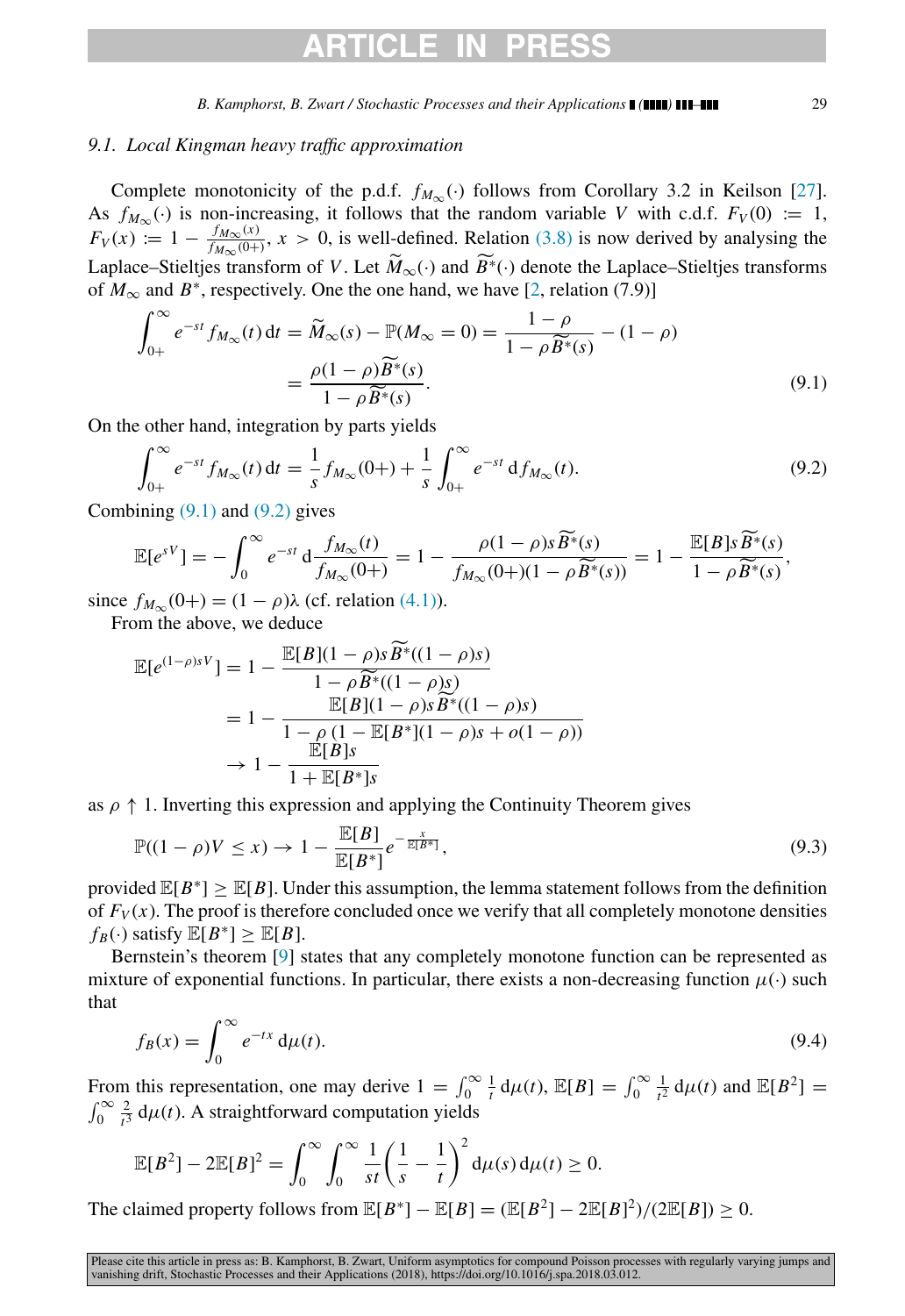## *9.2. Lower bound of the function x*<sup>ρ</sup>

Since the p.d.f. of both  $M_{\infty}$  and  $B^*$  are well-defined and non-increasing, one can see that

$$
\frac{\mathbb{P}(M_{\infty} \in \frac{y}{1-\rho} + \Delta)}{\frac{\rho}{1-\rho}\mathbb{P}(B^* \in \frac{y}{1-\rho} + \Delta)} = \frac{\int_{y/(1-\rho)+T}^{y/(1-\rho)+T} f_{M_{\infty}}(t) dt}{\frac{\rho}{1-\rho}\int_{y/(1-\rho)}^{y/(1-\rho)+T} \mathbb{P}(B > t) / \mathbb{E}[B] dt} \ge \frac{\int_{M_{\infty}} \left(\frac{y}{1-\rho} + T\right)}{\frac{\lambda}{1-\rho}\mathbb{P}\left(B > \frac{y}{1-\rho}\right)} \ge \frac{\frac{1}{1-\rho} f_{M_{\infty}}\left(\frac{y+T}{1-\rho}\right)}{\frac{\lambda}{(1-\rho)^2}\mathbb{P}\left(B > \frac{y}{1-\rho}\right)}.
$$

Fix  $0 < v < \alpha - 2$ . According to Potter's Theorem there exists a constant  $C > 0$  such that  $\mathbb{P}(B > x) \leq C x^{-\alpha + \nu}$  for *x* sufficiently large. Hence, by [Lemma 3.6,](#page-6-2)

$$
\lim_{\rho \uparrow 1} \frac{\mathbb{P}\left(M_{\infty} \in \frac{y}{1-\rho} + \Delta\right)}{\frac{\rho}{1-\rho} \mathbb{P}\left(B^* \in \frac{y}{1-\rho} + \Delta\right)} \ge \lim_{\rho \uparrow 1} \frac{\frac{1}{1-\rho} f_{M_{\infty}}\left(\frac{y+T}{1-\rho}\right)}{\lambda C (1-\rho)^{\alpha-2-\nu} y^{-\alpha+\nu}} = \infty.
$$

## *9.3. Lower bound of the function x*<sup>∗</sup> ρ

Theorem 1 in Abate and Whitt [\[1\]](#page-30-28) states that  $\frac{1}{1-\rho}$   $\mathbb{P}\left(\tau > \frac{t}{(1-\rho)^2}\right)$  converges to a function  $f_R(t)$ as  $\rho \uparrow 1$  for all  $t > 0$ . Thus, since  $F_B$  is regularly varying with index  $-\alpha < -2$ , we find

$$
\lim_{\rho \uparrow 1} \frac{\mathbb{P}(\tau > y_{\rho}^{*})}{\frac{\rho}{1-\rho} \mathbb{P}(B > (1-\rho)y_{\rho}^{*})} = \lim_{\rho \uparrow 1} \frac{\frac{1}{1-\rho} \mathbb{P}\left(\tau > \frac{y}{(1-\rho)^{2}}\right)}{\frac{\rho}{(1-\rho)^{2}} \mathbb{P}\left(B > \frac{y}{1-\rho}\right)}
$$
\n
$$
= f_{R}(y) \lim_{\rho \uparrow 1} \frac{1}{\frac{\rho}{(1-\rho)^{2}} \mathbb{P}\left(B > \frac{y}{1-\rho}\right)} = \infty.
$$

### <span id="page-29-0"></span>Appendix. Inequalities

This appendix is dedicated to the proof of [Lemma 5.1.](#page-12-0) Takacs  $[36,$  $[36,$  Section 29] and Cohen [\[14\]](#page-30-29) have independently shown that

<span id="page-29-1"></span>
$$
\mathbb{P}(M_{\tau} > x) = \frac{1}{\lambda} \frac{d}{dy} \log \mathbb{P}(M_{\infty} < y)|_{y=x},\tag{A.1}
$$

of which we analyse the right-hand side by means of scale functions.

The definition and some properties of scale functions were provided in Section [8;](#page-21-0) for this appendix we recall that  $\mathbb{P}(M_{\infty} < x) = (1 - \rho)W_{\rho}(x)$  and that  $\frac{d}{dy} \log W_{\rho}(y)$  is non-increasing and positive (cf. relation [\(8.6\)\)](#page-22-3). This latter property implies that  $\log W_{\rho}(x)$  is concave.

Rewriting [\(A.1\)](#page-29-1) in terms of the scale function  $W<sub>o</sub>(x)$ , exploiting its concavity and using  $\log x \leq x - 1$  gives

$$
\mathbb{P}(M_{\tau} > x) = \frac{1}{\lambda} \frac{d}{dy} \log W_{\rho}(y)|_{y=x} \le \frac{1}{\lambda} \left[ \log W_{\rho}(x) - \log W_{\rho}(x-1) \right]
$$
  
=  $\frac{1}{\lambda} \log \frac{W_{\rho}(x)}{W_{\rho}(x-1)} \le \frac{1}{\lambda} \left[ \frac{W_{\rho}(x)}{W_{\rho}(x-1)} - 1 \right] = \frac{1}{\lambda} \frac{\mathbb{P}(M_{\infty} \in [x-1, x))}{\mathbb{P}(M_{\infty} < x - 1)}$ 

for all *x* > 1, which concludes the upper bound. Using the inequality  $\log x \ge 1 - \frac{1}{x}$  for all *x* > 0 and slightly altering the above analysis yields the lower bound.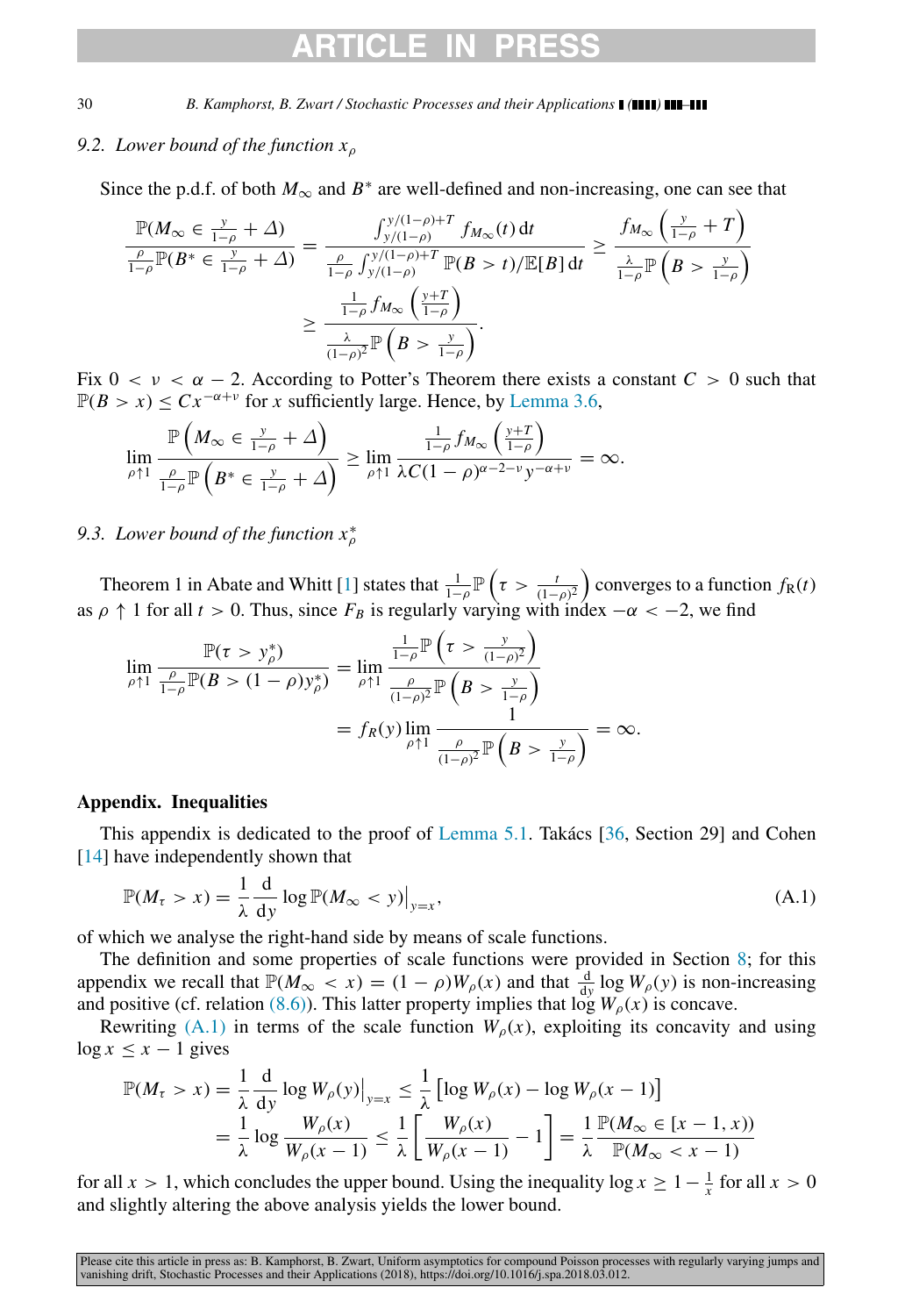# **ARTICLE IN PRESS**

*B. Kamphorst, B. Zwart / Stochastic Processes and their Applications ( ) –* 31

## References

- <span id="page-30-28"></span>[1] [J. Abate, W. Whitt, Limits and approximations for the busy-period distribution in single-server queues, Probab.](http://refhub.elsevier.com/S0304-4149(18)30053-X/sb1) [Engrg. Inform. Sci. 9 \(4\) \(1995\) 581–602.](http://refhub.elsevier.com/S0304-4149(18)30053-X/sb1)
- <span id="page-30-26"></span>[2] [I. Adan, J. Resing, Queueing theory, in: Eindhoven University of Technology, Eindhoven, 2002.](http://refhub.elsevier.com/S0304-4149(18)30053-X/sb2)
- <span id="page-30-11"></span>[3] [S. Asmussen, Subexponential asymptotics for stochastic processes: extremal behavior, stationary distributions and](http://refhub.elsevier.com/S0304-4149(18)30053-X/sb3) [first passage probabilities, Ann. Appl. Probab. 8 \(2\) \(1998\) 354–374.](http://refhub.elsevier.com/S0304-4149(18)30053-X/sb3)
- <span id="page-30-20"></span>[4] [S. Asmussen, Applied Probability and Queues, Vol. 51, Springer, 2003.](http://refhub.elsevier.com/S0304-4149(18)30053-X/sb4)
- <span id="page-30-1"></span>[5] [S. Asmussen, C. Klüppelberg, Large deviations results for subexponential tails, with applications to insurance risk,](http://refhub.elsevier.com/S0304-4149(18)30053-X/sb5) [Stochastic Process. Appl. 64 \(1\) \(1996\) 103–125.](http://refhub.elsevier.com/S0304-4149(18)30053-X/sb5)
- <span id="page-30-2"></span>[6] [F. Avram, Z. Palmowski, M.R. Pistorius, On the optimal dividend problem for a spectrally negative Lévy process,](http://refhub.elsevier.com/S0304-4149(18)30053-X/sb6) [Ann. Appl. Probab. 17 \(1\) \(2007\) 156–180.](http://refhub.elsevier.com/S0304-4149(18)30053-X/sb6)
- <span id="page-30-9"></span>[7] A. Baltrūnas, D.J. Daley, C. Klüppelberg, Tail behaviour of the busy period of a GI/GI/1 queue with subexponential [service times, Stochastic Process. Appl. 111 \(2\) \(2004\) 237–258.](http://refhub.elsevier.com/S0304-4149(18)30053-X/sb7)
- <span id="page-30-24"></span>[8] [R. Bekker, O.J. Boxma, J.A.C. Resing, Lévy processes with adaptable exponent, Adv. Appl. Probab. 41 \(1\) \(2009\)](http://refhub.elsevier.com/S0304-4149(18)30053-X/sb8) [117–205.](http://refhub.elsevier.com/S0304-4149(18)30053-X/sb8)
- <span id="page-30-27"></span>[9] [S. Bernstein, Sur les fonctions absolument monotones, Acta Math. 52 \(1\) \(1929\) 1–66.](http://refhub.elsevier.com/S0304-4149(18)30053-X/sb9)
- <span id="page-30-14"></span>[10] [N.H. Bingham, C.M. Goldie, J.L. Teugels, Regular Variation, Vol. 27, Cambridge University Press, 1989.](http://refhub.elsevier.com/S0304-4149(18)30053-X/sb10)
- <span id="page-30-6"></span>[\[](http://refhub.elsevier.com/S0304-4149(18)30053-X/sb11)11] [J. Blanchet, H. Lam, Uniform large deviations for heavy-tailed queues under heavy traffic, Bol. Soc. Mat. Mexicana](http://refhub.elsevier.com/S0304-4149(18)30053-X/sb11) [19 \(3\) \(2013\).](http://refhub.elsevier.com/S0304-4149(18)30053-X/sb11)
- <span id="page-30-17"></span>[\[](http://refhub.elsevier.com/S0304-4149(18)30053-X/sb12)12] [A.A. Borovkov, K.A. Borovkov, Asymptotic Analysis of Random Walks: Heavy-Tailed Distributions, in:](http://refhub.elsevier.com/S0304-4149(18)30053-X/sb12) [Encyclopedia of Mathematics and its Applications, vol. 118, Cambridge University Press, 2008.](http://refhub.elsevier.com/S0304-4149(18)30053-X/sb12)
- <span id="page-30-21"></span>[\[](http://refhub.elsevier.com/S0304-4149(18)30053-X/sb13)13] [O.J. Boxma, On the longest service time in a busy period of the M/G/1 queue, Stochastic Process. Appl. 8 \(1\)](http://refhub.elsevier.com/S0304-4149(18)30053-X/sb13) [\(1978\) 93–100.](http://refhub.elsevier.com/S0304-4149(18)30053-X/sb13)
- <span id="page-30-29"></span>[\[](http://refhub.elsevier.com/S0304-4149(18)30053-X/sb14)14] [J.W. Cohen, Extreme value distribution for the M/G/1 and the G/M/1 queueing systems, Ann. Inst. Henri Poincaré](http://refhub.elsevier.com/S0304-4149(18)30053-X/sb14) [Sec. B 4 \(1\) \(1968\) 83–98.](http://refhub.elsevier.com/S0304-4149(18)30053-X/sb14)
- <span id="page-30-10"></span>[\[](http://refhub.elsevier.com/S0304-4149(18)30053-X/sb15)15] [A. de Meyer, J.L. Teugels, On the asymptotic behaviour of the distributions of the busy period and service time in](http://refhub.elsevier.com/S0304-4149(18)30053-X/sb15) [M/G/1, J. Appl. Probab. 17 \(3\) \(1980\) 802–813.](http://refhub.elsevier.com/S0304-4149(18)30053-X/sb15)
- <span id="page-30-0"></span>[16] [K. D˛ebicki, M. Mandjes, Lévy-driven queues, Surv. Oper. Res. Manage. Sci. 17 \(1\) \(2012\) 15–37.](http://refhub.elsevier.com/S0304-4149(18)30053-X/sb16)
- <span id="page-30-18"></span>[\[](http://refhub.elsevier.com/S0304-4149(18)30053-X/sb17)17] [D. Denisov, A.B. Dieker, V. Shneer, Large deviations for random walks under subexponentiality: the big-jump](http://refhub.elsevier.com/S0304-4149(18)30053-X/sb17) [domain, Ann. Probab. 36 \(5\) \(2008\) 1946–1991.](http://refhub.elsevier.com/S0304-4149(18)30053-X/sb17)
- <span id="page-30-7"></span>[18] D. Denisov, J. Kugler, Heavy traffic and heavy tails for subexponential distributions, 2014.
- <span id="page-30-19"></span>[\[](http://refhub.elsevier.com/S0304-4149(18)30053-X/sb19)19] [R. Durrett, Conditioned limit theorems for random walks with negative drift, Z. Wahrscheinlichkeitstheor.](http://refhub.elsevier.com/S0304-4149(18)30053-X/sb19) [Verwandte Geb. 52 \(3\) \(1980\) 277–287.](http://refhub.elsevier.com/S0304-4149(18)30053-X/sb19)
- <span id="page-30-22"></span>[\[](http://refhub.elsevier.com/S0304-4149(18)30053-X/sb20)20] [P. Embrechts, C. Klüppelberg, T. Mikosch, Modelling Extremal Events: For Insurance and Finance, Vol. 33,](http://refhub.elsevier.com/S0304-4149(18)30053-X/sb20) [Springer, 1997.](http://refhub.elsevier.com/S0304-4149(18)30053-X/sb20)
- <span id="page-30-3"></span>[\[](http://refhub.elsevier.com/S0304-4149(18)30053-X/sb21)21] [P. Embrechts, N. Veraverbeke, Estimates for the probability of ruin with special emphasis on the possibility of large](http://refhub.elsevier.com/S0304-4149(18)30053-X/sb21) [claims, Insurance Math. Econom. 1 \(1\) \(1982\) 55–72.](http://refhub.elsevier.com/S0304-4149(18)30053-X/sb21)
- <span id="page-30-4"></span>[\[](http://refhub.elsevier.com/S0304-4149(18)30053-X/sb22)22] [S. Foss, T. Konstantopoulos, S. Zachary, Discrete and continuous time modulated random walks with heavy-tailed](http://refhub.elsevier.com/S0304-4149(18)30053-X/sb22) [increments, J. Theoret. Probab. 20 \(3\) \(2007\) 581–612.](http://refhub.elsevier.com/S0304-4149(18)30053-X/sb22)
- <span id="page-30-16"></span>[\[](http://refhub.elsevier.com/S0304-4149(18)30053-X/sb23)23] [S. Foss, D. Korshunov, S. Zachary, An Introduction to Heavy-Tailed and Subexponential Distributions, Springer,](http://refhub.elsevier.com/S0304-4149(18)30053-X/sb23) [2013.](http://refhub.elsevier.com/S0304-4149(18)30053-X/sb23)
- <span id="page-30-15"></span>[\[](http://refhub.elsevier.com/S0304-4149(18)30053-X/sb24)24] [C.M. Goldie, C. Klüppelberg, Subexponential distributions, A Practical Guide to Heavy Tails: Statistical Tech](http://refhub.elsevier.com/S0304-4149(18)30053-X/sb24)[niques and Applications \(1998\) 435–459.](http://refhub.elsevier.com/S0304-4149(18)30053-X/sb24)
- <span id="page-30-23"></span>[25] [A. Gut, Stopped Random Walks, Springer, 1988.](http://refhub.elsevier.com/S0304-4149(18)30053-X/sb25)
- <span id="page-30-13"></span>[\[](http://refhub.elsevier.com/S0304-4149(18)30053-X/sb26)26] [F. Hubalek, E. Kyprianou, Old and new examples of scale functions for spectrally negative Levy processes,](http://refhub.elsevier.com/S0304-4149(18)30053-X/sb26) ´ [in: R. Dalang, M. Dozzi, F. Russo \(Eds.\), Seminar on Stochastic Analysis, Random Fields and Applications VI,](http://refhub.elsevier.com/S0304-4149(18)30053-X/sb26) [in: Progress in Probability, vol. 63, Springer, 2011, pp. 119–145.](http://refhub.elsevier.com/S0304-4149(18)30053-X/sb26)
- <span id="page-30-25"></span>[\[](http://refhub.elsevier.com/S0304-4149(18)30053-X/sb27)27] [J. Keilson, Exponential spectra as a tool for the study of server-systems with several classes of customers, J. Appl.](http://refhub.elsevier.com/S0304-4149(18)30053-X/sb27) [Probab. 15 \(1\) \(1978\) 162–170.](http://refhub.elsevier.com/S0304-4149(18)30053-X/sb27)
- <span id="page-30-5"></span>[\[](http://refhub.elsevier.com/S0304-4149(18)30053-X/sb28)28] C. Klüppelberg, A.E. Kyprianou, R.A. Maller, Ruin probabilities and overshoots for general Lévy insurance risk [processes, Ann. Appl. Probab. 14 \(4\) \(2004\) 1766–1801.](http://refhub.elsevier.com/S0304-4149(18)30053-X/sb28)
- <span id="page-30-8"></span>[\[](http://refhub.elsevier.com/S0304-4149(18)30053-X/sb29)29] [J. Kugler, V. Wachtel, Upper bounds for the maximum of a random walk with negative drift, J. Appl. Probab. 50 \(4\)](http://refhub.elsevier.com/S0304-4149(18)30053-X/sb29) [\(2013\) 1131–1146.](http://refhub.elsevier.com/S0304-4149(18)30053-X/sb29)
- <span id="page-30-12"></span>[\[](http://refhub.elsevier.com/S0304-4149(18)30053-X/sb30)30] A. Kuznetsov, A.E. Kyprianou, V. Rivero, The theory of scale functions for spectrally negative Lévy processes, in: Lévy Matters II, Springer, 2013, pp. 97–186.